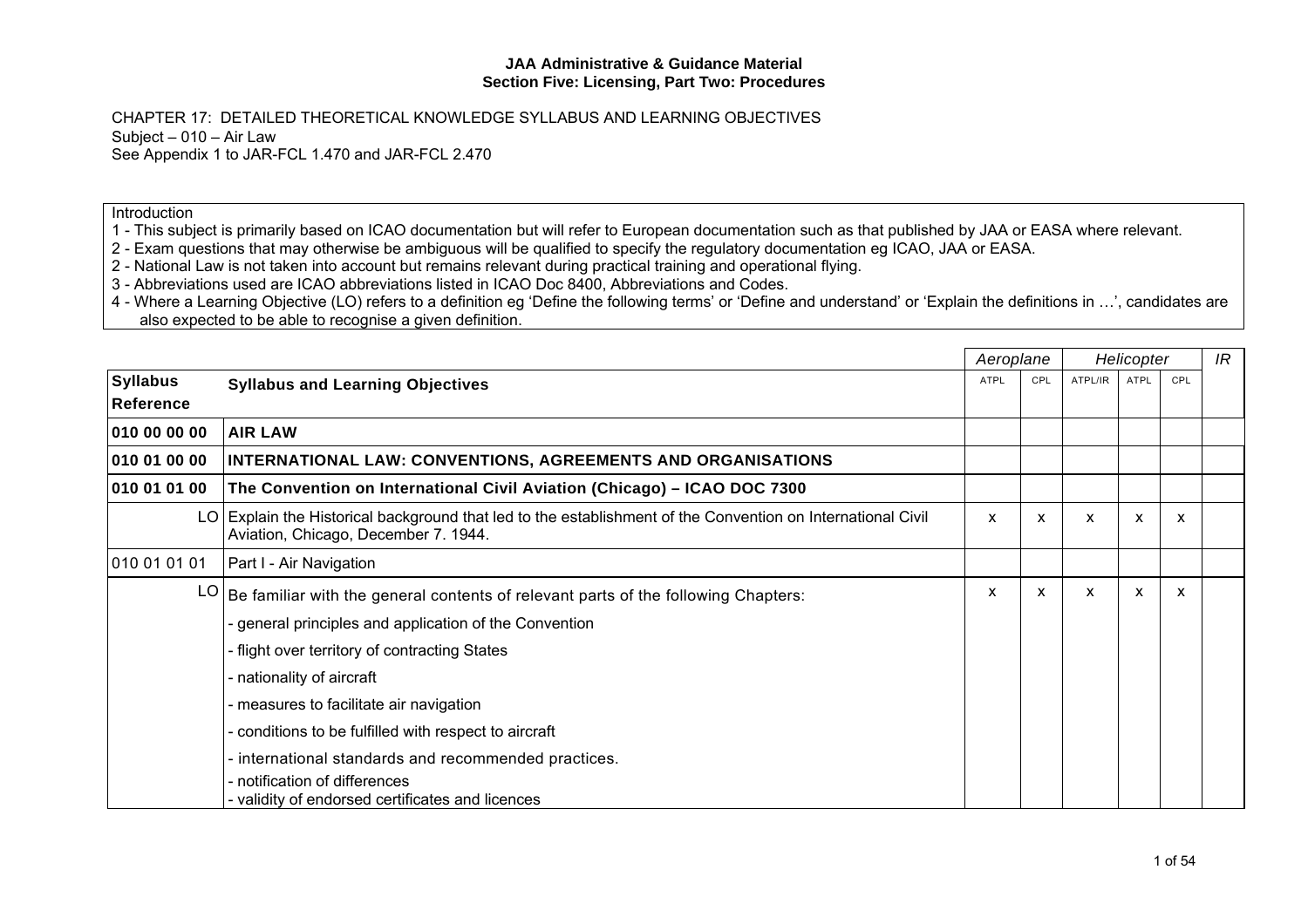|                                     |                                                                                                                                                                                                                                                                            | Aeroplane   |              |                           | Helicopter  |     | IR |
|-------------------------------------|----------------------------------------------------------------------------------------------------------------------------------------------------------------------------------------------------------------------------------------------------------------------------|-------------|--------------|---------------------------|-------------|-----|----|
| <b>Syllabus</b><br><b>Reference</b> | <b>Syllabus and Learning Objectives</b>                                                                                                                                                                                                                                    | <b>ATPL</b> | CPL          | ATPL/IR                   | <b>ATPL</b> | CPL |    |
|                                     | LO General principles<br>Describe the application of the following terms in Civil Aviation:                                                                                                                                                                                | X           | X            | $\boldsymbol{\mathsf{x}}$ | X           | X   |    |
|                                     | Sovereignty, Territory, High Seas, according to the UN Convention of the High Seas                                                                                                                                                                                         |             |              |                           |             |     |    |
|                                     | LO Define the following terms and explain how they apply to the Law of Nations (International Law):                                                                                                                                                                        | X           | X            | $\boldsymbol{\mathsf{x}}$ | X           | х   |    |
|                                     | right of non-scheduled flight (including the two technical freedoms of the air), scheduled air services,<br>cabotage, landing at customs airports, applicability of air regulations, rules of the air, search of aircraft.                                                 |             |              |                           |             |     |    |
|                                     | LO Describe the duties of ICAO Member States in relation to:<br>documents carried in aircraft; certificate of registration, certificates of airworthiness, licenses of personnel;<br>recognition of certificates and licenses, cargo restrictions, photographic apparatus; | X           | X            | $\boldsymbol{\mathsf{x}}$ | X           | X   |    |
|                                     | LO   International standards and recommended practices<br>Explain the obligations of each ICAO Member State towards:                                                                                                                                                       | X           | X            | $\boldsymbol{\mathsf{x}}$ | X           | X   |    |
|                                     | Adoption of international standards and procedures; departure from international standards and<br>procedures; notification of differences, endorsements of certificates and licenses, validity of endorsed<br>certificates and licenses                                    |             |              |                           |             |     |    |
| 010 01 01 02                        | Part II The International Civil Aviation Organisation (ICAO):                                                                                                                                                                                                              |             |              |                           |             |     |    |
|                                     | LO   Describe the aims and objectives of ICAO.                                                                                                                                                                                                                             | X           | $\mathsf{x}$ | $\boldsymbol{\mathsf{x}}$ | X           | X   |    |
|                                     | LO   Describe and explain the Structure of the International Civil Aviation Organisation (ICAO)                                                                                                                                                                            | X           | X            | X                         | X           | X   |    |
| LO.                                 | State which parts of ICAO are assembled permanently or periodically.                                                                                                                                                                                                       | X           | X            | X                         | X           | X   |    |
|                                     | LO Explain the duties of ICAO Headquarters and Regional offices.                                                                                                                                                                                                           | X           | X            | $\boldsymbol{\mathsf{x}}$ | X           | X   |    |
| LO.                                 | Describe the worldwide ICAO regions.                                                                                                                                                                                                                                       | X           | X            | X                         | x           | X   |    |
| LO                                  | Give reasons for the establishment of Regional Supplementary Procedures                                                                                                                                                                                                    | x           | X            | X                         | X           | X   |    |
| LO.                                 | Give reasons for the establishment of the (18) ANNEXES to the Convention.                                                                                                                                                                                                  | X           | X            | $\boldsymbol{\mathsf{x}}$ | X           | X   |    |
| LO                                  | Give a brief summary of the contents of the 18 Annexes to the Chicago Convention.                                                                                                                                                                                          | X           | x            | X                         | х           | х   |    |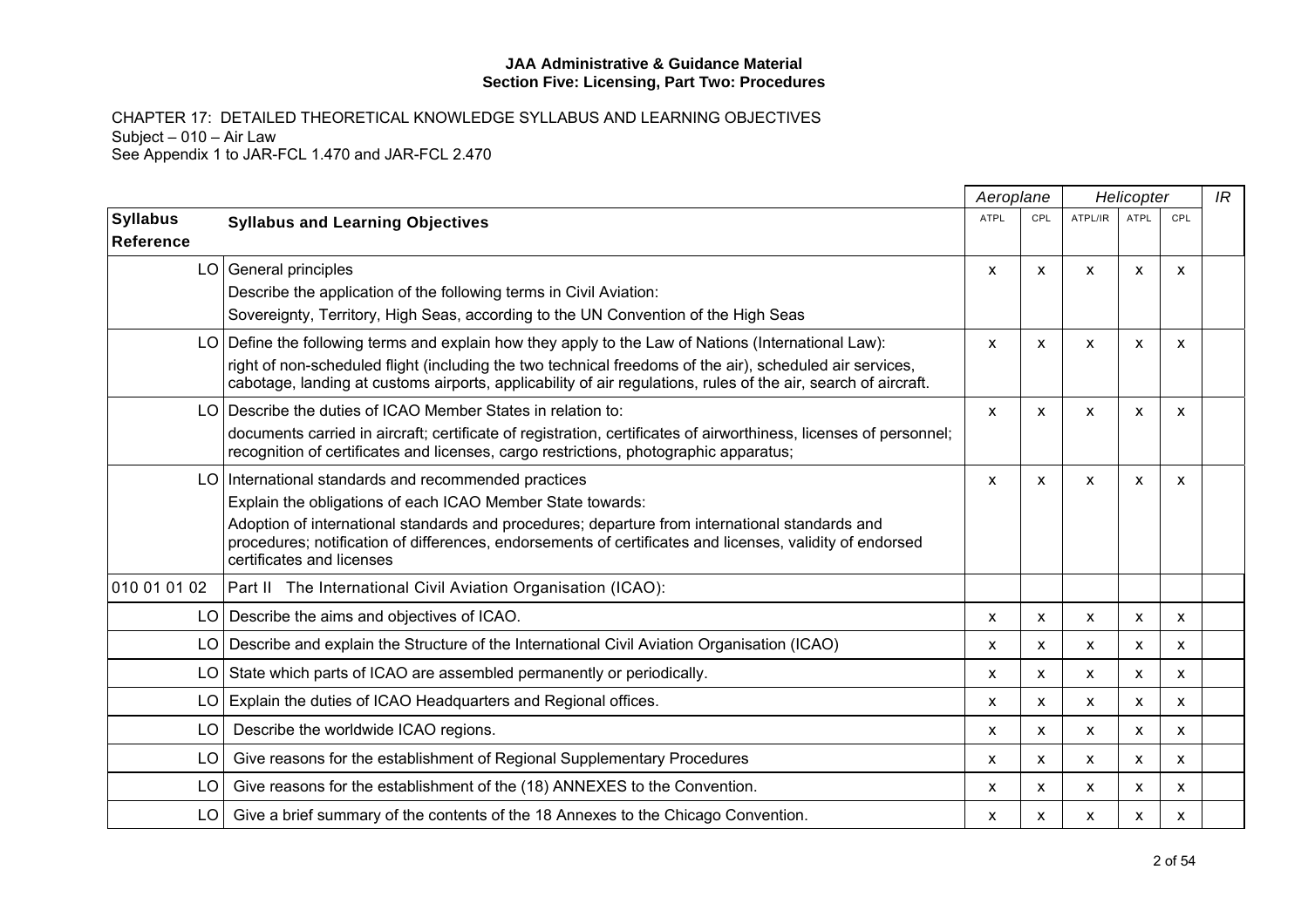|                              |                                                                                                                                                                                                                                                                                                                                                                                                                                                                                                                                 |                           | Aeroplane    |         | Helicopter  |            |  |
|------------------------------|---------------------------------------------------------------------------------------------------------------------------------------------------------------------------------------------------------------------------------------------------------------------------------------------------------------------------------------------------------------------------------------------------------------------------------------------------------------------------------------------------------------------------------|---------------------------|--------------|---------|-------------|------------|--|
| <b>Syllabus</b><br>Reference | <b>Syllabus and Learning Objectives</b>                                                                                                                                                                                                                                                                                                                                                                                                                                                                                         | <b>ATPL</b>               | CPL          | ATPL/IR | <b>ATPL</b> | <b>CPL</b> |  |
| LO I                         | Be familiar with the hierarchy of ICAO publications.                                                                                                                                                                                                                                                                                                                                                                                                                                                                            | $\mathsf{x}$              | $\mathsf{x}$ | X       | X           | x          |  |
| 010 01 02 00                 | <b>Other Conventions and Agreements</b>                                                                                                                                                                                                                                                                                                                                                                                                                                                                                         |                           |              |         |             |            |  |
| 010 01 02 01                 | The International Air Services Transit Agreement (ICAO Doc. 7500)                                                                                                                                                                                                                                                                                                                                                                                                                                                               |                           |              |         |             |            |  |
|                              | $LO$ Explain the two technical freedoms of the air and their effect on international scheduled flights.                                                                                                                                                                                                                                                                                                                                                                                                                         | X                         | x            | x       | X           | x          |  |
| 010 01 02 02                 | The International Air Transport Agreement.                                                                                                                                                                                                                                                                                                                                                                                                                                                                                      |                           |              |         |             |            |  |
|                              | LO Explain the three commercial freedoms of the air and their effect on international scheduled flights.                                                                                                                                                                                                                                                                                                                                                                                                                        | X                         | $\mathsf{x}$ | X       | X           | X          |  |
|                              | LO Describe the political and legal situation of Air Transport in Europe after the establishment of the EU and<br>the subsequent need for the formulation of further "Freedoms of the Air" (6th, 7th, 8th and 9th Freedom).                                                                                                                                                                                                                                                                                                     | $\mathsf{x}$              | X            | X       | X           | x          |  |
| 010 01 02 03                 | Suppression of unlawful acts against the safety of civil aviation; the Conventions of:<br>Tokyo, Den Haag, Montreal                                                                                                                                                                                                                                                                                                                                                                                                             |                           |              |         |             |            |  |
|                              | LO Explain the facts that led to the Conventions and Supplements against the safety of Civil Aviation                                                                                                                                                                                                                                                                                                                                                                                                                           | $\boldsymbol{\mathsf{x}}$ | $\mathsf{x}$ | X       | X           | x          |  |
|                              | LO Explain the content of the Convention on Unlawful Acts Committed on Board Aircraft.<br>(Doc 8364 - Convention on Offences and Certain Other Acts Committed on Board Aircraft, Tokyo<br>14.9.1963)                                                                                                                                                                                                                                                                                                                            | X                         | $\mathsf{x}$ | X       | X           | X          |  |
|                              | LO Explain the content of the Convention on Suppression of Unlawful Seizure of Aircraft<br>(Doc 8920 - Convention for the Suppression of Unlawful Seizure of Aircraft, Den Haag 16.12.1970 and<br>Protocol for the Suppression of Unlawful Acts against the Safety of Civil Aviation, Montreal 23.9.1971)                                                                                                                                                                                                                       | $\mathsf{x}$              | x            | X       | X           | x          |  |
|                              | LO Explain the content of the Convention on Suppression of Unlawful Acts of Violence at Airports Serving<br>International Civil Aviation in accordance with:<br>- Doc 8966 - Convention for the Suppression of Unlawful Acts against the Safety of Civil Aviation, done at<br>Montreal 23.9.1971, signed at Montreal 24.2.1988<br>- Doc 9518 - Protocol supplementary to the Convention for the Suppression of Unlawful Acts against the<br>Safety of Civil Aviation, done at Montreal 23.9.1971, signed at Montreal 24.2.1988) | $\mathsf{x}$              | $\mathsf{x}$ | X       | X           | X          |  |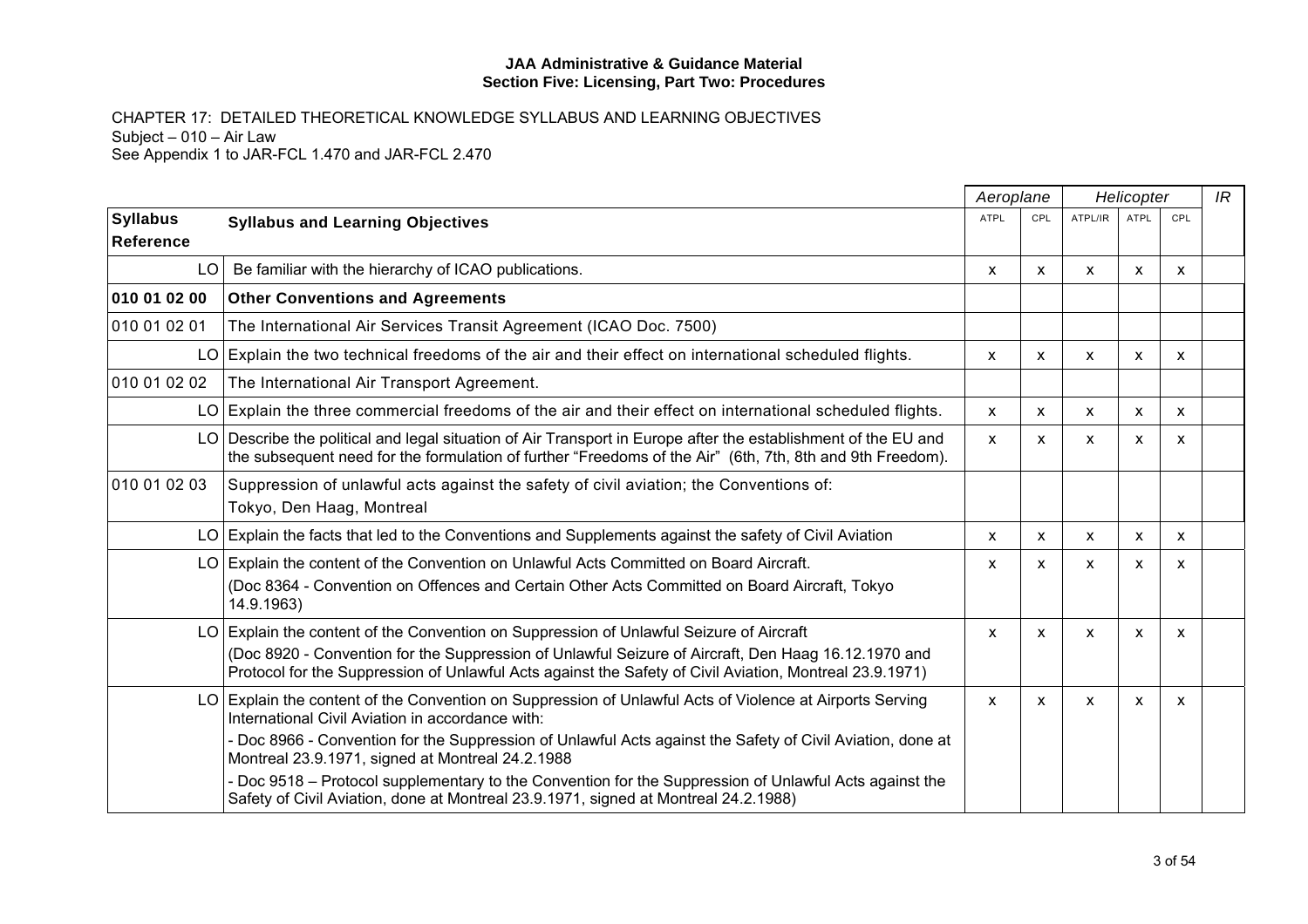|                                     |                                                                                                                                                                                                                                                                          | Aeroplane    |     | Helicopter   |      |     | IR |
|-------------------------------------|--------------------------------------------------------------------------------------------------------------------------------------------------------------------------------------------------------------------------------------------------------------------------|--------------|-----|--------------|------|-----|----|
| <b>Syllabus</b><br><b>Reference</b> | <b>Syllabus and Learning Objectives</b>                                                                                                                                                                                                                                  | ATPL         | CPL | ATPL/IR      | ATPL | CPL |    |
|                                     | LO Describe measures and actions to be taken by the PIC of an aircraft in order to suppress Unlawful Acts<br>against the Safety of the aircraft.                                                                                                                         | $\mathsf{x}$ | X   | $\mathsf{x}$ | X    | X   |    |
| 010 01 02 04                        | <b>Bilateral Agreements</b>                                                                                                                                                                                                                                              |              |     |              |      |     |    |
|                                     | LO Explain the reason for the existence of the ICAO Standard Form for Bilateral Agreements for<br>scheduled Air Transport based on the definitions of the "Freedoms of the Air" as defined in the Air<br>Transit and the Air Transport Agreement.                        | X            |     | X            | X    |     |    |
|                                     | Remark - Digest of Bilateral Air Transport Agreements, ICAO Doc 9511                                                                                                                                                                                                     |              |     |              |      |     |    |
|                                     | LO Explain the influence of the Bermuda agreement on Bilateral Agreements for non-scheduled Air<br>Transport.                                                                                                                                                            | X            |     | X            | X    |     |    |
| 010 01 02 05                        | Private International law                                                                                                                                                                                                                                                |              |     |              |      |     |    |
|                                     | LO Explain the Conventions and Protocols designed to cover liability towards persons and goods in<br>accordance with the Warsaw System as follows:                                                                                                                       | X            | X   | X            | X    | х   |    |
|                                     | - Convention for the Unification of Certain Rules Relating to International Carriage by Air, Warsaw,<br>October 2. 1929                                                                                                                                                  |              |     |              |      |     |    |
|                                     | - Protocol to Amend the Convention for the Unification of Certain Rules Relating to International Carriage<br>by Air, Den Haag, September 28. 1955, cited as the Den Haag Protocol                                                                                       |              |     |              |      |     |    |
|                                     | Convention Supplementary to the Warsaw Convention for the Unification of Certain Rules Relating to<br>International Carriage by Air Performed by a Person other than the Contracting Carrier, Guadalajara<br>September 18. 1961                                          |              |     |              |      |     |    |
|                                     | Protocol to Amend the Convention for the Unification of Certain Rules Relating to International Carriage<br>by Air, signed at Warsaw on October 12,1929 as Amended by the Protocol, Done at Den Haag on<br>September 28. 1955, signed at Guatemala City on March 8. 1971 |              |     |              |      |     |    |
|                                     | - Additional Protocols No.1 - 4 to Amend the Convention for the Unification of Certain Rules Relating to<br>International Carriage by Air, signed at Warsaw on October 12. 1929                                                                                          |              |     |              |      |     |    |
|                                     | LO Explain the legal significance of the issue of a passenger ticket and/or baggage/cargo documents                                                                                                                                                                      | X            | X   | $\mathsf{x}$ | X    | X   |    |
|                                     | LO Describe the consequences for an airline and/or the PIC when a passenger ticket is not issued                                                                                                                                                                         | x            | x   | x            | x    | X   |    |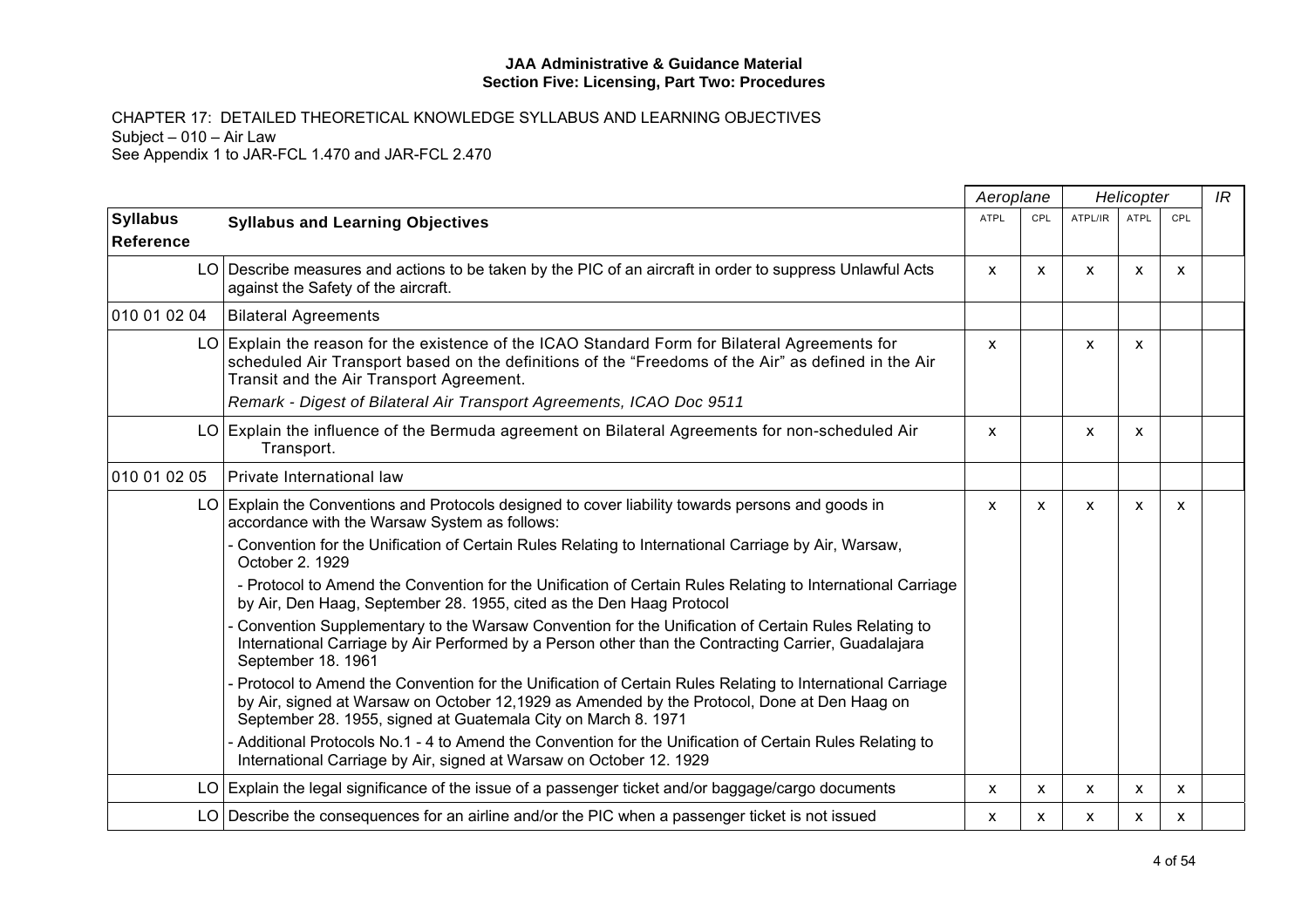|                              |                                                                                                                                                                                                                             | Aeroplane    |            |              | Helicopter                |                           | IR |
|------------------------------|-----------------------------------------------------------------------------------------------------------------------------------------------------------------------------------------------------------------------------|--------------|------------|--------------|---------------------------|---------------------------|----|
| <b>Syllabus</b><br>Reference | <b>Syllabus and Learning Objectives</b>                                                                                                                                                                                     | <b>ATPL</b>  | <b>CPL</b> | ATPL/IR      | <b>ATPL</b>               | CPL                       |    |
|                              | LO Describe the situation subsequent to the implementation of the IATA Intercarrier Agreement of Kuala<br>Lumpur, October 31.1995.                                                                                          | $\mathsf{x}$ | X          | $\mathsf{x}$ | X                         | $\mathsf{x}$              |    |
|                              | LO Explain that the liability towards persons and goods may be unlimited, on the basis of the Montreal<br>Convention, May 28, 1999                                                                                          | X            | X          | X            | X                         | $\boldsymbol{\mathsf{x}}$ |    |
|                              | LO Explain the strict carrier liability for damages of up to 100 000 Special Drawing Rights (SDRs)                                                                                                                          | X            | X          | X            | $\boldsymbol{\mathsf{x}}$ | X                         |    |
|                              | LO Appreciate that a document of carriage may be electronic.                                                                                                                                                                | X            | X          | x            | $\boldsymbol{\mathsf{x}}$ | X                         |    |
|                              | $LO$ Explain the liability limit in relation to damage caused by delay to passengers.                                                                                                                                       | $\mathsf{x}$ | X          | X            | $\boldsymbol{\mathsf{x}}$ | $\boldsymbol{\mathsf{x}}$ |    |
|                              | LO Explain the liability limit in relation to the destruction, loss, damage or delay of baggage                                                                                                                             | $\mathsf{x}$ | X          | X            | $\boldsymbol{\mathsf{x}}$ | $\boldsymbol{\mathsf{x}}$ |    |
| 010 01 02 06                 | Operators' and pilots' liabilities towards persons and goods on the ground, in case of damage and<br>injury caused by the operation of the aircraft                                                                         |              |            |              |                           |                           |    |
|                              | Remark - Rome convention (1952) and Montreal Convention (1978)                                                                                                                                                              |              |            |              |                           |                           |    |
|                              | LO Explain the Conventions and Protocols designed to cover liability towards persons and goods on the<br>ground on the basis of the following documents:                                                                    | $\mathsf{x}$ | X          | X            | X                         | $\boldsymbol{\mathsf{x}}$ |    |
|                              | International Convention for the Unification of Certain Rules Relating to Damage Caused by aircraft to<br>Third Parties on the Surface Rome May 29. 1933                                                                    |              |            |              |                           |                           |    |
|                              | Protocol supplementing The Convention for the Unification of Certain Rules Relating to Damage caused<br>by aircraft to Third Parties on the Surface. Rome 1933, concluded at Brussels in 1938                               |              |            |              |                           |                           |    |
|                              | Convention on Damage by Foreign Aircraft to Third Parties on the Surface, signed October 7.1952                                                                                                                             |              |            |              |                           |                           |    |
|                              | Protocol to Amend the Convention on Damage Caused by Foreign Aircraft to third Parties on the<br>Surface, Signed at Rome on October 7. 1952, Montreal September 23.1978                                                     |              |            |              |                           |                           |    |
| 010 01 02 07                 | The convention of Rome (1933) and other documents related to rights in aircraft.                                                                                                                                            |              |            |              |                           |                           |    |
|                              | LO Understand the rules relating to international recognition of rights in aircraft in accordance with the<br>Convention on the International Recognition of rights in aircraft, Geneva June 19 1948, ICAO Doc 7620         | X            | X          | X            | X                         | X                         |    |
|                              | LO Understand the rules relating to precautionary arrest of aircraft in accordance with the Convention for the<br>Unification of Certain Rules Relating to the Precautionary Arrest of Aircraft, Signed at Rome on 29th May | $\mathsf{x}$ | X          | X            | X                         | X                         |    |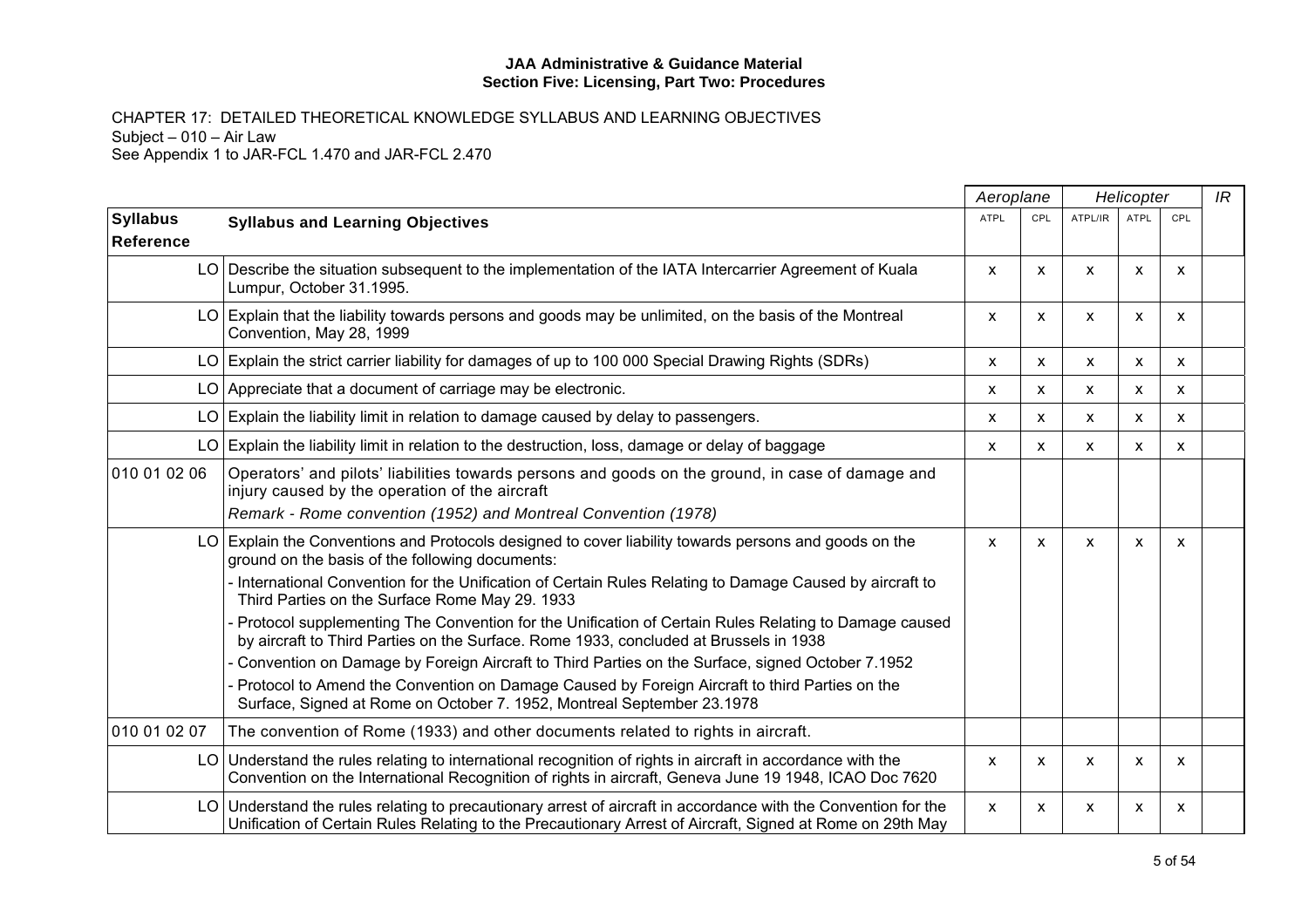|                              |                                                                                                                                    | Aeroplane   |              | Helicopter |             |     | IR |
|------------------------------|------------------------------------------------------------------------------------------------------------------------------------|-------------|--------------|------------|-------------|-----|----|
| <b>Syllabus</b><br>Reference | <b>Syllabus and Learning Objectives</b>                                                                                            | <b>ATPL</b> | CPL          | ATPL/IR    | <b>ATPL</b> | CPL |    |
|                              | 1933                                                                                                                               |             |              |            |             |     |    |
| 010 01 03 00                 | <b>World Organisations</b>                                                                                                         |             |              |            |             |     |    |
| 010 01 03 01                 | The World Trade Organisation (WTO)                                                                                                 |             |              |            |             |     |    |
|                              | LO Describe the general organisation and objectives of the WTO.                                                                    | x           |              | X          | X           |     |    |
| 010 01 03 02                 | The International Air Transport Association (IATA)                                                                                 |             |              |            |             |     |    |
|                              | LO Describe the general organisation and objectives of IATA.                                                                       | x           |              | X          | х           |     |    |
| 010 01 04 00                 | <b>European organisations</b>                                                                                                      |             |              |            |             |     |    |
| 010 01 04 01                 | European Aviation Safety Agency (EASA)                                                                                             |             |              |            |             |     |    |
|                              | LO Describe the general organisation and objectives of EASA                                                                        | x           | X            | X          | X           | х   |    |
|                              | LO Describe the role of EASA in European Civil aviation                                                                            | x           | X            | X          | X           | X   |    |
| LO                           | Describe the position of the National Aviation Authorities (NAAs) within the EASA.                                                 | x           | X            | X          | X           | X   |    |
| LO                           | Explain the development of the principle documents of EASA.                                                                        | x           | $\mathsf{x}$ | X          | X           | X   |    |
| LO                           | Describe the relationship and harmonisation of EASA with other organisations such as ICAO,<br>Regional and National Organisations. | x           | X            | X          | X           | X   |    |
| 010 01 04 02                 | European Civil Aviation Conference (ECAC)                                                                                          |             |              |            |             |     |    |
|                              | $LO$ Give a brief summary of the history of ECAC                                                                                   | X           | X            | X          | X           | X   |    |
| 010 01 04 03                 | Joint Aviation Authorities (JAA)                                                                                                   |             |              |            |             |     |    |
| LO                           | Explain the reasons for the foundation of the JAA at the Convention of Cyprus on Sept. 11.1990                                     | x           | X            | X          | X           | х   |    |
| LO                           | Explain the development of the principle documents of the JAA.                                                                     | x           | $\mathsf{x}$ | X          | X           | X   |    |
| LO                           | Describe the general organisation and objectives of the JAA.                                                                       | X.          | $\mathsf{x}$ | X          | X           | X   |    |
| LO                           | Describe the position of National Aviation Authorities (NAAs) within the JAA.                                                      | X           | X            | X          | x           | х   |    |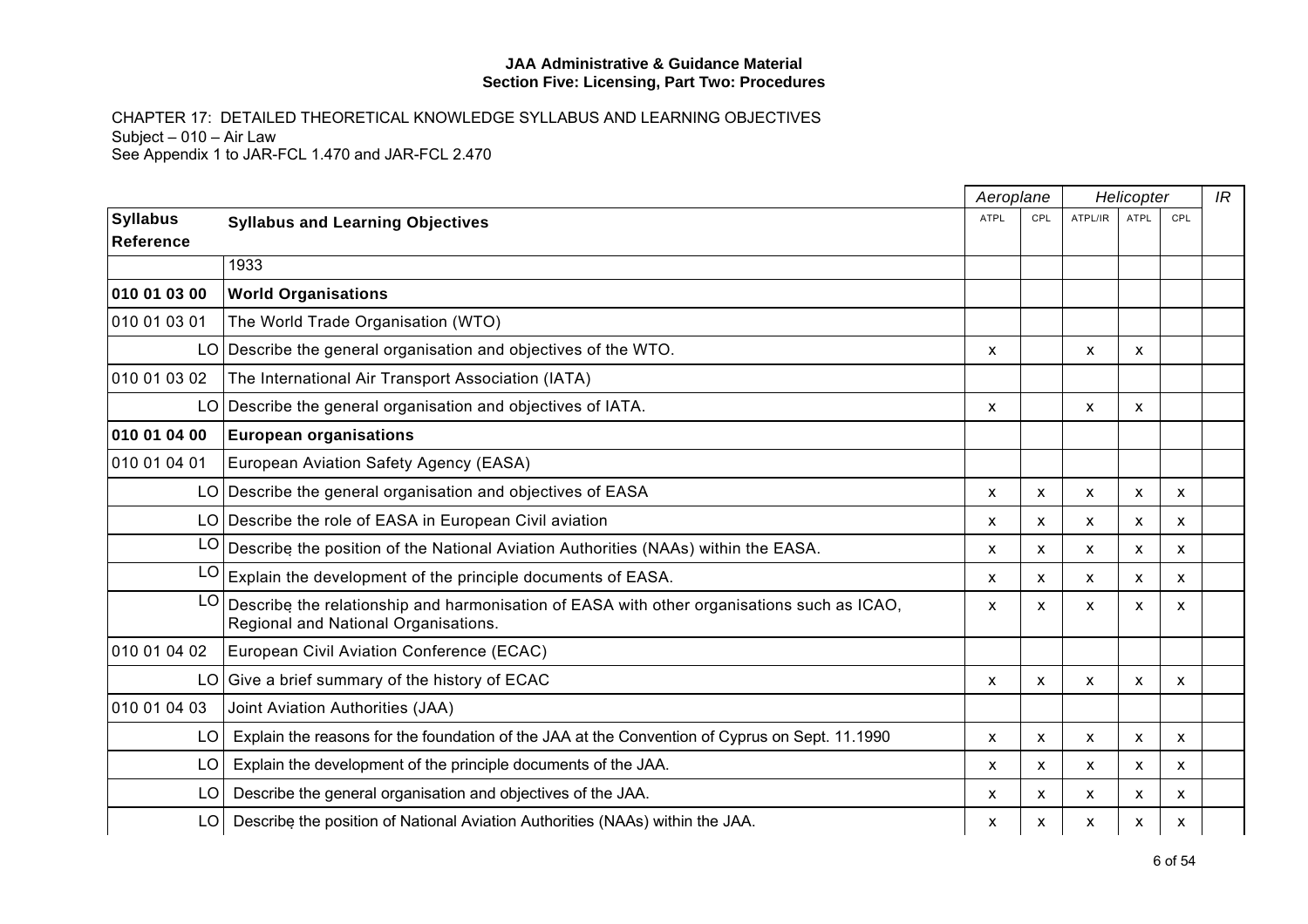|                  |                                                                                                                                                    | Aeroplane    |              |              | Helicopter                |     | IR |
|------------------|----------------------------------------------------------------------------------------------------------------------------------------------------|--------------|--------------|--------------|---------------------------|-----|----|
| <b>Syllabus</b>  | <b>Syllabus and Learning Objectives</b>                                                                                                            | ATPL         | CPL          | ATPL/IR      | <b>ATPL</b>               | CPL |    |
| <b>Reference</b> |                                                                                                                                                    |              |              |              |                           |     |    |
| LO.              | Describe the relationship and harmonisation of the JAA with other International Organisations such as<br>ICAO, regional and national Organisations | X            | x            | X            | X                         | X   |    |
| LO               | Explain the reasons for the establishment of the JAR Documents                                                                                     | X            | X            | x            | x                         | X   |    |
| LO               | Give an overview of the JAR Publications                                                                                                           | x            | X            | $\mathsf{x}$ | X                         | X   |    |
| 010 01 04 04     | Eurocontrol                                                                                                                                        |              |              |              |                           |     |    |
|                  | LO Describe the general organisation and objectives of Eurocontrol                                                                                 | X            | X            | X            | X                         | X   | X  |
| LO.              | Give the reason for the Convention relating to Co-operation for the Safety of Air Navigation (Eurocontrol<br>Convention Brussels, Dec 13. 1969)    | X            | X            | X            | X                         | X   | X  |
| LO.              | Explain the principles and objectives of the Single European Sky (SES) in accordance with EC 550/2004                                              | $\mathsf{x}$ | X            | X            | X                         | X   | X  |
| 010 02 00 00     | <b>AIRWORTHINESS OF AIRCRAFT</b>                                                                                                                   |              |              |              |                           |     |    |
| 010 02 01 00     | ICAO Annex 8 and EASA Certification Specifications.                                                                                                | X            | X            | X            | X                         | X   |    |
|                  | LO Explain the definitions in Annex 8.                                                                                                             |              |              |              |                           |     |    |
|                  | LO Explain how the airworthiness Standards of ICAO Annex 8 and EASA Certification Specifications (CS) are<br>related to aircraft performance.      |              |              |              |                           |     |    |
|                  | LO State to which aircraft the Standards of Annex 8 and EASA CS shall apply.                                                                       |              |              |              |                           |     |    |
| 010 02 02 00     | Certificate of Airworthiness (C of A)                                                                                                              |              |              |              |                           |     |    |
| LO <sub>1</sub>  | State the Issuing Authority for a C of A.                                                                                                          | X            | $\mathsf{x}$ | X            | $\boldsymbol{\mathsf{x}}$ | X   |    |
| LO               | State the necessity to have a C of A.                                                                                                              | X            | X            | X            | X                         | X   |    |
| LO.              | State who shall determine the continuity of an aircraft's airworthiness                                                                            | x            | X            | X            | X                         | X   |    |
| LO.              | Describe how a Certificate of Airworthiness can be renewed or shall remain valid                                                                   | X            | $\mathsf{x}$ | X            | X                         |     |    |
| 010 03 00 00     | <b>AIRCRAFT NATIONALITY AND REGISTRATION MARKS</b>                                                                                                 |              |              |              |                           |     |    |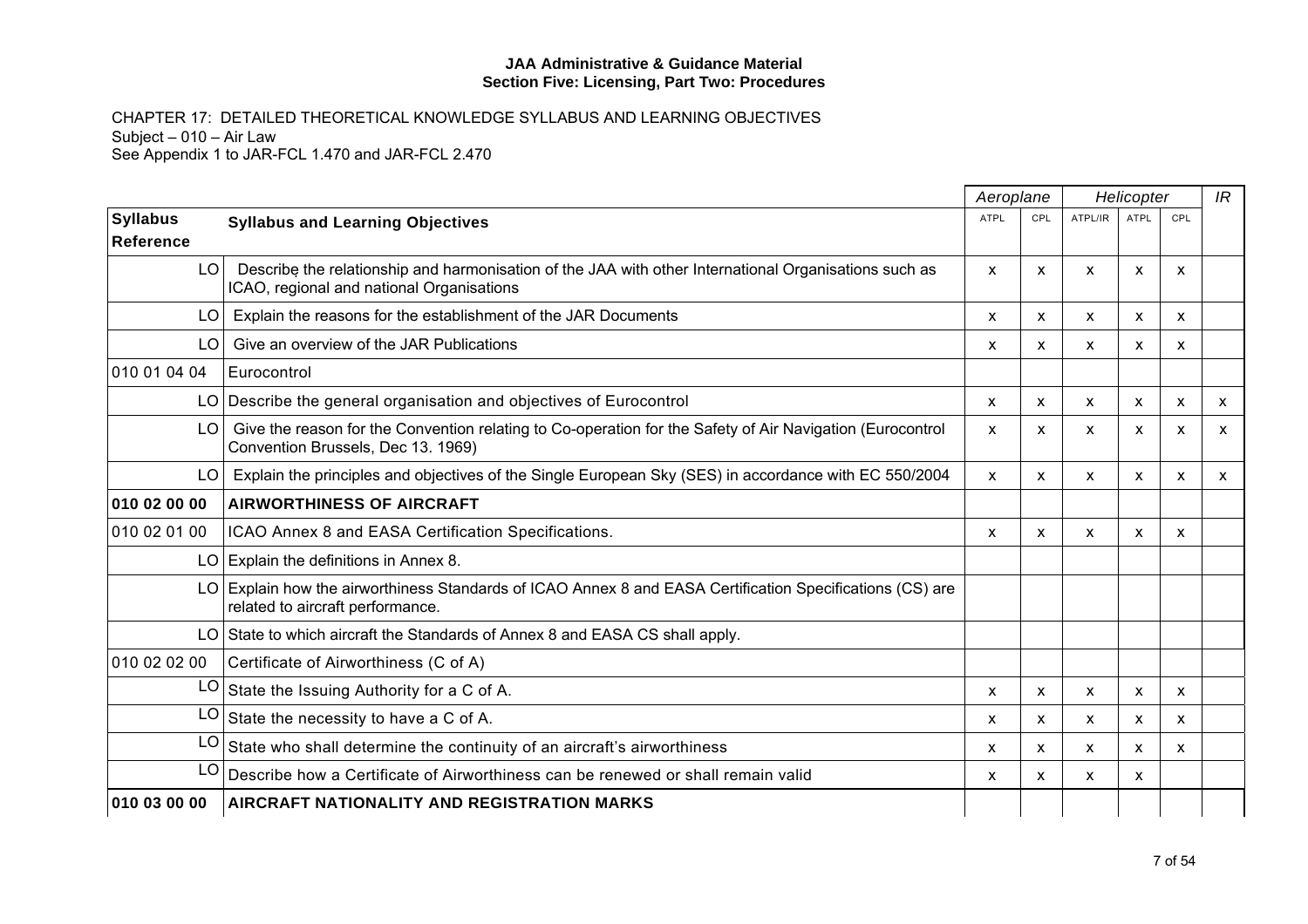|                              |                                                                                                                                                                                                                                                                                                                                     | Aeroplane   |                           | Helicopter                |                           |                           | IR           |
|------------------------------|-------------------------------------------------------------------------------------------------------------------------------------------------------------------------------------------------------------------------------------------------------------------------------------------------------------------------------------|-------------|---------------------------|---------------------------|---------------------------|---------------------------|--------------|
| <b>Syllabus</b><br>Reference | <b>Syllabus and Learning Objectives</b>                                                                                                                                                                                                                                                                                             | <b>ATPL</b> | CPL                       | ATPL/IR                   | <b>ATPL</b>               | CPL                       |              |
| 010 03 01 00                 | Definitions in ICAO Annex 7                                                                                                                                                                                                                                                                                                         |             |                           |                           |                           |                           |              |
|                              | LO   Recall the definitions of the following terms:<br>- Aircraft<br>- Heavier-than-Air Aircraft<br>- State of Registry                                                                                                                                                                                                             | X           | $\mathsf{x}$              | X                         | X                         | $\boldsymbol{\mathsf{x}}$ |              |
| 010 03 02 00                 | Aircraft Nationality, common and registration marks to be used.                                                                                                                                                                                                                                                                     |             |                           |                           |                           |                           |              |
|                              | LO State where aircraft nationality and common marks are used.                                                                                                                                                                                                                                                                      | X           |                           | X                         |                           |                           |              |
|                              | $LO$ Explain the combination of nationality and registration marks (sequence, use of hyphen)                                                                                                                                                                                                                                        | X           | X                         | X                         | X                         | $\mathsf{x}$              |              |
|                              | LO State who is responsible for assigning registration marks.                                                                                                                                                                                                                                                                       | X           | X                         | X                         | X                         |                           |              |
|                              | LO State where nationality or Common Marks and Registration Marks shall appear on Heavier than Air<br>Aircraft.                                                                                                                                                                                                                     |             |                           |                           |                           |                           |              |
| 010 04 00 00                 | <b>PERSONNEL LICENSING</b>                                                                                                                                                                                                                                                                                                          |             |                           |                           |                           |                           |              |
| 010 04 01 01                 | <b>ICAO Annex 1 and JAR-FCL</b>                                                                                                                                                                                                                                                                                                     |             |                           |                           |                           |                           |              |
|                              | LO   Describe the relationship and differences between ICAO Annex 1 and JAR-FCL                                                                                                                                                                                                                                                     | X           | X                         | X                         | X                         | $\boldsymbol{\mathsf{x}}$ | $\mathsf{x}$ |
| 010 04 01 02                 | Definitions in JAR-FCL                                                                                                                                                                                                                                                                                                              |             |                           |                           |                           |                           |              |
|                              | $LO$ Define the following:<br>Category of aircraft, dual instruction time, flight time, flight time as SPIC, instrument time, instrument flight<br>time, instrument ground time, MCC, multi-pilot aeroplanes, night, PPL, CPL, proficiency check, rating,<br>renewal, revalidation, skill test, solo flight time, type of aircraft. | x           | X                         | X                         | X                         | X                         | $\mathsf{x}$ |
| 010 04 01 03                 | JAR-FCL 1, 2 and 3                                                                                                                                                                                                                                                                                                                  |             |                           |                           |                           |                           |              |
|                              | LO Give a brief summary of the contents of JAR-FCL 1, 2 and 3                                                                                                                                                                                                                                                                       | X           | $\boldsymbol{\mathsf{x}}$ | $\boldsymbol{\mathsf{x}}$ | $\boldsymbol{\mathsf{x}}$ | $\boldsymbol{\mathsf{x}}$ | $\mathsf{x}$ |
|                              | LO Understand the difference between Section 1 and Section 2 material.                                                                                                                                                                                                                                                              | x           | x                         | x                         | X                         | X                         | X            |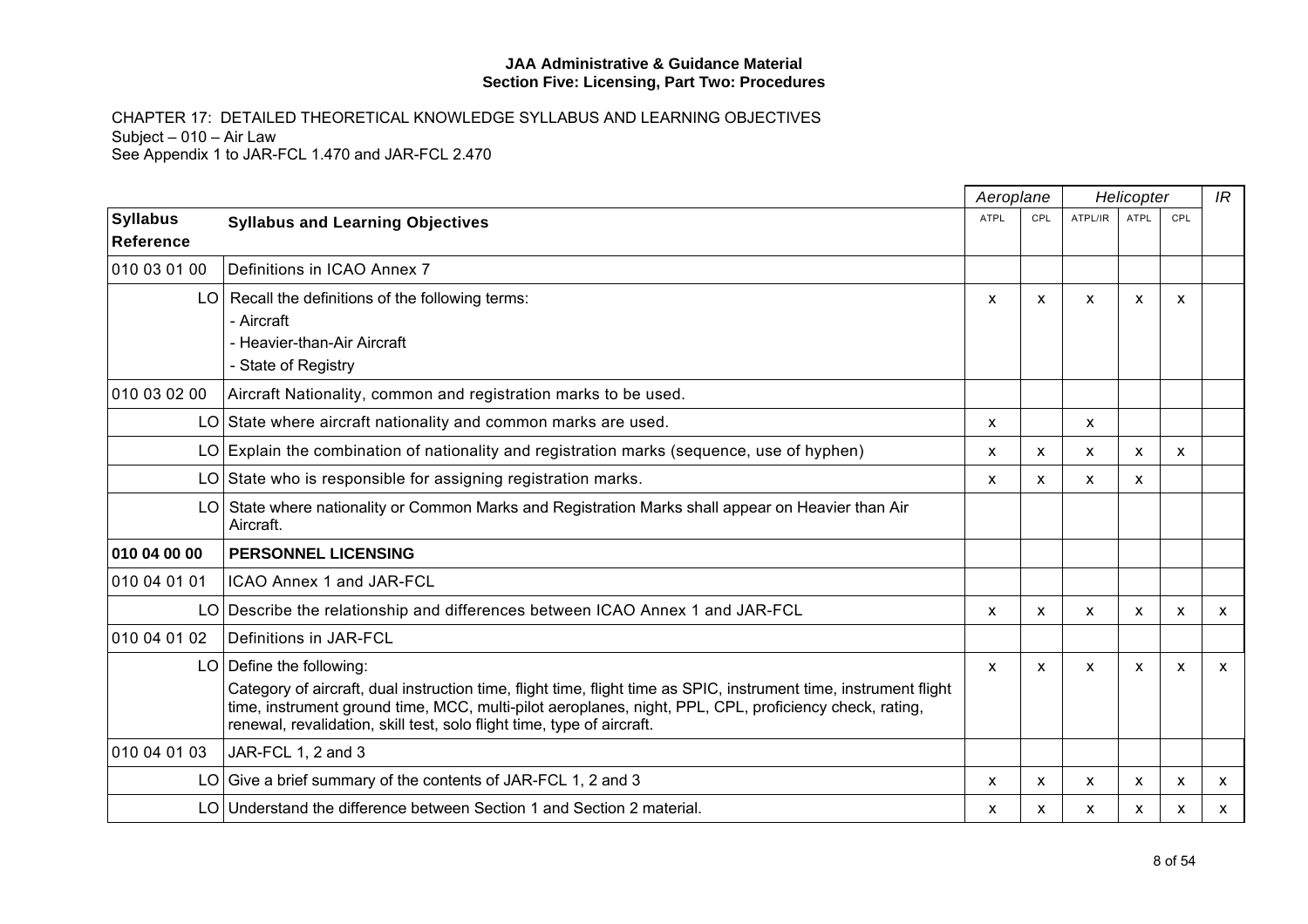|                              |                                                                                                                         |             | Aeroplane    | Helicopter                |             |     | IR           |
|------------------------------|-------------------------------------------------------------------------------------------------------------------------|-------------|--------------|---------------------------|-------------|-----|--------------|
| <b>Syllabus</b><br>Reference | <b>Syllabus and Learning Objectives</b>                                                                                 | <b>ATPL</b> | CPL          | ATPL/IR                   | <b>ATPL</b> | CPL |              |
| LO                           | Explain the requirements to act as a flight crew member of a civil aeroplane registered in a JAA Member<br><b>State</b> | X           | X            | X                         | X           | X   | X            |
| LO                           | State to what extent JAA Member States will accept licences etc. issued by other JAA Member States                      | X           | $\mathsf{x}$ | X                         | X           | X   | X            |
| LO                           | List the maximum period of time for which the different licences may be issued                                          | X.          | X            | X                         | X           | X   | $\mathsf{x}$ |
| LO                           | Describe the two factors that are relevant for the validity of a licence                                                | X           | $\mathsf{x}$ | X                         | X           | X   | $\mathsf{x}$ |
| LO                           | List the restrictions for licence holders with an age of 60 years or more<br>Remark - Not IR                            | X           | X            | X                         | X           | X   |              |
| LO                           | Define the term "State of licence Issue"                                                                                | X           | X            | X                         | X           | X   | X            |
| LO                           | Explain the term "Normal Residency" for normal circumstances                                                            | X.          | $\mathsf{x}$ | X                         | x           | х   | X            |
| LO                           | Describe the requirements to carry a flight crew licence.                                                               | x           | X            | X                         | x           | X   | X            |
| 010 04 01 04                 | Commercial Pilot Licence - CPL                                                                                          |             |              |                           |             |     |              |
| LO                           | State the requirements for the issue of a CPL.                                                                          | X           | X            | X                         | X           | X   |              |
| LO                           | State the Privileges of a CPL                                                                                           | x           | X            | X                         | X           | X   |              |
| 010 04 01 05                 | Airline Transport Pilot Licence - ATPL                                                                                  |             |              |                           |             |     |              |
| LO                           | State the requirements for the issue of an ATPL                                                                         | X           |              | $\boldsymbol{\mathsf{x}}$ | X           |     |              |
| LO                           | State the Privileges of an ATPL                                                                                         | X           |              | X                         | X           |     |              |
| 010 04 01 06                 | Ratings                                                                                                                 |             |              |                           |             |     |              |
| LO                           | Explain the requirements for Class Ratings (Aeroplanes only)                                                            | X           | X            |                           |             |     |              |
| LO                           | Explain the requirements for Type Ratings (Not IR)                                                                      | X           | X            | X                         | X           | X   |              |
| LO                           | Explain the requirements for Instrument Ratings (ATPL (A), ATPL/IR (H) and IR only)                                     | X           |              | X                         |             |     | $\mathsf{x}$ |
| 010 04 01 07                 | JAR-FCL 3 - Medical Requirements                                                                                        |             |              |                           |             |     |              |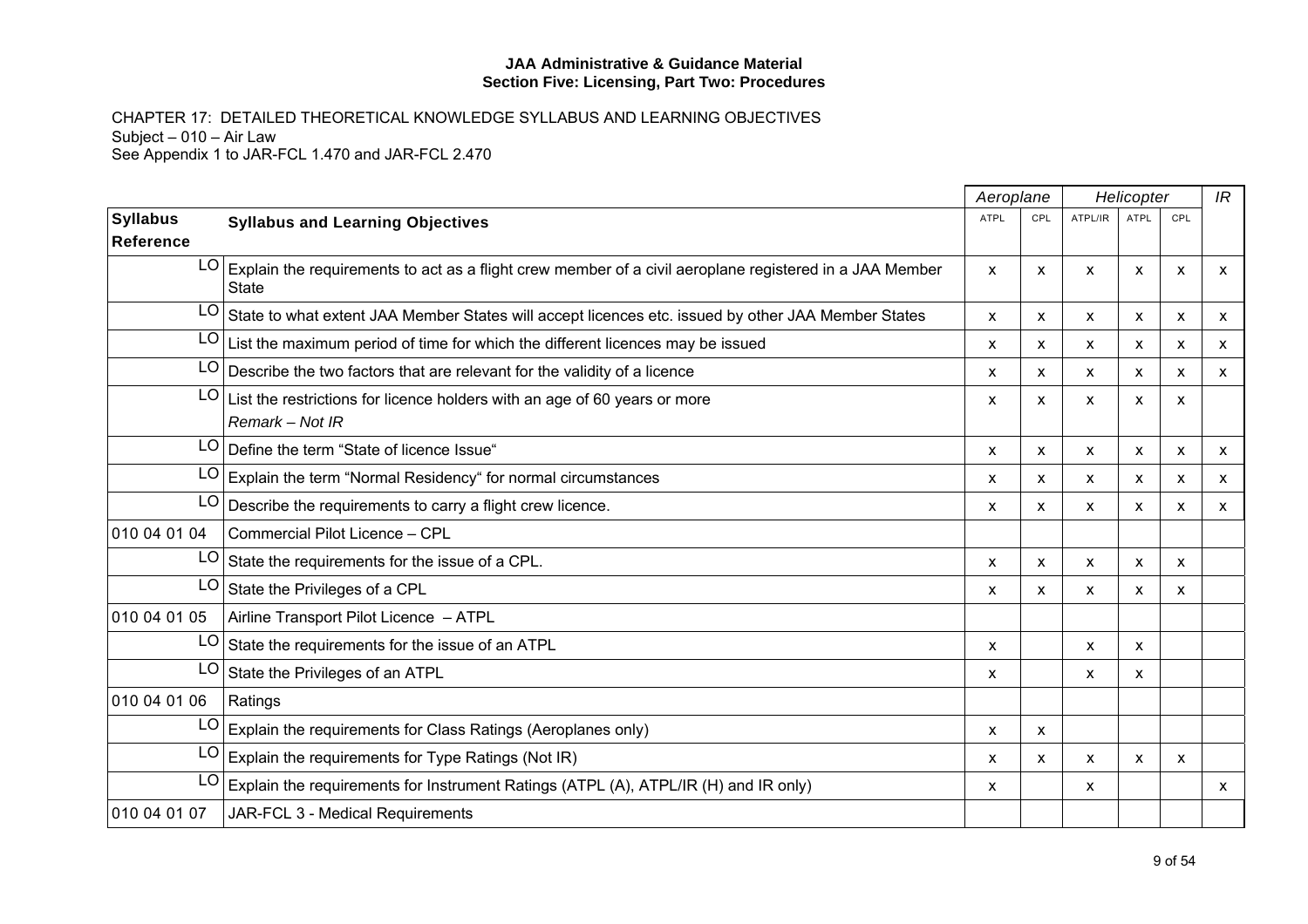|                                     |                                                                                                                                                                   |             | Aeroplane    |                           | Helicopter  |     |              |
|-------------------------------------|-------------------------------------------------------------------------------------------------------------------------------------------------------------------|-------------|--------------|---------------------------|-------------|-----|--------------|
| <b>Syllabus</b><br><b>Reference</b> | <b>Syllabus and Learning Objectives</b>                                                                                                                           | <b>ATPL</b> | CPL          | ATPL/IR                   | <b>ATPL</b> | CPL |              |
|                                     | LO   Describe the relevant content of JAR-FCL 3 - Medical Requirements (administrative parts and<br>requirements related to licensing, only)                      | X           | X            | $\boldsymbol{\mathsf{x}}$ | X           | X   | X            |
| LO.                                 | State the requirement regarding a medical certificate                                                                                                             | X           | X            | $\mathsf{x}$              | x           | X   | x            |
| LO.                                 | Name the kind of medical certificate required when exercising the privileges of a CPL or ATPL<br>Remark - Not IR                                                  | X           | X            | $\boldsymbol{\mathsf{x}}$ | X           | X   |              |
| LO                                  | Explain why a Pilot shall not exercise the privileges of a licence, related ratings or authorisations when he<br>is aware of any decrease in medical fitness      | X           | X            | $\boldsymbol{\mathsf{x}}$ | X           | X   | X            |
| 010 05 00 00                        | <b>RULES OF THE AIR</b>                                                                                                                                           |             |              |                           |             |     |              |
| 010 05 01 01                        | <b>Essential definitions in Annex 2</b>                                                                                                                           |             |              |                           |             |     |              |
| LO                                  | Explain the definitions in Annex 2 except the following:<br>aerobatic flight, air-ground control radio station, air taxiing, flight status, unmanned free balloon | X           | X            | X                         | X           | X   | X            |
| 010 05 01 02                        | Applicability of the Rules of the Air                                                                                                                             |             |              |                           |             |     |              |
|                                     | $LO$ Explain to what extent the ICAO Rules of the Air apply in general                                                                                            | X           | X            | X                         | X           | X   |              |
| LO                                  | Explain to what extent the ICAO Rules of the Air apply over the High Seas                                                                                         | X           | X            | $\boldsymbol{\mathsf{x}}$ | X           | X   |              |
| LO                                  | State the three possible rules which must be complied with on the movement area of an AD or when in<br>flight                                                     | X           | X            | $\boldsymbol{\mathsf{x}}$ | X           | X   |              |
|                                     | LO State who decides about flying IFR or VFR in VMC                                                                                                               | X           |              | $\boldsymbol{\mathsf{x}}$ |             |     | $\mathsf{x}$ |
| LO.                                 | State who aboard an aircraft is primarily responsible for the operation of the aircraft in accordance with the<br>Rules of the Air                                | X           | X            | X                         | X           | X   |              |
|                                     | LO   Indicate under what circumstances departure from the Rules of the Air may be allowed                                                                         | X           | $\mathsf{x}$ | $\boldsymbol{\mathsf{x}}$ | X           | X   |              |
|                                     | $LO$ Explain the duties of the PIC concerning pre-flight actions in case of an IFR flight                                                                         | x           |              | $\boldsymbol{\mathsf{x}}$ |             |     | <b>X</b>     |
| LO                                  | State who has the final authority as to the disposition of the aircraft                                                                                           | x           | x            | X                         | X           | X   |              |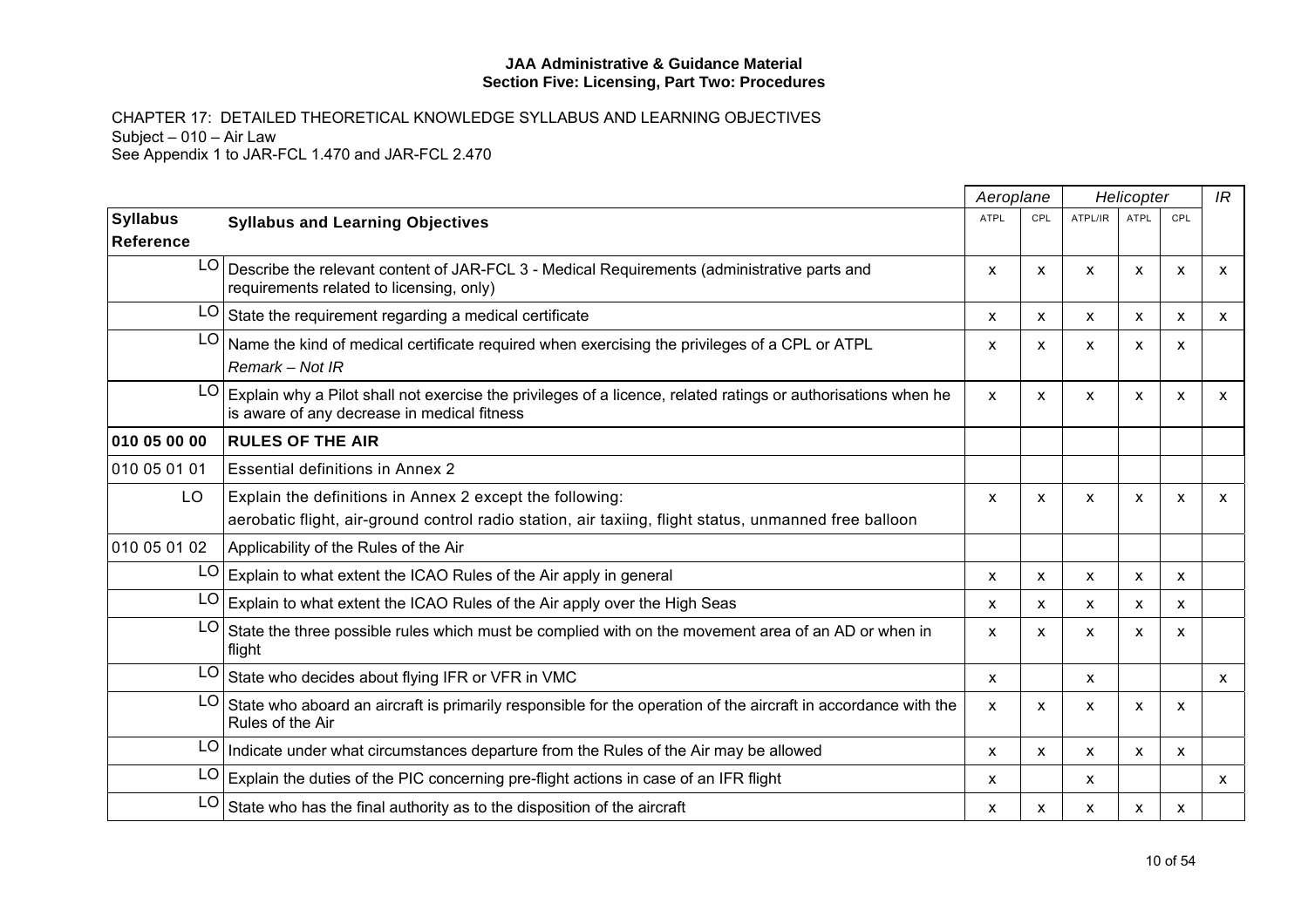|                               |                                                                                                                                                                   | Aeroplane<br>Helicopter |     | IR                        |                           |                           |              |
|-------------------------------|-------------------------------------------------------------------------------------------------------------------------------------------------------------------|-------------------------|-----|---------------------------|---------------------------|---------------------------|--------------|
| <b>Syllabus</b><br>∣Reference | <b>Syllabus and Learning Objectives</b>                                                                                                                           | <b>ATPL</b>             | CPL | ATPL/IR                   | <b>ATPL</b>               | CPL                       |              |
| LO                            | Explain the inter-relationship between intoxicating liquor, narcotics or drugs and the assignment to act as a<br>flight crew member                               | X                       | X   | X                         | X                         | X                         | X            |
| 010 05 01 03                  | <b>General Rules</b>                                                                                                                                              |                         |     |                           |                           |                           |              |
| LO                            | Describe the rules for Avoidance of collisions.                                                                                                                   | x                       | X   | X                         | X                         | $\mathsf{x}$              |              |
| LO                            | Describe the lights to be displayed by aircraft.                                                                                                                  | x                       | X   | X                         | X                         | $\boldsymbol{\mathsf{x}}$ |              |
| LO                            | Describe Marshalling Signals                                                                                                                                      | X                       | x   | $\boldsymbol{\mathsf{x}}$ | X                         | X                         |              |
| LO                            | State the basic requirements for minimum height over congested areas of cities, towns or settlements or<br>over an open-air assembly of persons                   | x                       | X   | $\boldsymbol{\mathsf{x}}$ | X                         | X                         |              |
| LO                            | Define when the cruising levels shall be expressed in terms of FLs                                                                                                | X                       | X   | X                         | $\boldsymbol{\mathsf{x}}$ | $\boldsymbol{\mathsf{x}}$ |              |
| LO                            | Define under what circumstances cruising levels shall be expressed in terms of altitudes                                                                          | X                       | x   | $\boldsymbol{\mathsf{x}}$ | X                         | X                         |              |
| LO                            | Explain the limitation for proximity to other aircraft and the Rules for the Right-of-Way, including holding at<br>Runway-holding positions and lighted stop bars | X                       | X   | $\boldsymbol{\mathsf{x}}$ | X                         | X                         |              |
| LO                            | Describe the significance of Light Signals displayed to and by aircraft                                                                                           | $\mathsf{x}$            | X   | X                         | $\boldsymbol{\mathsf{x}}$ | $\boldsymbol{\mathsf{x}}$ |              |
| LO                            | Describe the requirements for simulated instrument flights                                                                                                        | X                       |     | $\boldsymbol{\mathsf{x}}$ |                           |                           | $\mathsf{x}$ |
| LO                            | Indicate the basic rules for an aircraft operating on and in the vicinity of an AD                                                                                | X                       | X   | $\boldsymbol{\mathsf{x}}$ | $\mathsf{x}$              | $\mathsf{x}$              |              |
| LO                            | Explain the requirements for the submission of an ATS Flight Plan (FPL)<br>Remark - The details required to complete an FPL are included in subject 033           | X                       | x   | $\boldsymbol{\mathsf{x}}$ | $\boldsymbol{\mathsf{x}}$ | $\boldsymbol{\mathsf{x}}$ |              |
| LO                            | Describe the general contents of an ATS Flight Plan (FPL)                                                                                                         | x                       | X   | X                         | X                         | X                         | X            |
| LO                            | Describe the requirement for obtaining a time check before flight.                                                                                                | X                       | X   | X                         | $\mathsf{x}$              | $\mathsf{x}$              | $\mathsf{x}$ |
| LO                            | Explain the considerations concerning changes to an ATS Flight Plan (FPL)                                                                                         | X                       | X   | $\boldsymbol{\mathsf{x}}$ | $\mathsf{x}$              | $\mathsf{x}$              | $\mathsf{x}$ |
| LO                            | State the flight time deviation for the estimate over the next RP, that must be reported to the appropriate<br>ATS unit                                           | X                       | x   | X                         | x                         | X                         | X            |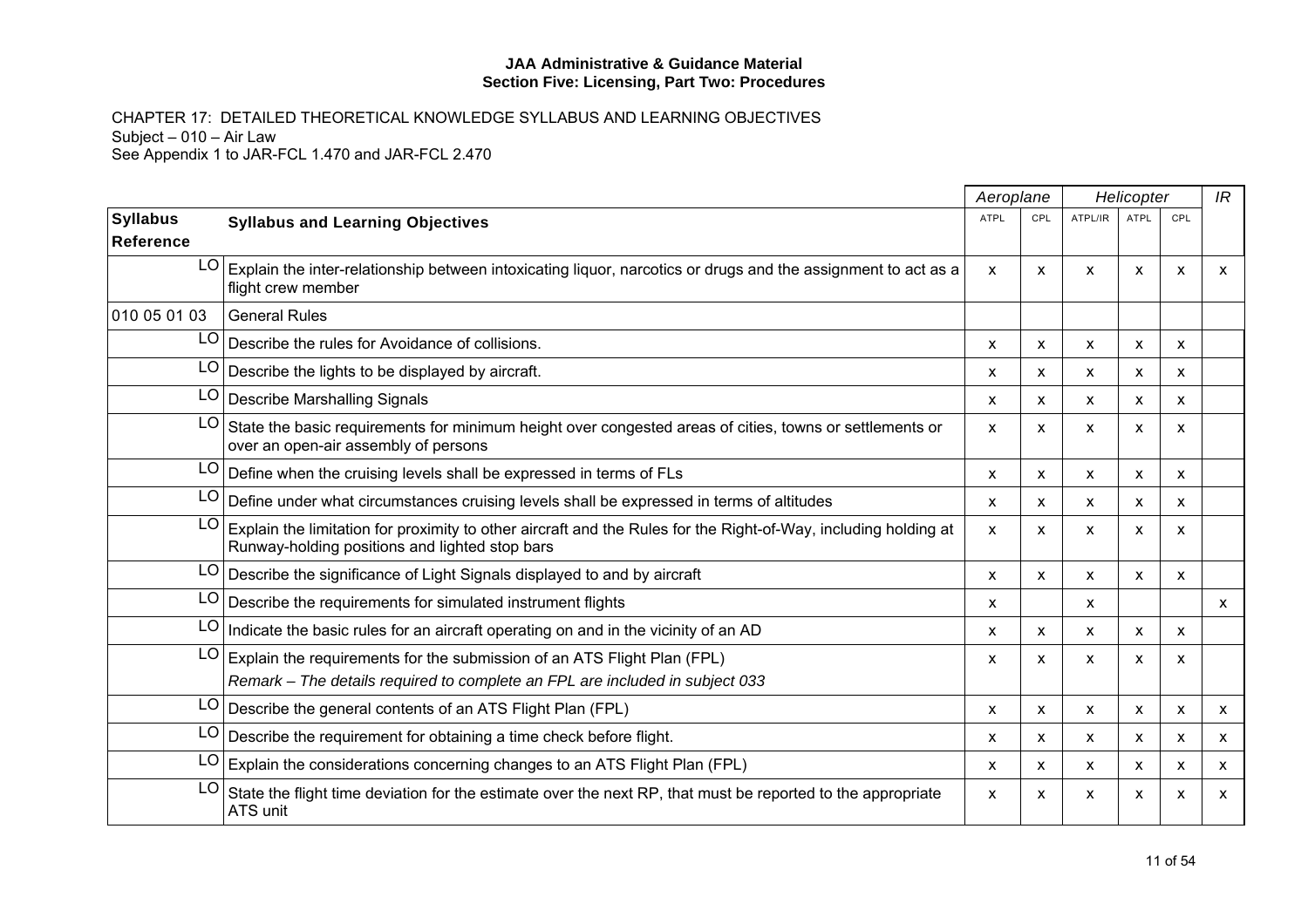|                              |                                                                                                                                                                             | Aeroplane   |              |              | Helicopter                |                           | IR                        |
|------------------------------|-----------------------------------------------------------------------------------------------------------------------------------------------------------------------------|-------------|--------------|--------------|---------------------------|---------------------------|---------------------------|
| <b>Syllabus</b><br>Reference | <b>Syllabus and Learning Objectives</b>                                                                                                                                     | <b>ATPL</b> | CPL          | ATPL/IR      | <b>ATPL</b>               | CPL                       |                           |
| LO                           | State the deviation from the TAS included in an ATS Flight Plan (FPL) to be reported to the appropriate<br><b>ATS Unit</b>                                                  | X           | X            | X            | $\boldsymbol{\mathsf{x}}$ | $\boldsymbol{\mathsf{x}}$ | $\boldsymbol{\mathsf{x}}$ |
| LO                           | Describe the possible reasons for not adhering to a current flight plan                                                                                                     | X           | $\mathsf{x}$ | $\mathsf{x}$ | $\boldsymbol{\mathsf{x}}$ | $\boldsymbol{\mathsf{x}}$ | $\mathsf{x}$              |
| LO                           | Explain the procedures to close an ATS Flight Plan (FPL).                                                                                                                   | X           | X            | X            | $\boldsymbol{\mathsf{x}}$ | $\boldsymbol{\mathsf{x}}$ |                           |
| LO                           | Describe which items must be included when closing an ATS Flight Plan (FPL).                                                                                                | X           | X            | X            | $\boldsymbol{\mathsf{x}}$ | $\boldsymbol{\mathsf{x}}$ |                           |
| LO                           | State for which flights an ATC CLR shall be obtained                                                                                                                        | X           | X            | X            | X                         | $\boldsymbol{\mathsf{x}}$ |                           |
| LO                           | State how a pilot may request an ATC CLR                                                                                                                                    | X           | X            | X            | X                         | X                         |                           |
| LO                           | State the action to be taken if an ATC CLR is not satisfactory to a PIC                                                                                                     | X           | $\mathsf{x}$ | $\mathsf{x}$ | X                         | $\boldsymbol{\mathsf{x}}$ |                           |
| LO                           | Describe the required actions to be carried out, if the continuation of a controlled VFR flight in VMC is not<br>practicable anymore                                        | X           |              | X            |                           |                           | X                         |
| LO                           | Describe the provisions for transmitting a position report to the appropriate air traffic services unit including<br>time of transmission and normal content of the message | X           | X            | X            | X                         | $\boldsymbol{\mathsf{x}}$ | $\mathsf{x}$              |
|                              | $LO$ Describe the necessary action of an aircraft when experiencing COM failure                                                                                             | X           | X            | X            | X                         | X                         | X                         |
| LO                           | State what information an aircraft being subjected to unlawful interference shall give to the appropriate<br>ATS unit                                                       | X           | x            | x            | X                         | X                         | X                         |
| 010 05 01 04                 | Visual Flight Rules (VFR)                                                                                                                                                   |             |              |              |                           |                           |                           |
|                              | LO Recall the entire set of Visual Flight Rules as contained in Chapter 4 of ANNEX 2.                                                                                       | X           | X            | X            | $\boldsymbol{\mathsf{x}}$ | X                         |                           |
| 010 05 01 05                 | Instrument Flight Rules (IFR)                                                                                                                                               |             |              |              |                           |                           |                           |
|                              | LO Recall the entire set of Instrument Flight Rules as contained in Chapter 5 of ANNEX 2.                                                                                   | X           |              | X            |                           |                           | $\mathsf{x}$              |
| 010 05 01 06                 | Interception of Civil Aircraft                                                                                                                                              |             |              |              |                           |                           |                           |
| LO                           | Explain why ICAO urges the Contracting States to apply ICAO recommendations concerning interceptions<br>of civil aircraft in a uniform manner                               | X           | x            | x            | X                         | X                         |                           |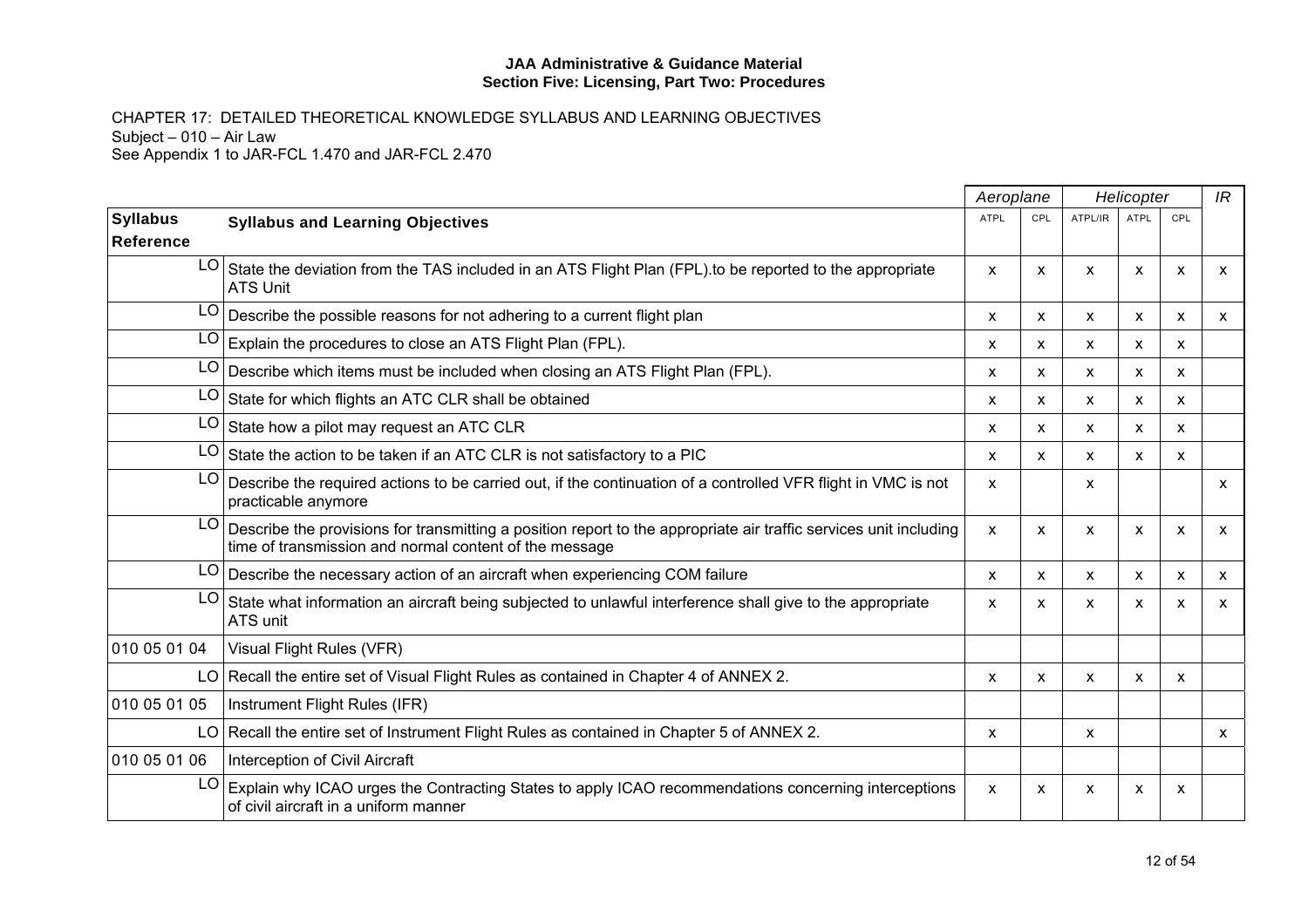|                                     |                                                                                                                                                           | Aeroplane<br>Helicopter |     |                           | IR          |     |   |
|-------------------------------------|-----------------------------------------------------------------------------------------------------------------------------------------------------------|-------------------------|-----|---------------------------|-------------|-----|---|
| <b>Syllabus</b><br><b>Reference</b> | <b>Syllabus and Learning Objectives</b>                                                                                                                   | <b>ATPL</b>             | CPL | ATPL/IR                   | <b>ATPL</b> | CPL |   |
|                                     | $LO$ State the primary reason for interception of civil aircraft by military aircraft                                                                     | X                       | X   | $\boldsymbol{\mathsf{x}}$ | X           | X   |   |
| LO.                                 | List the possible reasons for intercepting a civil aircraft besides determining its identity                                                              | x                       | X   | X                         | X           | X   |   |
| LO.                                 | State what primary action should be carried out by an intercepted aircraft                                                                                | X                       | X   | X                         | X           | X   |   |
| LO.                                 | State which FREQ should primarily be tried in order to contact the intercepting aircraft                                                                  | X                       | X   | X                         | X           | X   |   |
|                                     | LO State on which Mode and Code a transponder on board the intercepted aircraft should be operated<br>(Appendix 2 to ANNEX 2)                             | X                       | X   | $\boldsymbol{\mathsf{x}}$ | X           | X   |   |
|                                     | LO Recall the interception signals described in Appendix 1 to ANNEX 2.                                                                                    | X                       | X   | $\boldsymbol{\mathsf{x}}$ | X           | X   |   |
| 010 06 00 00                        | <b>PROCEDURES FOR AIR NAVIGATION SERVICES - AIRCRAFT OPERATIONS</b>                                                                                       |                         |     |                           |             |     |   |
| 010 06 01 00                        | Foreword, introduction                                                                                                                                    |                         |     |                           |             |     |   |
|                                     | LO Translate the term "PANS-OPS" into plain language                                                                                                      | X                       |     | $\boldsymbol{\mathsf{x}}$ |             |     | X |
|                                     | LO State the general aim of PANS-OPS Flight Procedures (ICAO Doc 8168, Volume 1)                                                                          | X                       |     | $\boldsymbol{\mathsf{x}}$ |             |     | X |
| 010 06 02 00                        | <b>Essential definitions and abbreviations</b>                                                                                                            |                         |     |                           |             |     |   |
|                                     | LO Recall all definitions included in Doc. 8168 Volume I to such an extent that you can choose the correct<br>definition from a series of offered samples | X                       |     | $\boldsymbol{\mathsf{x}}$ |             |     | X |
|                                     | LO Interpret all abbreviations as shown in Doc 8168, Vol I Chapter 2                                                                                      | X                       |     | X                         |             |     | X |
| 010 06 03 00                        | <b>Departure procedures</b>                                                                                                                               |                         |     |                           |             |     |   |
| 010 06 03 01                        | General criteria                                                                                                                                          |                         |     |                           |             |     |   |
|                                     | LO Explain whether or not the departure procedures described in this Document assume that all engines are<br>operating                                    | X                       |     | $\boldsymbol{\mathsf{x}}$ |             |     | X |
|                                     | LO Name, in general, the factors which dictate the design of an instrument departure procedure                                                            | X                       |     | $\boldsymbol{\mathsf{x}}$ |             |     | X |
|                                     | LO Decode the abbreviation "ATTCS"                                                                                                                        | x                       |     | $\boldsymbol{\mathsf{x}}$ |             |     | X |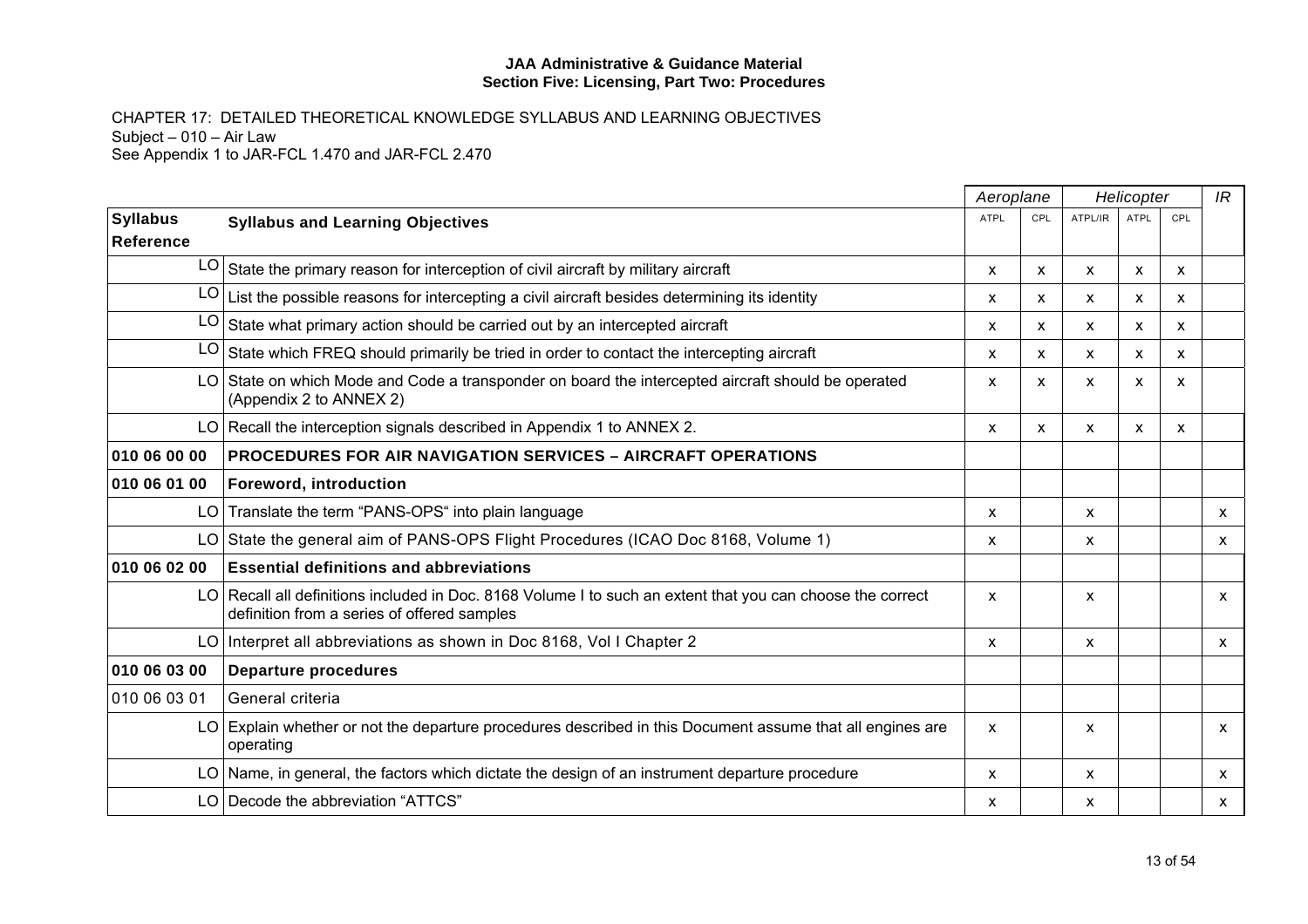|                                     |                                                                                                                                                                                                                                                                 | Aeroplane   |     | Helicopter                |      | IR  |              |
|-------------------------------------|-----------------------------------------------------------------------------------------------------------------------------------------------------------------------------------------------------------------------------------------------------------------|-------------|-----|---------------------------|------|-----|--------------|
| <b>Syllabus</b><br><b>Reference</b> | <b>Syllabus and Learning Objectives</b>                                                                                                                                                                                                                         | <b>ATPL</b> | CPL | ATPL/IR                   | ATPL | CPL |              |
|                                     | $LO$ Explain in which situations the criteria for omni-directional departures are applied                                                                                                                                                                       | X           |     | $\boldsymbol{\mathsf{x}}$ |      |     | <b>X</b>     |
|                                     | LO Describe the alternative solution for flights which can only depart at higher speeds than prescribed for<br>turning departures (i.e. in case of required turns of more than 15° to avoid an obstacle)                                                        | x           |     | X                         |      |     | X            |
| 010 06 03 02                        | Standard instrument departures                                                                                                                                                                                                                                  |             |     |                           |      |     |              |
|                                     | LO Define the terms "straight departure" and "turning departure" and understand the difference between them.                                                                                                                                                    | X           |     | X                         |      |     | X            |
|                                     | LO State who is responsible for the development of contingency procedures required to cover the case of<br>engine failure or an emergency in flight which occurs after V1                                                                                       | X           |     | X                         |      |     | X            |
| 010 06 03 03                        | <b>Omnidirectional departures</b>                                                                                                                                                                                                                               |             |     |                           |      |     |              |
|                                     | LO Explain in which case the "omni-directional method" is used to develop the departure criteria<br>Describe the possible solutions if obstacles do not permit development of omni-directional procedures                                                       | X           |     | $\boldsymbol{\mathsf{x}}$ |      |     | X            |
| 010 06 03 04                        | Published information                                                                                                                                                                                                                                           |             |     |                           |      |     |              |
|                                     | LO State the conditions that must be fulfilled if a departure route is to be labelled an RNAV route                                                                                                                                                             | X           |     | $\boldsymbol{\mathsf{x}}$ |      |     | X            |
|                                     | LO Describe how restrictions for omni-directional departures will be expressed in the appropriate<br>publication                                                                                                                                                | X           |     | X                         |      |     | X            |
| 010 06 03 05                        | Area Navigation (RNAV) Departure Procedures and RNP-based Departures                                                                                                                                                                                            |             |     |                           |      |     |              |
|                                     | LO Explain the relationship between RNAV/RNP-based departure procedures and those for approaches                                                                                                                                                                | X           |     | $\boldsymbol{\mathsf{x}}$ |      |     | $\mathsf{x}$ |
| 010 06 03 06                        | Use of FMS/RNAV equipment to follow conventional departure procedures                                                                                                                                                                                           |             |     |                           |      |     |              |
|                                     | LO State the provisions for using FMS / RNAV equipment when flying conventional departure procedures                                                                                                                                                            | X           |     | X                         |      |     | X            |
| 010 06 04 00                        | <b>Approach procedures</b>                                                                                                                                                                                                                                      |             |     |                           |      |     |              |
| 010 06 04 01                        | General criteria (except table "Speeds for procedure calculations") of Approach Procedure Design.<br>(Instrument Approach Areas, Accuracy of fixes, intersection fix tolerance factors, other fix tolerance<br>factors, Approach Area Splays, Descent Gradient) |             |     |                           |      |     |              |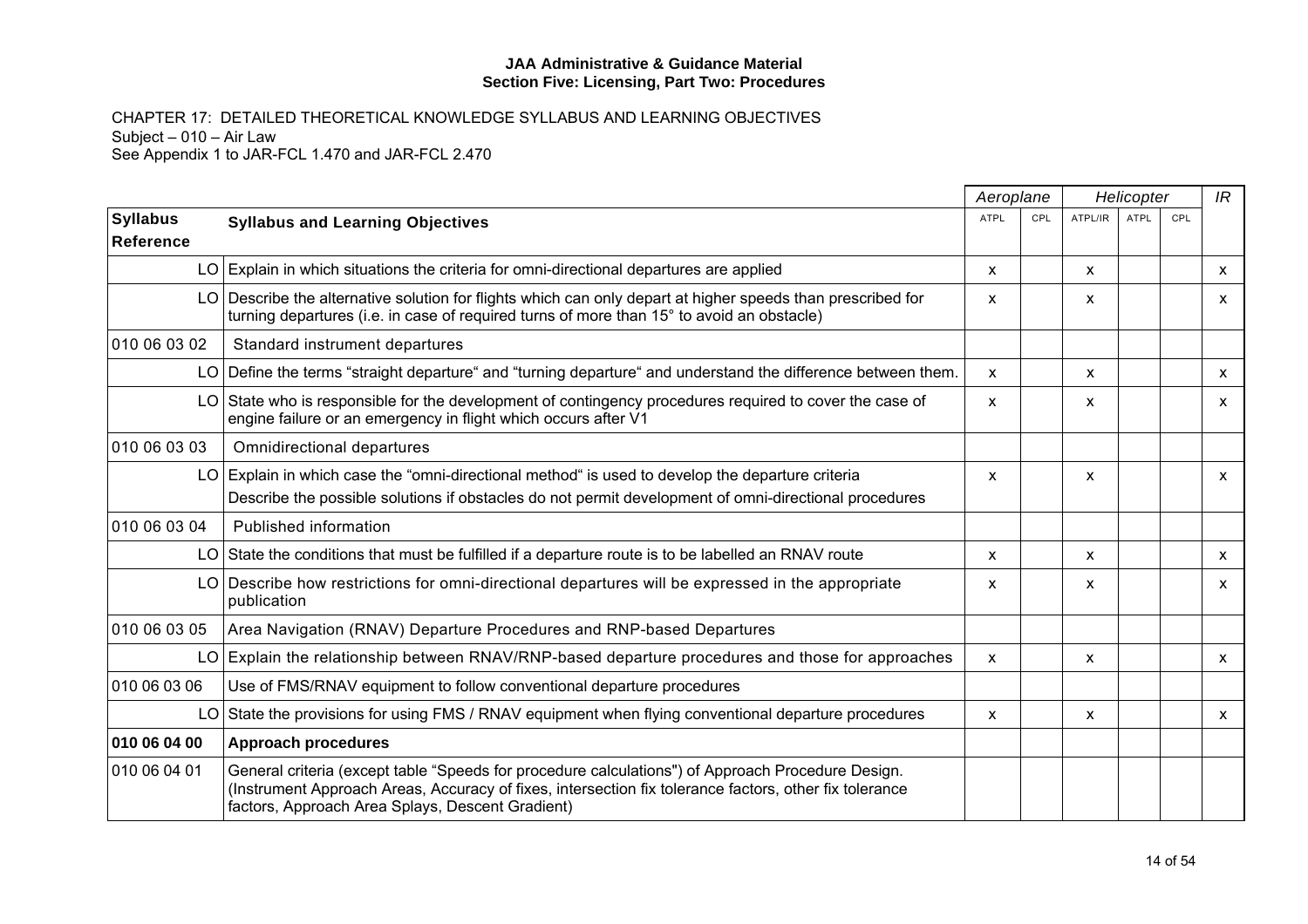|                              |                                                                                                                                                                                                  | Aeroplane    |     |                           | Helicopter  |     | IR           |
|------------------------------|--------------------------------------------------------------------------------------------------------------------------------------------------------------------------------------------------|--------------|-----|---------------------------|-------------|-----|--------------|
| <b>Syllabus</b><br>Reference | <b>Syllabus and Learning Objectives</b>                                                                                                                                                          | <b>ATPL</b>  | CPL | ATPL/IR                   | <b>ATPL</b> | CPL |              |
|                              | $LO$ Name the five possible segments of an instrument approach procedure                                                                                                                         | X            |     | X                         |             |     | <b>X</b>     |
| LO                           | State the maximum angle between the final approach track and the extended RWY centre-line to still<br>consider a non-precision-approach as being a "Straight-In Approach"                        | X            |     | $\boldsymbol{\mathsf{x}}$ |             |     | X            |
| LO                           | State the minimum obstacle clearance provided by the minimum sector altitudes (MSA) established for an<br>aerodrome.                                                                             | x            |     | X                         |             |     | X            |
| LO                           | Name the special task for pilots caused by the fact that instrument approach procedures are based on<br>tracks                                                                                   | X            |     | X                         |             |     | X            |
|                              | LO Name the most significant performance factor influencing the conduct of Instrument Approach Procedures                                                                                        | X            |     | X                         |             |     | X            |
| LO                           | State the basic information (or conditions) for establishing the five categories of typical aircraft in<br>connection with the description of instrument approach procedures                     | X            |     | X                         |             |     | X            |
| LO                           | State the aim for using five well defined categories of typical aircraft when describing instrument approach<br>procedures                                                                       | $\mathsf{x}$ |     | X                         |             |     | $\mathsf{x}$ |
| LO                           | List the five categories of aircraft used in connection with instrument approach procedures                                                                                                      | X.           |     | X                         |             |     | X            |
| LO.                          | Explain OCA / H for a precision approach procedure, a non-precision approach procedure and a visual<br>(circling) procedure                                                                      | X            |     | X                         |             |     | $\mathsf{x}$ |
|                              | LO Describe, in general terms, how operational minima for landing are developed                                                                                                                  | X.           |     | X                         |             |     | $\mathsf{x}$ |
| LO                           | Name the operational minima which are finally produced starting from OCA / H in the case of precision<br>approaches or non-precision approaches, respectively                                    | x            |     | X                         |             |     | X            |
| LO                           | Explain when OCH is referring to THR ELEV and when to AD ELEV (differentiating between precision<br>approach, non-precision approach and visual manoeuvring (circling))                          | X            |     | X                         |             |     | $\mathsf{x}$ |
| LO                           | Relate the highest approach obstacle, the highest missed approach obstacle and the highest obstacle in<br>the circling area to precision approach, non-precision approach and visual manoeuvring | X            |     | X                         |             |     | X            |
| LO                           | Translate the following abbreviations used with the calculation of decision altitude, decision height,<br>minimum descent altitude and minimum descent height into plain language:               | X            |     | X                         |             |     | X            |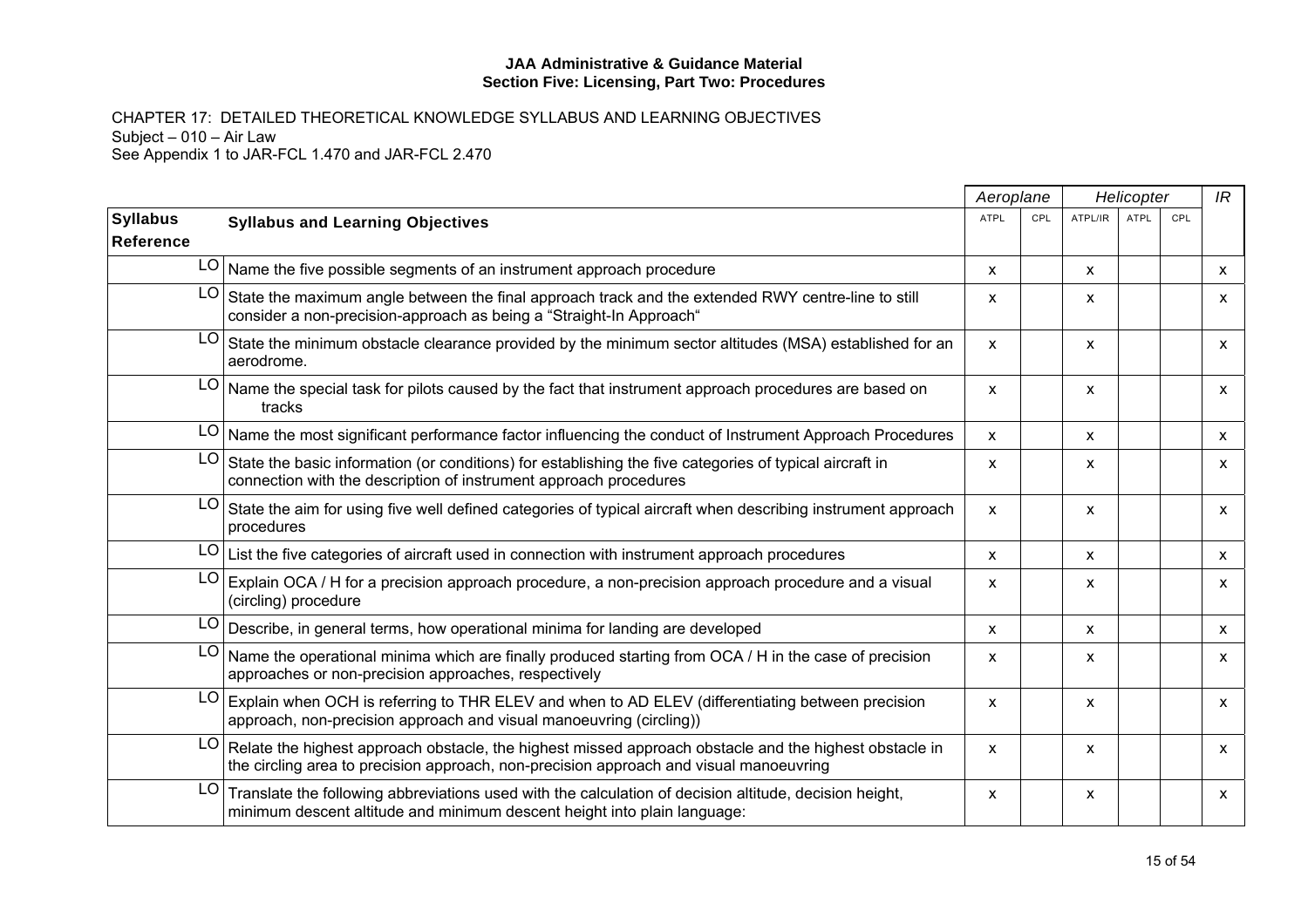|                                     |                                                                                                                                                                                                          | Aeroplane   |     |                           | Helicopter |     | IR           |
|-------------------------------------|----------------------------------------------------------------------------------------------------------------------------------------------------------------------------------------------------------|-------------|-----|---------------------------|------------|-----|--------------|
| <b>Syllabus</b><br><b>Reference</b> | <b>Syllabus and Learning Objectives</b>                                                                                                                                                                  | <b>ATPL</b> | CPL | ATPL/IR                   | ATPL       | CPL |              |
|                                     | DA, DH, OCA, OCH, MDA, MDH, MOC, DA/H, OCA/H, MDA/H.                                                                                                                                                     |             |     |                           |            |     |              |
| LO                                  | State the minimum obstacle clearance (fixed margin for all aircraft) with and without a final approach fix for<br>a non-precision approach                                                               | X           |     | X                         |            |     | $\mathsf{x}$ |
| 010 06 04 02                        | Approach Procedure Design                                                                                                                                                                                |             |     |                           |            |     |              |
|                                     | LO Describe how the vertical cross-section for each of the five approach segments is broken down into the<br>various areas                                                                               | X           |     | $\boldsymbol{\mathsf{x}}$ |            |     | X            |
| LO.                                 | State within which area of the cross-section the Minimum Obstacle Clearance (MOC) is provided for the<br>whole width of the area                                                                         | X           |     | $\boldsymbol{\mathsf{x}}$ |            |     | X            |
|                                     | LO Define the terms IAF, IF, FAF, MAPt and TP                                                                                                                                                            | X           |     | $\boldsymbol{\mathsf{x}}$ |            |     | $\mathsf{x}$ |
|                                     | $LO$ Name the area within which the plotted point of an intersection fix may lie                                                                                                                         | X           |     | $\boldsymbol{\mathsf{x}}$ |            |     | <b>X</b>     |
| LO                                  | Explain by which factors the dimensions of an intersection fix are determined                                                                                                                            | X           |     | $\boldsymbol{\mathsf{x}}$ |            |     | X            |
| LO.                                 | State the accuracy of facilities providing track (VOR, ILS, NDB)                                                                                                                                         | X           |     | $\boldsymbol{\mathsf{x}}$ |            |     | $\mathsf{x}$ |
|                                     | $LO$ Describe the "other fix tolerance factors":<br>Surveillance Radar (Terminal Area Radar / TAR, En-route surveillance radar / RSR), DME, 75 MHz<br>Marker Beacon, Fixes overhead a station (VOR, NDB) | X           |     | $\boldsymbol{\mathsf{x}}$ |            |     | $\mathsf{x}$ |
|                                     | $LO$ Describe the basic information relating to approach area splays                                                                                                                                     | X           |     | $\boldsymbol{\mathsf{x}}$ |            |     | $\mathsf{x}$ |
|                                     | LO State the optimum descent gradient (preferred for a precision approach) in degrees and percent                                                                                                        | x           |     | x                         |            |     | X            |
| 010 06 04 03                        | Arrival and approach segments                                                                                                                                                                            |             |     |                           |            |     |              |
|                                     | LO Name the five standard segments of an instrument APP procedure and state the beginning and end for<br>each of them                                                                                    | X           |     | X                         |            |     | X            |
|                                     | $LO$ Describe where an ARR route normally ends                                                                                                                                                           | X           |     | $\boldsymbol{\mathsf{x}}$ |            |     | X            |
| LO.                                 | State whether or not omni-directional or sector arrivals can be provided                                                                                                                                 | X           |     | $\boldsymbol{\mathsf{x}}$ |            |     | X            |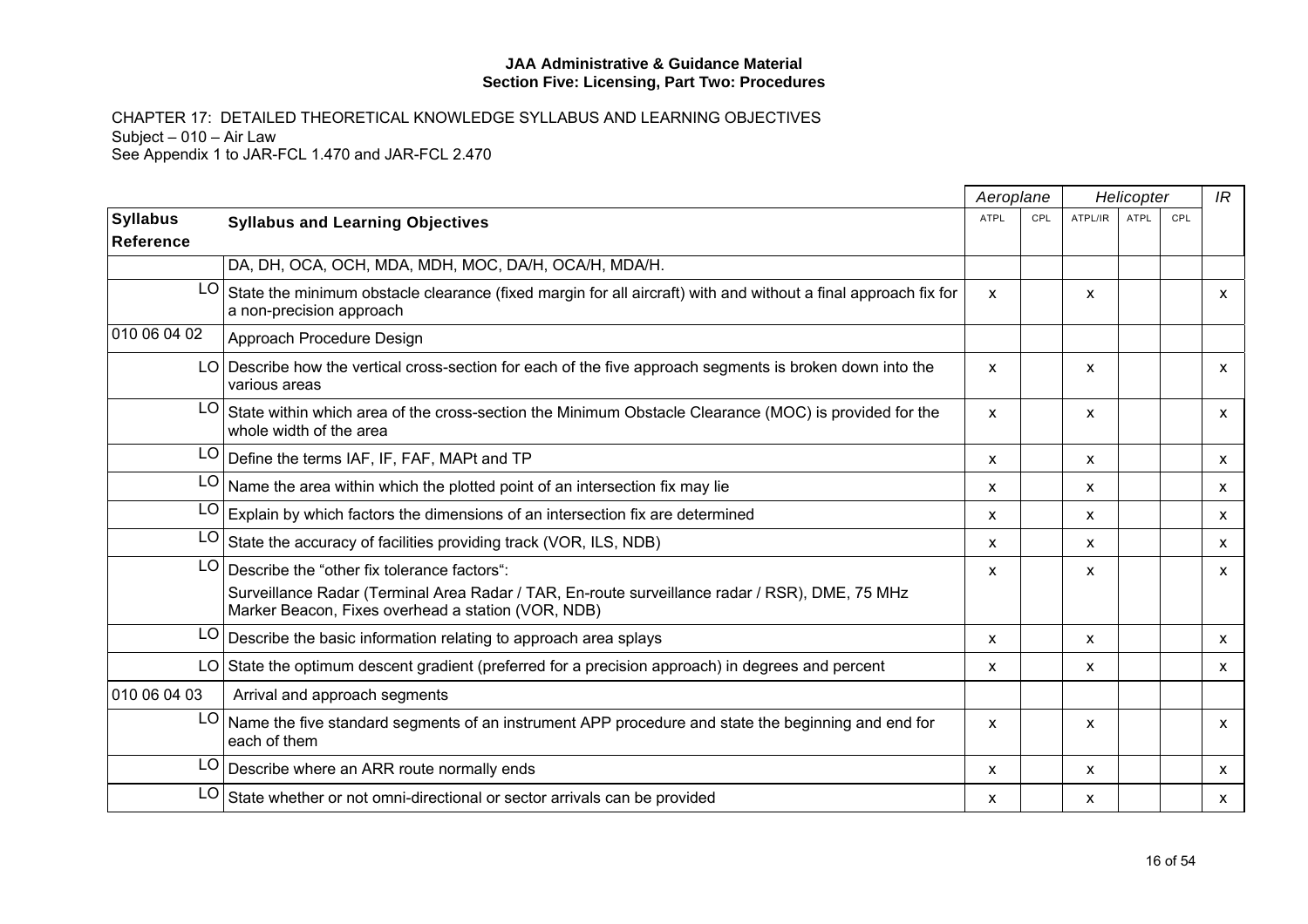|                 |                                                                                                                                                                                                                              | Aeroplane    |     |                           | Helicopter |     | IR                        |
|-----------------|------------------------------------------------------------------------------------------------------------------------------------------------------------------------------------------------------------------------------|--------------|-----|---------------------------|------------|-----|---------------------------|
| <b>Syllabus</b> | <b>Syllabus and Learning Objectives</b>                                                                                                                                                                                      | <b>ATPL</b>  | CPL | ATPL/IR                   | ATPL       | CPL |                           |
| ∣Reference      |                                                                                                                                                                                                                              |              |     |                           |            |     |                           |
|                 | $LO$ Explain the main task for the initial APP segment                                                                                                                                                                       | $\mathsf{x}$ |     | $\boldsymbol{\mathsf{x}}$ |            |     | $\mathsf{x}$              |
| LO              | Describe the maximum angle of interception between the initial APP segment and the intermediate APP<br>segment (provided at the intermediate fix) for a precision APP and a non-precision APP                                | X            |     | X                         |            |     | $\mathsf{x}$              |
| LO              | Describe the main task of the intermediate APP segment                                                                                                                                                                       | X            |     | $\boldsymbol{\mathsf{x}}$ |            |     | $\mathsf{x}$              |
| LO              | State the main task of the final APP segment                                                                                                                                                                                 | X            |     | X                         |            |     | $\mathsf{x}$              |
| LO              | Name the two possible aims of a final APP                                                                                                                                                                                    | X            |     | X                         |            |     | $\mathsf{x}$              |
| LO              | Explain the term "final approach point" in case of an ILS approach                                                                                                                                                           | X            |     | $\boldsymbol{\mathsf{x}}$ |            |     | $\mathsf{x}$              |
| LO              | State what happens if an ILS GP becomes inoperative during the APP                                                                                                                                                           | X            |     | X                         |            |     | $\mathsf{x}$              |
| 010 06 04 04    | Missed Approach                                                                                                                                                                                                              |              |     |                           |            |     |                           |
| LO              | Name the three phases of a missed approach procedure and describe their geometric limits                                                                                                                                     | X            |     | $\boldsymbol{\mathsf{x}}$ |            |     | $\boldsymbol{\mathsf{x}}$ |
| LO <sup>1</sup> | Describe the main task of a missed approach procedure                                                                                                                                                                        | X            |     | X                         |            |     | $\mathsf{x}$              |
| LO              | State at which height / altitude the missed approach is assured to be initiated                                                                                                                                              | X            |     | $\boldsymbol{\mathsf{x}}$ |            |     | $\mathsf{x}$              |
| LO              | Define the term "missed approach point (MAPt)"                                                                                                                                                                               | X            |     | X                         |            |     | $\mathsf{x}$              |
| LO              | Describe how an MAPt may be established in an approach procedure                                                                                                                                                             | x            |     | X                         |            |     | $\mathsf{x}$              |
| LO              | State the pilot's reaction if, upon reaching the MAPt, the required visual reference is not established                                                                                                                      | X            |     | $\boldsymbol{\mathsf{x}}$ |            |     | $\mathsf{x}$              |
|                 | LO Describe what a pilot is expected to do in the event a missed approach is initiated prior to arriving at the<br><b>MAPt</b>                                                                                               | X            |     | X                         |            |     | $\mathsf{x}$              |
|                 | LO State whether the pilot is obliged to cross the MAPt at the height / altitude required by the procedure or<br>whether he is allowed to cross the MAPt at an altitude / height greater than that required by the procedure | X            |     | X                         |            |     | $\mathsf{x}$              |
| 010 06 04 05    | Visual manoeuvring (circling) in the vicinity of the aerodrome:                                                                                                                                                              |              |     |                           |            |     |                           |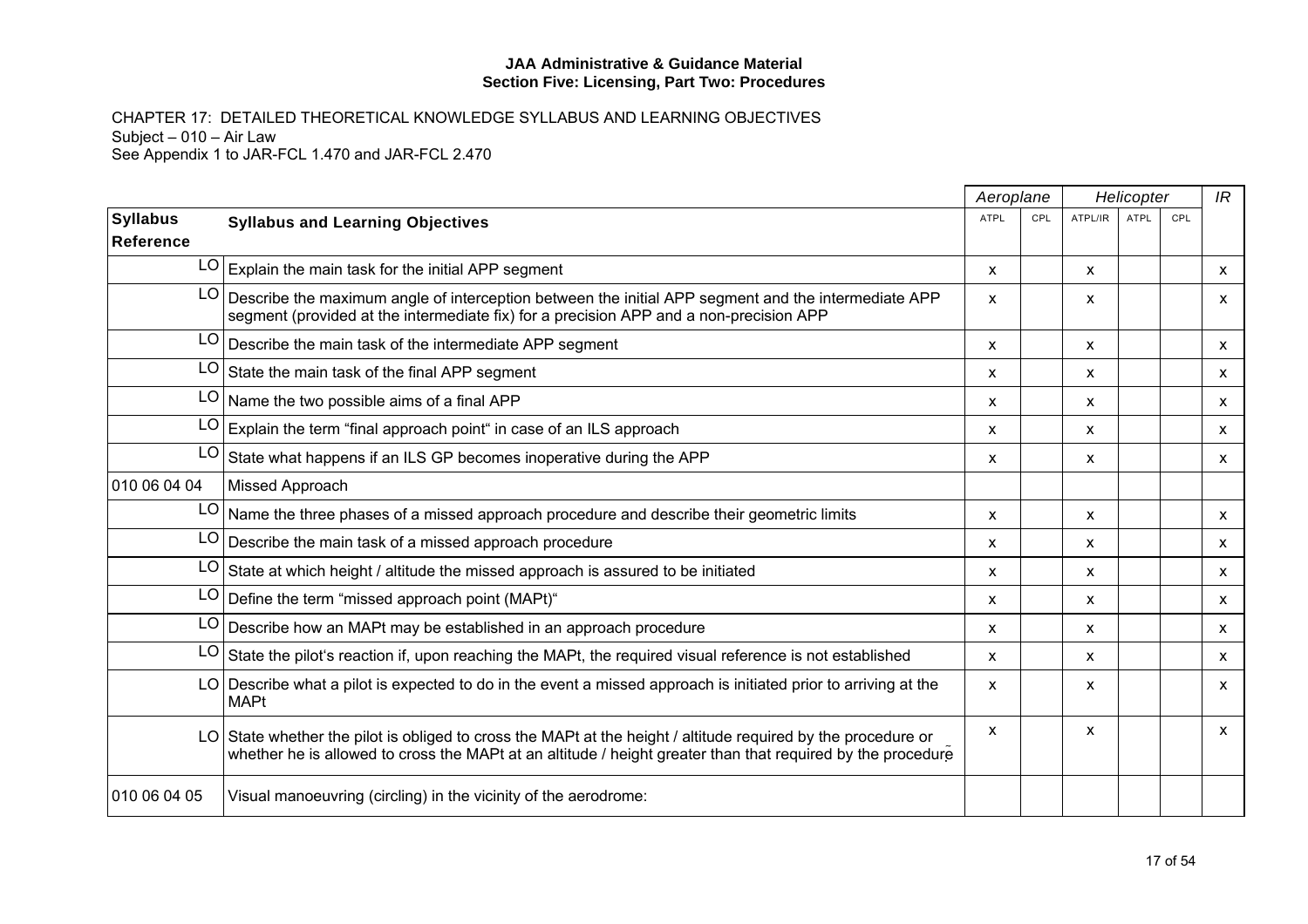|                              |                                                                                                                                                                                 | Aeroplane   |     |              | Helicopter  |     | IR                        |
|------------------------------|---------------------------------------------------------------------------------------------------------------------------------------------------------------------------------|-------------|-----|--------------|-------------|-----|---------------------------|
| <b>Syllabus</b><br>Reference | <b>Syllabus and Learning Objectives</b>                                                                                                                                         | <b>ATPL</b> | CPL | ATPL/IR      | <b>ATPL</b> | CPL |                           |
|                              | $LO$ Describe what is meant by "visual manoeuvring (circling)"                                                                                                                  | X           |     | X            |             |     | $\mathsf{x}$              |
| LO <sub>1</sub>              | Describe how a visual manoeuvring (circling) area can be constructed                                                                                                            | X           |     | X            |             |     | $\mathsf{x}$              |
| LO                           | Describe how a prominent obstacle in the visual manoeuvring (circling) area outside the final approach<br>and missed approach area has to be considered for the visual circling | X           |     | X            |             |     | $\mathsf{x}$              |
| LO                           | State for which types of aircraft the obstacle clearance altitude/height within an established visual<br>manoeuvring (circling) area is determined                              | X           |     | X            |             |     | X                         |
|                              | $LO$ Describe how an MDA/H is specified for visual manoeuvring (circling) if the OCA /H is known                                                                                | X           |     | X            |             |     | X                         |
| LO                           | State the conditions to be fulfilled before descending below MDA / H in a visual manoeuvring (circling)<br>approach                                                             | X           |     | X            |             |     | X                         |
|                              | LO   Describe why there can be no single procedure designed that will cater for conducting a circling approach<br>in every situation                                            | X           |     | X            |             |     | X                         |
| LO                           | State how the pilot is expected to behave after initial visual contact during a visual manoeuvring (circling)                                                                   | X           |     | X            |             |     | $\mathsf{x}$              |
|                              | LO Describe what the pilot is expected to do if visual reference is lost while circling to land from an instrument<br>approach                                                  | X           |     | X            |             |     | X                         |
| 010 06 04 06                 | Area navigation (RNAV) approach procedures based on VOR/DME                                                                                                                     |             |     |              |             |     |                           |
| LO                           | Describe the provisions that must be fulfilled before carrying out VOR / DME RNAV approaches                                                                                    | X           |     | X            |             |     | $\mathsf{x}$              |
| LO                           | Explain the disadvantages of the VOR / DME RNAV system                                                                                                                          | x           |     | X            |             |     | $\mathsf{x}$              |
| LO                           | List the factors on which the navigational accuracy of the VOR / DME RNAV system depends                                                                                        | X           |     | X            |             |     | $\boldsymbol{\mathsf{x}}$ |
| LO                           | State whether the VOR / DME / RNAV approach is a precision or a non-precision procedure                                                                                         | X           |     | $\mathsf{x}$ |             |     | $\mathsf{x}$              |
| 010 06 04 07                 | Use of FMS / RNAV equipment to follow conventional non-precision approach procedures                                                                                            |             |     |              |             |     |                           |
|                              | LO State the provisions for flying the conventional non-precision approach procedures using FMS / RNAV                                                                          | X           |     | X            |             |     | $\boldsymbol{\mathsf{x}}$ |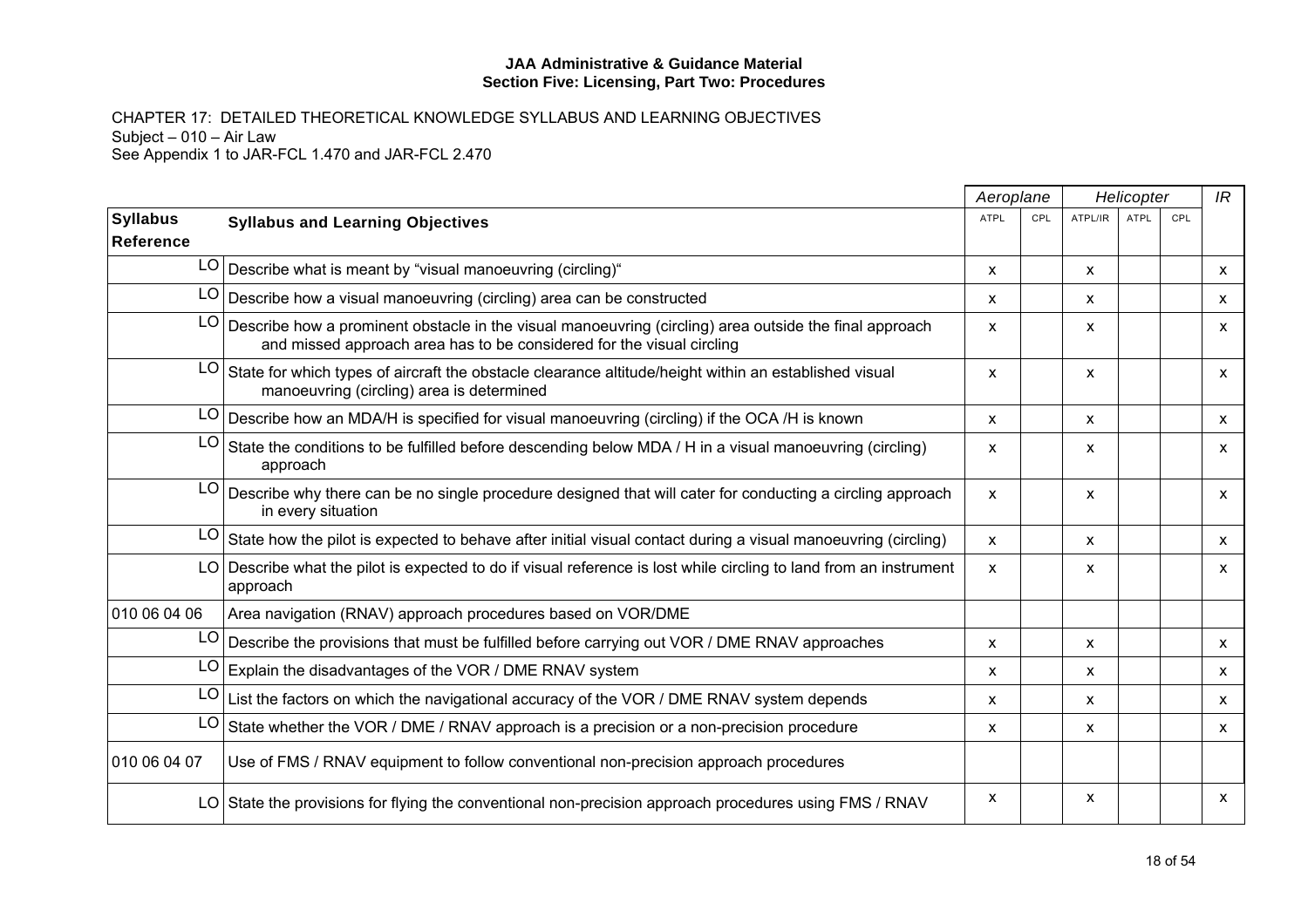|                              |                                                                                                                                                                                                       |             | Aeroplane | Helicopter   |      |     | IR                        |
|------------------------------|-------------------------------------------------------------------------------------------------------------------------------------------------------------------------------------------------------|-------------|-----------|--------------|------|-----|---------------------------|
| <b>Syllabus</b><br>Reference | <b>Syllabus and Learning Objectives</b>                                                                                                                                                               | <b>ATPL</b> | CPL       | ATPL/IR      | ATPL | CPL |                           |
|                              | equipment                                                                                                                                                                                             |             |           |              |      |     |                           |
| 010 06 05 00                 | <b>Holding procedures</b>                                                                                                                                                                             |             |           |              |      |     |                           |
| 010 06 05 01                 | In flight procedures, entry, holding                                                                                                                                                                  |             |           |              |      |     |                           |
|                              | LO Explain why deviations from the in-flight procedures of a holding established in accordance with Doc. 8168<br>are dangerous                                                                        | X           |           | X            |      |     | X                         |
| LO                           | Describe how the right turns holdings (as described in Doc. 8168) can be transferred to left turn holding<br>patterns                                                                                 | X           |           | X            |      |     | $\mathsf{x}$              |
|                              | $LO$ Describe the shape and terminology associated with the holding pattern                                                                                                                           | X           |           | X            |      |     | $\mathsf{x}$              |
| LO                           | State the bank angle and rate of turn to be used whilst flying in a holding pattern                                                                                                                   | X           |           | X            |      |     | X                         |
| LO                           | Explain why pilots in a holding pattern should attempt to maintain tracks and how this can be achieved                                                                                                | X           |           | X            |      |     | $\mathsf{x}$              |
|                              | $LO$ Describe where outbound timing begins in a holding pattern                                                                                                                                       | X           |           | X            |      |     | $\boldsymbol{\mathsf{x}}$ |
| LO                           | State where the outbound leg in a holding terminates if the outbound leg is based on DME                                                                                                              | X           |           | X            |      |     | $\mathsf{x}$              |
| LO                           | Describe the three heading entry sectors for entries into a holding pattern                                                                                                                           | X           |           | x            |      |     | $\mathsf{x}$              |
| LO                           | Define the terms "parallel entry", "offset entry" and "direct entry"                                                                                                                                  | X           |           | X            |      |     | X                         |
| LO                           | State the still air time for flying the outbound entry heading with or without DME                                                                                                                    | x           |           | x            |      |     | $\mathsf{x}$              |
| LO                           | Describe what the pilot is expected to do when clearance is received specifying the time of departure from<br>the holding point                                                                       | X           |           | X            |      |     | $\mathsf{x}$              |
| 010 06 05 02                 | Obstacle clearance (except table)                                                                                                                                                                     |             |           |              |      |     |                           |
|                              | LO Describe the layout of the basic holding area, entry area and buffer area of a holding pattern                                                                                                     | X           |           | $\mathsf{x}$ |      |     | $\mathsf{x}$              |
|                              | $LO$ State which obstacle clearance is provided by a minimum permissible holding level referring to the<br>holding area, the buffer area (general only) and over high terrain or in mountainous areas | X           |           | X            |      |     | X                         |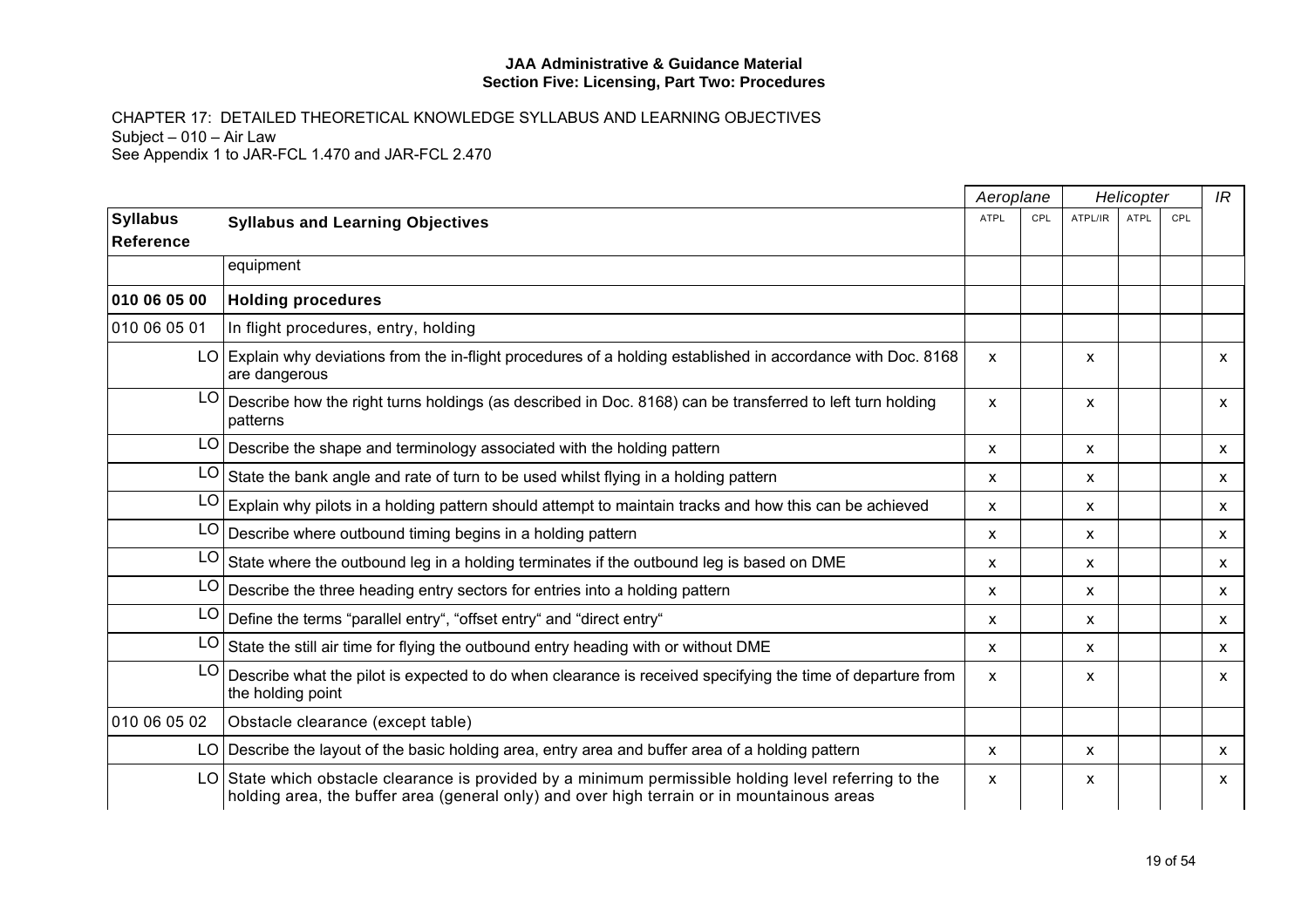|                               |                                                                                                                                                                                                            | Aeroplane    |     | Helicopter                |                           | IR                        |                           |
|-------------------------------|------------------------------------------------------------------------------------------------------------------------------------------------------------------------------------------------------------|--------------|-----|---------------------------|---------------------------|---------------------------|---------------------------|
| <b>Syllabus</b><br>∣Reference | <b>Syllabus and Learning Objectives</b>                                                                                                                                                                    | <b>ATPL</b>  | CPL | ATPL/IR                   | <b>ATPL</b>               | CPL                       |                           |
| 010 06 06 00                  | <b>Altimeter setting procedures</b>                                                                                                                                                                        |              |     |                           |                           |                           |                           |
| 010 06 06 01                  | Basic requirements and procedures                                                                                                                                                                          |              |     |                           |                           |                           |                           |
|                               | LO Describe the two main objectives for altimeter settings                                                                                                                                                 | X            | X   | X                         | X                         | X                         | $\mathsf{x}$              |
| LO                            | Define the terms "QNH" and "QFE"                                                                                                                                                                           | x            | X   | $\boldsymbol{\mathsf{x}}$ | $\boldsymbol{\mathsf{x}}$ | $\boldsymbol{\mathsf{x}}$ | X                         |
| LO                            | Describe the different terms of altitude or flight levels respectively which are the references during climb or<br>descent to change the altimeter setting from QNH to 1013.2 hPa and vice versa           | X            | X   | $\boldsymbol{\mathsf{x}}$ | $\boldsymbol{\mathsf{x}}$ | $\boldsymbol{\mathsf{x}}$ | $\mathsf{x}$              |
| LO                            | Define the term "flight level" (FL)                                                                                                                                                                        | X            | X   | $\boldsymbol{\mathsf{x}}$ | $\boldsymbol{\mathsf{x}}$ | $\boldsymbol{\mathsf{x}}$ | $\mathsf{x}$              |
| LO                            | State where flight level zero shall be located                                                                                                                                                             | $\mathsf{x}$ | X   | X                         | $\mathsf{x}$              | $\mathsf{x}$              | $\mathsf{x}$              |
| LO                            | State the pressure interval by which consecutive flight levels shall be separated                                                                                                                          | X            | X   | $\boldsymbol{\mathsf{x}}$ | $\mathsf{x}$              | $\mathsf{x}$              | $\mathsf{x}$              |
| LO                            | Describe how flight levels shall be numbered                                                                                                                                                               | X            | X   | $\boldsymbol{\mathsf{x}}$ | $\mathsf{x}$              | $\mathsf{x}$              | $\mathsf{x}$              |
| LO                            | Define the term "transition altitude"                                                                                                                                                                      | X            | X.  | $\boldsymbol{\mathsf{x}}$ | $\boldsymbol{\mathsf{x}}$ | $\boldsymbol{\mathsf{x}}$ | $\mathsf{x}$              |
| LO                            | State how transition altitudes shall normally be specified                                                                                                                                                 | $\mathsf{x}$ | X   | $\boldsymbol{\mathsf{x}}$ | $\mathsf{x}$              | $\boldsymbol{\mathsf{x}}$ | $\mathsf{x}$              |
|                               | $LO$ Explain how the calculated height of the transition altitude (which shall be as low as possible but normally<br>not less than 900 m / 3000 ft above the AD) shall be expressed in practice            | $\mathsf{x}$ | x   | X                         | X                         | $\boldsymbol{\mathsf{x}}$ | $\boldsymbol{\mathsf{x}}$ |
| LO                            | State where transition altitudes shall be published                                                                                                                                                        | X            | X   | X                         | $\mathsf{x}$              | X                         | $\mathsf{x}$              |
| LO                            | Define the term "transition level"                                                                                                                                                                         | X            | X   | $\boldsymbol{\mathsf{x}}$ | $\boldsymbol{\mathsf{x}}$ | $\boldsymbol{\mathsf{x}}$ | $\mathsf{x}$              |
| LO                            | State when the transition level is normally passed to aircraft                                                                                                                                             | X            | x   | $\boldsymbol{\mathsf{x}}$ | X                         | X                         | $\mathsf{x}$              |
| LO                            | State how (in terms of altitudes or flight levels) the vertical position of aircraft shall be expressed at or<br>below the transition altitude and how this shall be done at or above the transition level | $\mathsf{x}$ | X   | $\boldsymbol{\mathsf{x}}$ | X                         | $\boldsymbol{\mathsf{x}}$ | $\mathsf{x}$              |
| LO                            | Define the term "transition layer"                                                                                                                                                                         | X            | X   | X                         | X                         | X                         | X                         |
| LO                            | Describe when the vertical position of an aircraft passing through the transition layer shall be expressed in                                                                                              | x            | X   | X                         | x                         | x                         | X                         |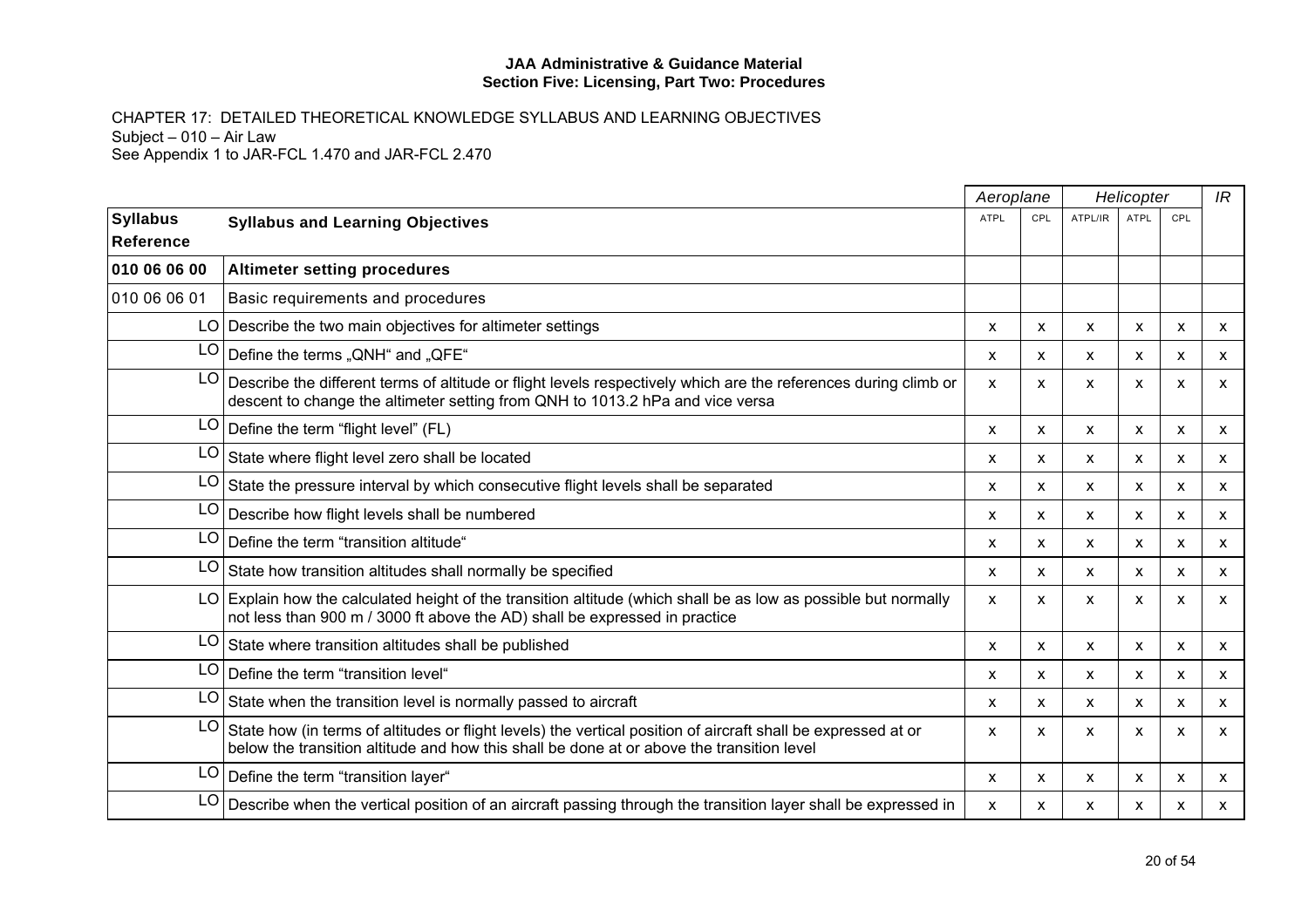|                                     |                                                                                                                                                                                         |             | Aeroplane<br>Helicopter   |                           | IR          |     |              |
|-------------------------------------|-----------------------------------------------------------------------------------------------------------------------------------------------------------------------------------------|-------------|---------------------------|---------------------------|-------------|-----|--------------|
| <b>Syllabus</b><br><b>Reference</b> | <b>Syllabus and Learning Objectives</b>                                                                                                                                                 | <b>ATPL</b> | CPL                       | ATPL/IR                   | <b>ATPL</b> | CPL |              |
|                                     | terms of flight levels and when in terms of altitude                                                                                                                                    |             |                           |                           |             |     |              |
| LO                                  | State when the QNH altimeter setting shall be made available to departing aircraft                                                                                                      | X           | X                         | $\boldsymbol{\mathsf{x}}$ | X           | X   | $\mathsf{x}$ |
| LO                                  | Explain when the vertical separation of aircraft during en-route flight shall be assessed in terms of altitude<br>and when in terms of flight levels                                    | X           | X                         | $\mathsf{x}$              | X           | X   | X            |
| LO                                  | Explain when, in air-ground communications during an en-route flight the vertical position of an aircraft<br>shall be expressed in terms of altitude and when in terms of flight levels | X           | X                         | X                         | х           | X   | x            |
| LO                                  | Describe why QNH altimeter setting reports should be provided from sufficient locations                                                                                                 | X           | $\mathsf{x}$              | X                         | X           | X   | X            |
| LO                                  | State how a QNH altimeter setting shall be made available to aircraft approaching a controlled AD for<br>landing                                                                        | X           | X                         | $\mathsf{x}$              | X           | X   | X            |
| LO                                  | State under which circumstances the vertical positioning of an aircraft above the transition level may be by<br>reference to altitudes (QNH)                                            | X           | $\mathsf{x}$              | $\boldsymbol{\mathsf{x}}$ | X           | X   | X            |
|                                     | 010 06 06 02 Procedures Applicable to Operators and Pilots                                                                                                                              |             |                           |                           |             |     |              |
| LO.                                 | Name the three different "qualities" the altitudes or flight levels selected for a flight should have                                                                                   | X           | X                         | X                         | X           | X   | X            |
| LO                                  | Describe a pre-flight operational test in case of QNH setting and in case of QFE setting including indication<br>(error) tolerances referred to the different test ranges               | X           | $\boldsymbol{\mathsf{x}}$ | $\boldsymbol{\mathsf{x}}$ | X           | X   | $\mathsf{x}$ |
| LO                                  | State on which setting at least one altimeter shall be set prior to taking off                                                                                                          | X.          | $\boldsymbol{\mathsf{x}}$ | $\mathsf{x}$              | X           | X   | X            |
| LO                                  | State where during climb the altimeter setting shall be changed from QNH to 1013.2 hPa                                                                                                  | X           | $\boldsymbol{\mathsf{x}}$ | $\boldsymbol{\mathsf{x}}$ | X           | X   | $\mathsf{x}$ |
| LO                                  | Describe when a pilot of an aircraft intending to land at an AD shall obtain the transition level                                                                                       | X           | $\mathsf{x}$              | $\mathsf{x}$              | X           | X   | X            |
| LO                                  | Describe when a pilot of an aircraft intending to land at an AD shall obtain the actual QNH altimeter setting                                                                           | X.          | $\mathsf{x}$              | $\mathsf{x}$              | X           | X   | X            |
| LO                                  | State where the altimeter settings shall be changed from 1013.2 hPa to QNH during descent for landing                                                                                   | X           | $\mathsf{x}$              | $\boldsymbol{\mathsf{x}}$ | X           | X   | $\mathsf{x}$ |
| 010 06 07 00                        | Simultaneous Operation on parallel or near-parallel RWY                                                                                                                                 |             |                           |                           |             |     |              |
| LO                                  | Describe the two basic modes of operation applicable to simultaneous parallel instrument approaches                                                                                     | X           | x                         | X                         | х           | X   | x            |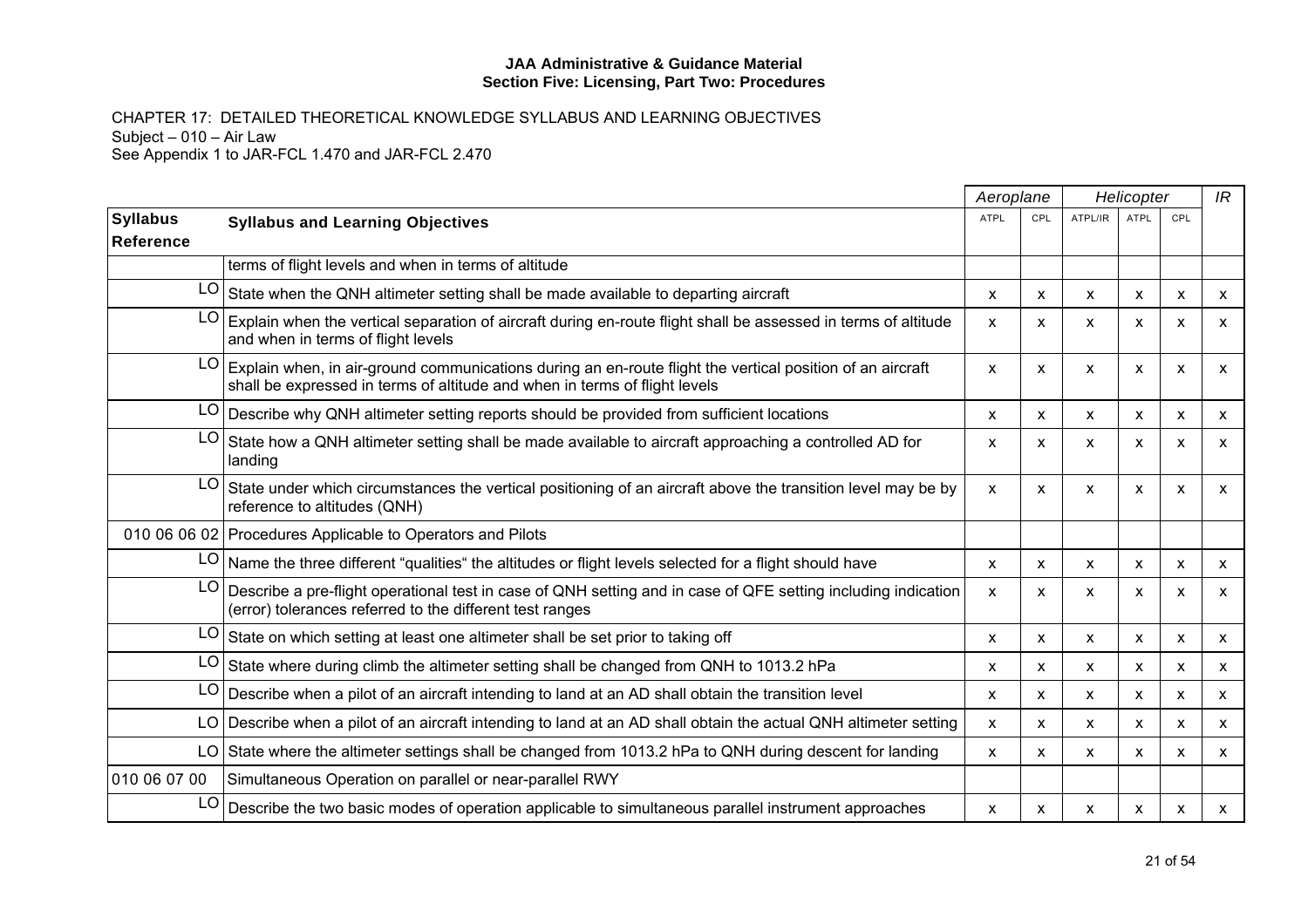|                                     |                                                                                                                                                                                                                               | Aeroplane   |                           |              | Helicopter  |              | IR           |
|-------------------------------------|-------------------------------------------------------------------------------------------------------------------------------------------------------------------------------------------------------------------------------|-------------|---------------------------|--------------|-------------|--------------|--------------|
| <b>Syllabus</b><br><b>Reference</b> | <b>Syllabus and Learning Objectives</b>                                                                                                                                                                                       | <b>ATPL</b> | CPL                       | ATPL/IR      | <b>ATPL</b> | CPL          |              |
| LO                                  | Describe the following different operations:                                                                                                                                                                                  | <b>X</b>    | $\boldsymbol{\mathsf{x}}$ | $\mathsf{x}$ | X           | X            | $\mathsf{x}$ |
|                                     | - Simultaneous instrument departures                                                                                                                                                                                          |             |                           |              |             |              |              |
|                                     | - Segregated parallel approaches / departures                                                                                                                                                                                 |             |                           |              |             |              |              |
|                                     | - Semi-mixed and mixed operations                                                                                                                                                                                             |             |                           |              |             |              |              |
| LO.                                 | State what "NOZ" and "NTZ" mean.                                                                                                                                                                                              | X           | X                         | X            | X           | X            | X            |
|                                     | $LO$ Name the airborne requirements (equipment) for conducting parallel approaches                                                                                                                                            | x           | $\mathsf{x}$              | x            | X           | X            | $\mathsf{x}$ |
| LO                                  | State which kind of approaches (Straight-in, Circling etc.) parallel approaches have to be conducted                                                                                                                          | X.          | $\mathsf{x}$              | X            | X           | $\mathsf{x}$ | $\mathsf{x}$ |
| LO.                                 | State whether or not radar monitoring is required for simultaneous independent parallel approaches and<br>how weather conditions effect this.                                                                                 | X           | X                         | X            | X           | X            | $\mathsf{x}$ |
| LO                                  | State the maximum angle of interception for an ILS localizer CRS or MLS final APP Track in case of<br>simultaneous independent parallel approaches                                                                            | X           | X                         | X            | X           | X            | X            |
| LO.                                 | State conditions that must be met before vertical separation between two aircraft flying simultaneous<br>independent approaches can be reduced below 300 m / 1000 feet                                                        | x           | X                         | x            | X           | X            | X            |
|                                     | LO Describe the special conditions for tracks on missed approach procedures and departures in case of<br>simultaneous parallel operations                                                                                     | X           | $\mathsf{x}$              | X            | X           | X            | $\mathsf{x}$ |
| 010 06 08 00                        | Secondary surveillance radar transponder operating procedures                                                                                                                                                                 |             |                           |              |             |              |              |
| 010 06 08 01                        | Operation of transponders                                                                                                                                                                                                     |             |                           |              |             |              |              |
| LO                                  | State when and where the pilot shall operate the transponder provided the aircraft carries a serviceable<br>transponder                                                                                                       | X           | X                         | $\mathsf{x}$ | X           | X            | $\mathsf{x}$ |
| LO                                  | State the mode and code that the pilot shall operate the transponder on in the absence of any ATC<br>directions or regional air navigation agreements (except in cases of emergency, COM failure or unlawful<br>interference) | X           | $\boldsymbol{\mathsf{x}}$ | X            | X           | X            | $\mathsf{x}$ |
| LO                                  | Indicate in what circumstances the pilot shall operate Mode C, provided the Transponder of the aircraft is<br>equipped with Mode C                                                                                            | X           | X                         | X            | X           | X            | X            |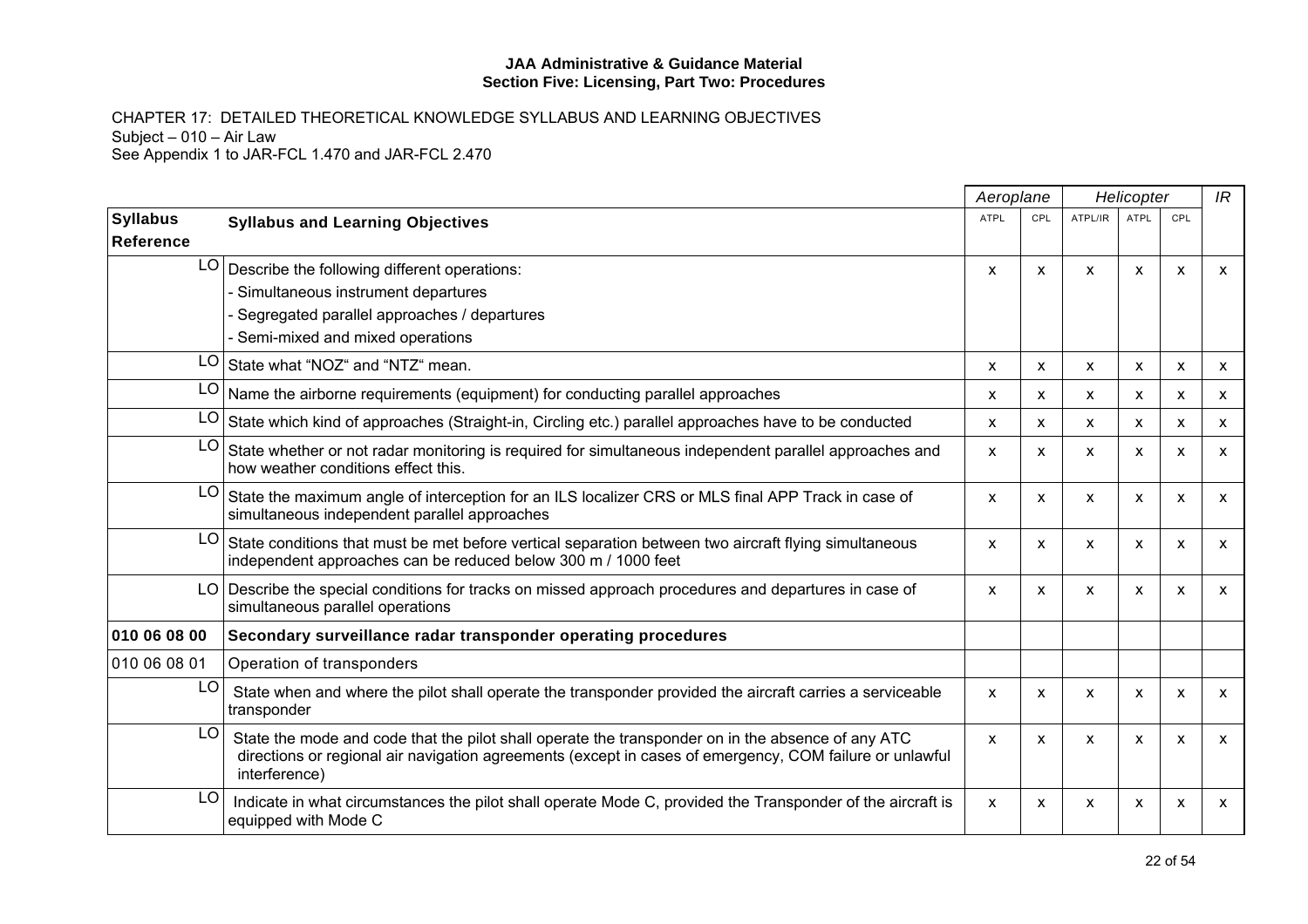|                 |                                                                                                                                                                                                                  | Aeroplane    |     |                           | Helicopter                |                           | IR           |
|-----------------|------------------------------------------------------------------------------------------------------------------------------------------------------------------------------------------------------------------|--------------|-----|---------------------------|---------------------------|---------------------------|--------------|
| <b>Syllabus</b> | <b>Syllabus and Learning Objectives</b>                                                                                                                                                                          | <b>ATPL</b>  | CPL | ATPL/IR                   | <b>ATPL</b>               | CPL                       |              |
| Reference       |                                                                                                                                                                                                                  |              |     |                           |                           |                           |              |
| LO              | State whether or not the pilot shall "SQUAWK IDENT" at his own discretion                                                                                                                                        | X            | X   | $\boldsymbol{\mathsf{x}}$ | X                         | $\mathsf{x}$              | X            |
| LO              | Describe the accuracy with which level information shall be given by the pilot in air / ground RTF<br>communications whilst the transponder is operated in Mode C                                                | X            | x   | X                         | x                         | $\boldsymbol{\mathsf{x}}$ | $\mathsf{x}$ |
| LO              | State the mode and code that a pilot shall set on the transponder of his aircraft to indicate:<br>- a state of emergency<br>- a COM failure<br>- that the aircraft is subject to unlawful interference in flight | X            | X   | $\boldsymbol{\mathsf{x}}$ | $\boldsymbol{\mathsf{x}}$ | X                         | $\mathsf{x}$ |
| LO.             | Describe the consequences of a transponder failure in flight                                                                                                                                                     | X            | X   | X                         | X                         | X                         | X            |
| LO              | State the primary action of the pilot in the case of an unserviceable transponder before departure when<br>no repair or replacement at this aerodrome is possible                                                | X            | x   | X                         | X                         | $\boldsymbol{\mathsf{x}}$ | X            |
| 010 06 08 02    | Operation of ACAS equipment                                                                                                                                                                                      |              |     |                           |                           |                           |              |
| LO              | Describe the main reason for using ACAS                                                                                                                                                                          | X            | X   | X                         | $\mathsf{x}$              | X                         | X            |
| LO              | Indicate whether the "use of ACAS indications" described in Doc 8168 is absolutely mandatory                                                                                                                     | X            | X   | X                         | $\mathsf{x}$              | $\mathsf{x}$              | X            |
| LO              | Explain the pilots reaction required to allow ACAS to fulfil its role of assisting pilots in the avoidance<br>of potential collisions                                                                            | $\mathsf{x}$ | X   | $\boldsymbol{\mathsf{x}}$ | X                         | $\boldsymbol{\mathsf{x}}$ | $\mathsf{x}$ |
| LO              | Explain why pilots shall not manoeuvre their aircraft in response to TA's only                                                                                                                                   | X            | X   | X                         | $\mathsf{x}$              | X                         | $\mathsf{x}$ |
| LO              | Explain the significance of TA in view of a possible RA                                                                                                                                                          | X            | X   | $\boldsymbol{\mathsf{x}}$ | X                         | $\mathsf{x}$              | $\mathsf{x}$ |
| LO              | State why a pilot should follow an RA immediately                                                                                                                                                                | X            | X   | X                         | $\mathsf{x}$              | X                         | $\mathsf{x}$ |
| LO              | List the reasons which may force a pilot to disregard an RA                                                                                                                                                      | X            | X   | $\boldsymbol{\mathsf{x}}$ | X                         | X                         | $\mathsf{x}$ |
| LO              | Decide how a pilot shall react if there is a conflict between RA's in case of an ACAS/ACAS co-<br>ordinated encounter                                                                                            | X            | X   | $\boldsymbol{\mathsf{x}}$ | X                         | X                         | $\mathsf{x}$ |
| LO              | Explain the importance of instructing ATC immediately that an RA has been followed                                                                                                                               | X            | X   | X                         | x                         | X                         | X            |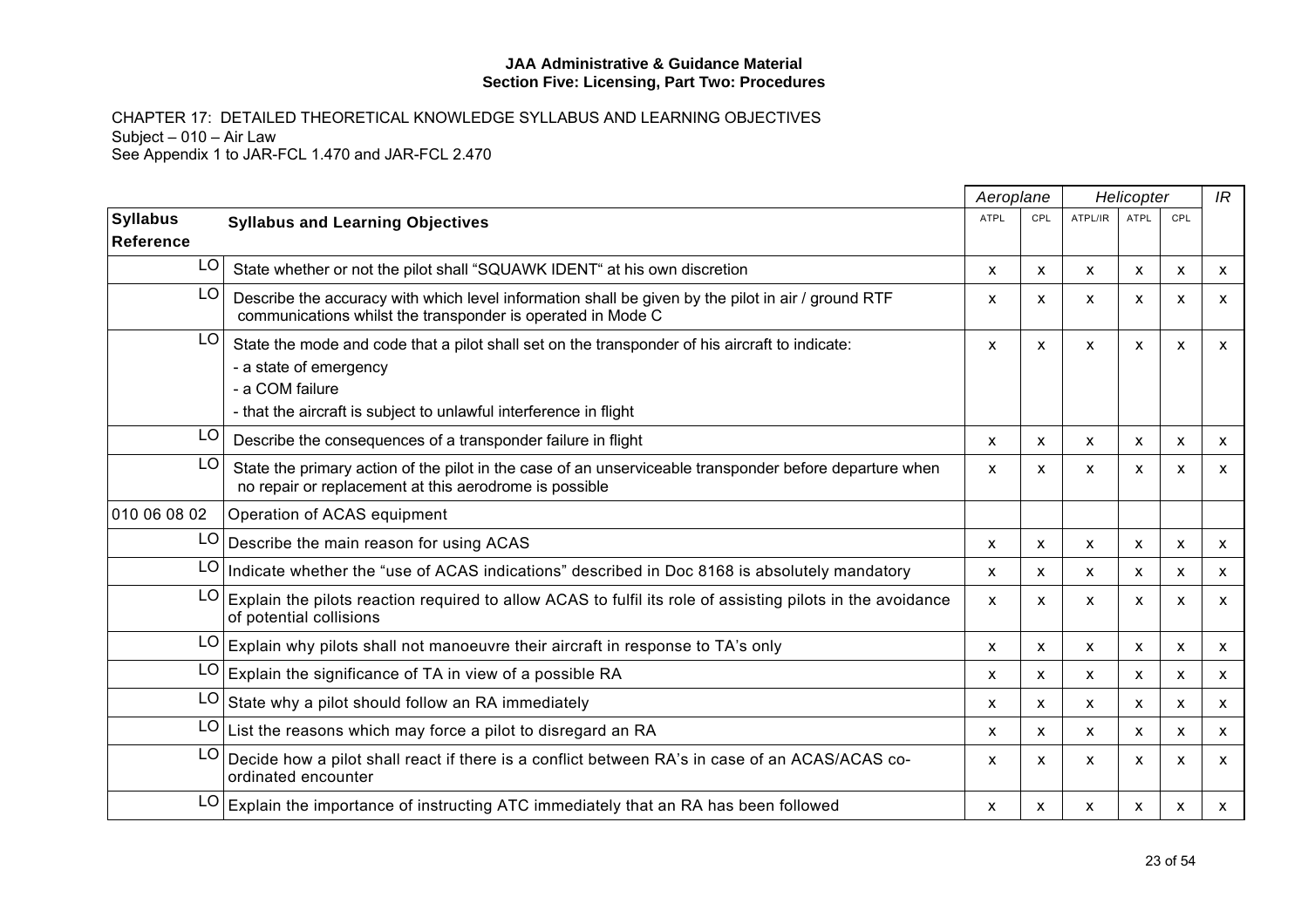|                              |                                                                                                                                                                                                              | Aeroplane    |     | Helicopter                |                           |                           | IR           |
|------------------------------|--------------------------------------------------------------------------------------------------------------------------------------------------------------------------------------------------------------|--------------|-----|---------------------------|---------------------------|---------------------------|--------------|
| <b>Syllabus</b><br>Reference | <b>Syllabus and Learning Objectives</b>                                                                                                                                                                      | <b>ATPL</b>  | CPL | ATPL/IR                   | <b>ATPL</b>               | CPL                       |              |
|                              | $LO$ Explain the duties of a pilot as far as ATC is concerned when an RA situation is resolved                                                                                                               | X            | X   | X                         | $\mathsf{x}$              | $\mathsf{x}$              | X            |
| 010 07 00 00                 | AIR TRAFFIC SERVICES AND AIR TRAFFIC MANAGEMENT                                                                                                                                                              |              |     |                           |                           |                           |              |
| 010 07 01 00                 | <b>Annex 11 - Air Traffic Services</b>                                                                                                                                                                       |              |     |                           |                           |                           |              |
| 010 07 01 01                 | Definitions                                                                                                                                                                                                  |              |     |                           |                           |                           |              |
|                              | LO Recall the definitions given in ANNEX 11 except the following:                                                                                                                                            | X            | x   | X                         | X                         | $\boldsymbol{\mathsf{x}}$ | X            |
|                              | accepting unit, accuracy, air-taxiing, conference communications, cyclic redundancy check (CRC), data<br>quality, geodetic datum, integrity (aeronautical data), printed communications, station declination |              |     |                           |                           |                           |              |
| LO                           | Explain the meaning of the terms "strayed aircraft" and "unidentified aircraft"                                                                                                                              | X            | X   | X                         | $\mathsf{x}$              | X                         | X            |
| 010 07 01 02                 | General                                                                                                                                                                                                      |              |     |                           |                           |                           |              |
| LO                           | Name the objectives of Air Traffic Services (ATS)                                                                                                                                                            | $\mathsf{x}$ | X   | X                         | $\mathsf{x}$              | X                         | X            |
| LO                           | Describe the three basic types of Air Traffic Services                                                                                                                                                       | X            | X   | $\boldsymbol{\mathsf{x}}$ | X                         | $\boldsymbol{\mathsf{x}}$ | X            |
| LO                           | Describe the three basic types of Air Traffic Control services (ATC)                                                                                                                                         | X            | X   | $\boldsymbol{\mathsf{x}}$ | $\boldsymbol{\mathsf{x}}$ | $\boldsymbol{\mathsf{x}}$ | $\mathsf{x}$ |
| 010 07 01 03                 | Airspace                                                                                                                                                                                                     |              |     |                           |                           |                           |              |
| LO                           | Distinguish between the various classes of airspace (A to G)                                                                                                                                                 | x            | X   | X                         | X                         | X                         | X            |
| LO                           | Understand the various rules and services that apply in the various classes of airspace (A to G)                                                                                                             | x            | X   | $\boldsymbol{\mathsf{x}}$ | X                         | X                         | $\mathsf{x}$ |
| LO                           | Explain which airspace shall be included in an FIR                                                                                                                                                           | $\mathsf{x}$ | X   | $\boldsymbol{\mathsf{x}}$ | $\mathsf{x}$              | $\mathsf{x}$              | $\mathsf{x}$ |
| LO                           | State the designation for those portions of the airspace where flight information service (FIS) and alerting<br>service will be provided                                                                     | X            | x   | X                         | X                         | $\boldsymbol{\mathsf{x}}$ | $\mathsf{x}$ |
| LO                           | State the designations for those portions of the airspace where ATC service will be provided                                                                                                                 | $\mathsf{x}$ | X   | $\boldsymbol{\mathsf{x}}$ | X                         | $\boldsymbol{\mathsf{x}}$ | X            |
| LO                           | Indicate whether or not CTAs and CTRs designated within a FIR shall form part of that FIR                                                                                                                    | x            | X   | X                         | X                         | X                         | X            |
| LO                           | State the reason for the establishment of ATC units                                                                                                                                                          | x            | X   | X                         | X                         | X                         | X            |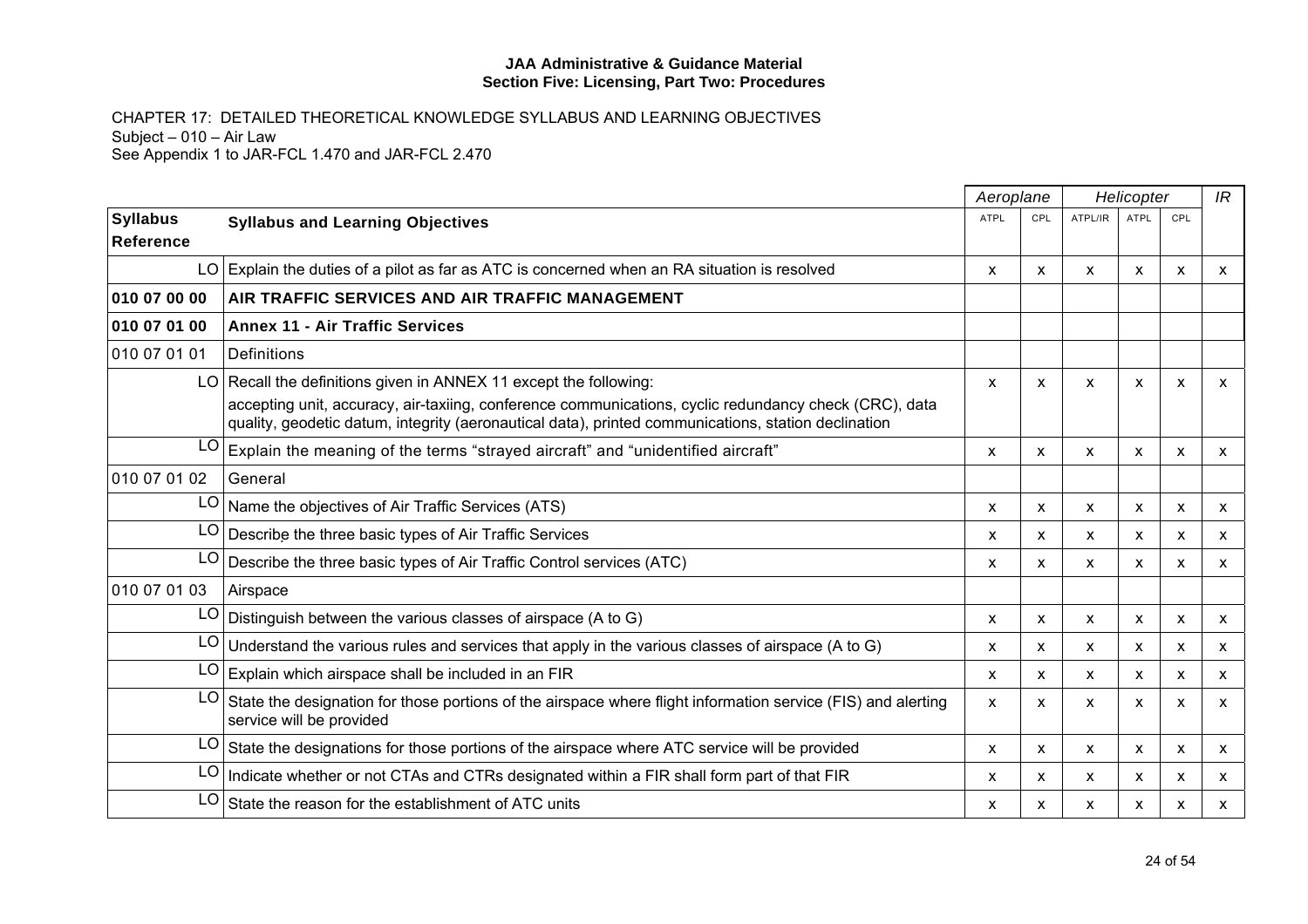|                                     |                                                                                                                                                                                                                         | Aeroplane   |                           | Helicopter                |             | IR  |              |
|-------------------------------------|-------------------------------------------------------------------------------------------------------------------------------------------------------------------------------------------------------------------------|-------------|---------------------------|---------------------------|-------------|-----|--------------|
| <b>Syllabus</b><br><b>Reference</b> | <b>Syllabus and Learning Objectives</b>                                                                                                                                                                                 | <b>ATPL</b> | CPL                       | ATPL/IR                   | <b>ATPL</b> | CPL |              |
|                                     | LO Name the lower limit of a CTA as far as ICAO standards are concerned                                                                                                                                                 | X.          | $\boldsymbol{\mathsf{x}}$ | $\boldsymbol{\mathsf{x}}$ | X           | X   | $\mathsf{x}$ |
| LO                                  | State whether or not the lower limit of a CTA has to be established uniformly                                                                                                                                           | x           | X                         | $\mathsf{x}$              | X           | X   | X            |
| LO                                  | Explain why an UIR or Upper CTA should be delineated to include the Upper Airspace within the lateral<br>limits of a number of lower FIR or CTAs                                                                        | X           | X                         | X                         | X           | X   | X            |
| LO                                  | Describe in general the lateral limits of CTRs                                                                                                                                                                          | X           | $\boldsymbol{\mathsf{x}}$ | X                         | X           | X   | X            |
| LO                                  | State the minimum extension (in NM) of the lateral limits of a CTR                                                                                                                                                      | X           | $\mathsf{x}$              | X                         | X           | X   | X            |
| LO                                  | State the upper limits of a CTR located within the lateral limits of a CTA                                                                                                                                              | X           | X                         | X                         | х           | х   | X            |
| LO                                  | Describe the purpose for establishing FICs                                                                                                                                                                              | X           | $\mathsf{x}$              | X                         | X           | X   | X            |
| LO                                  | State where MNM Flight Altitudes shall be determined (and promulgated) and who is responsible for this                                                                                                                  | X           | $\boldsymbol{\mathsf{x}}$ | X                         | X           | X   | $\mathsf{x}$ |
| 010 07 01 04                        | Air Traffic Control Services                                                                                                                                                                                            |             |                           |                           |             |     |              |
| LO                                  | Name the time units used by ATS                                                                                                                                                                                         | X           | X                         | X                         | x           | X   | X            |
| LO                                  | Name all classes of airspace in which ATC shall be provided                                                                                                                                                             | x           | X                         | X                         | x           | X   | X            |
| LO                                  | Name the ATS units providing ATC service (area control service, approach control service, aerodrome<br>control service)                                                                                                 | X           | $\mathsf{x}$              | $\boldsymbol{\mathsf{x}}$ | X           | X   | $\mathsf{x}$ |
| LO                                  | Describe which unit(s) may be assigned with the task to provide specified services on the apron                                                                                                                         | X           | X                         | X                         | х           | X   | X            |
| LO                                  | Name the purpose of clearances issued by an ATC unit                                                                                                                                                                    | X           | x                         | X                         | x           | X   | X            |
| LO                                  | Describe the aim of clearances issued by ATC with regard to IFR, VFR or special VFR flights and refer to<br>the different airspaces                                                                                     | X           | X                         | X                         | X           | X   | X            |
| LO                                  | List the various (five possible) parts of an ATC clearance                                                                                                                                                              | X           | $\mathsf{x}$              | $\mathsf{x}$              | X           | X   | X            |
| LO                                  | Describe the various aspects of clearance co-ordination                                                                                                                                                                 | x           | X                         | x                         | х           | х   | X            |
| LO                                  | State how ATC shall react when it becomes apparent that traffic, additional to that one already accepted,<br>can not be accommodated within a given period of time at a particular location or in a particular area, or | X           | X                         | X                         | X           | X   | X            |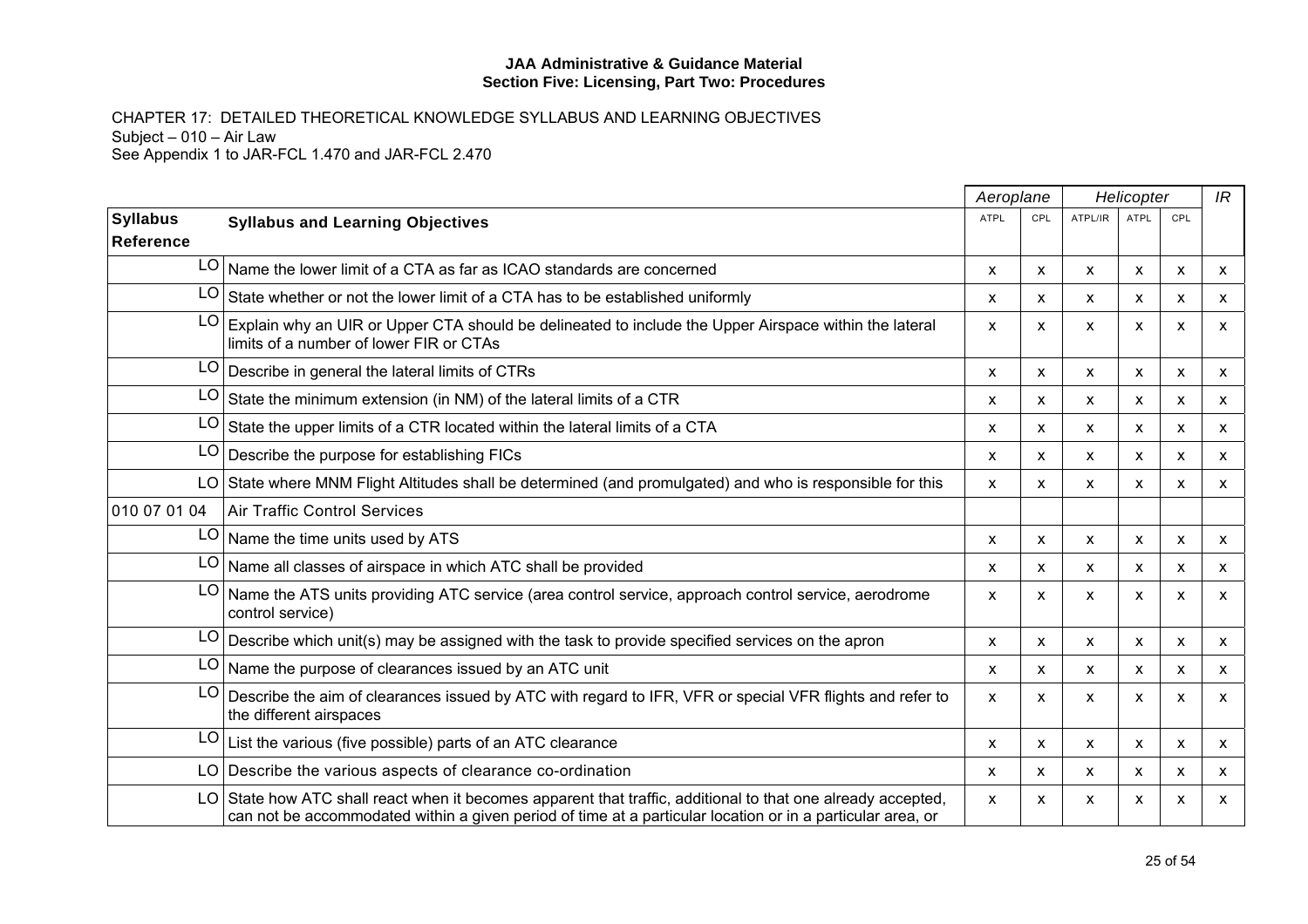|                              |                                                                                                                                                                                                   | Aeroplane   |              | Helicopter |             |     | IR           |
|------------------------------|---------------------------------------------------------------------------------------------------------------------------------------------------------------------------------------------------|-------------|--------------|------------|-------------|-----|--------------|
| <b>Syllabus</b><br>Reference | <b>Syllabus and Learning Objectives</b>                                                                                                                                                           | <b>ATPL</b> | CPL          | ATPL/IR    | <b>ATPL</b> | CPL |              |
|                              | can only be accommodated at a given rate                                                                                                                                                          |             |              |            |             |     |              |
|                              | LO Explain why the movement of persons, vehicles and towed aircraft on the manoeuvring area of an AD<br>shall be controlled by the AD TWR (as necessary)                                          | X           | X            | X          | X           | X   | X            |
| 010 07 01 05                 | Flight Information Service (FIS)                                                                                                                                                                  |             |              |            |             |     |              |
| LO                           | State for which aircraft FIS shall be provided                                                                                                                                                    | X           | X            | X          | х           | X   | x            |
| LO                           | State whether or not FIS shall include the provision of pertinent SIGMET and AIRMET information                                                                                                   | X           | X            | X          | X           | X   | X            |
| LO                           | State which information FIS shall include in addition to SIGMET and AIRMET information                                                                                                            | X           | $\mathsf{x}$ | X          | X           | X   | $\mathsf{x}$ |
| LO                           | Indicate which other information the FIS shall include in addition to the special information given in ANNEX<br>11                                                                                | X           | X            | X          | X           | X   | X            |
| LO                           | Name the three major types of operational FIS broadcasts                                                                                                                                          | x           | X            | X          | X           | X   | X            |
| LO                           | Give the meaning of the acronym ATIS in plain language                                                                                                                                            | X           | $\mathsf{x}$ | X          | X           | X   | X            |
| LO                           | Show that you are acquainted with the basic conditions for transmitting an ATIS as indicated in ANNEX 11                                                                                          | X.          | $\mathsf{x}$ | X          | x           | X   | X            |
| LO                           | Mention the four possible messages                                                                                                                                                                | X           | X            | X          | X           | X   | $\mathsf{x}$ |
| LO                           | List the basic information concerning ATIS broadcasts (e.g. frequencies used, number of ADs included,<br>updating, identification, acknowledgment of receipt, language and channels, ALT setting) | X           | X            | X          | X           | X   | X            |
| 010 07 01 06                 | <b>Alerting Service</b>                                                                                                                                                                           |             |              |            |             |     |              |
| LO                           | Indicate the aircraft to which alerting service shall be provided                                                                                                                                 | X           | X            | X          | X           | X   |              |
| LO                           | Name the unit which shall be notified by the responsible ATS unit immediately an aircraft is<br>considered to be in a state of emergency                                                          | X           | X            | X          | X           | х   |              |
| LO                           | Name the three stages of emergency and describe the basic conditions for each kind of emergency                                                                                                   | X           | X            | X          | X           | X   |              |
| LO                           | Show knowledge of the meaning of the expressions INCERFA, ALERFA and DETRESFA                                                                                                                     | X           | $\mathsf{x}$ | X          | X           | X   |              |
| LO                           | Describe the limiting conditions for the information of aircraft in the vicinity of an aircraft being in a                                                                                        | X           | X            | X          | X           | X   |              |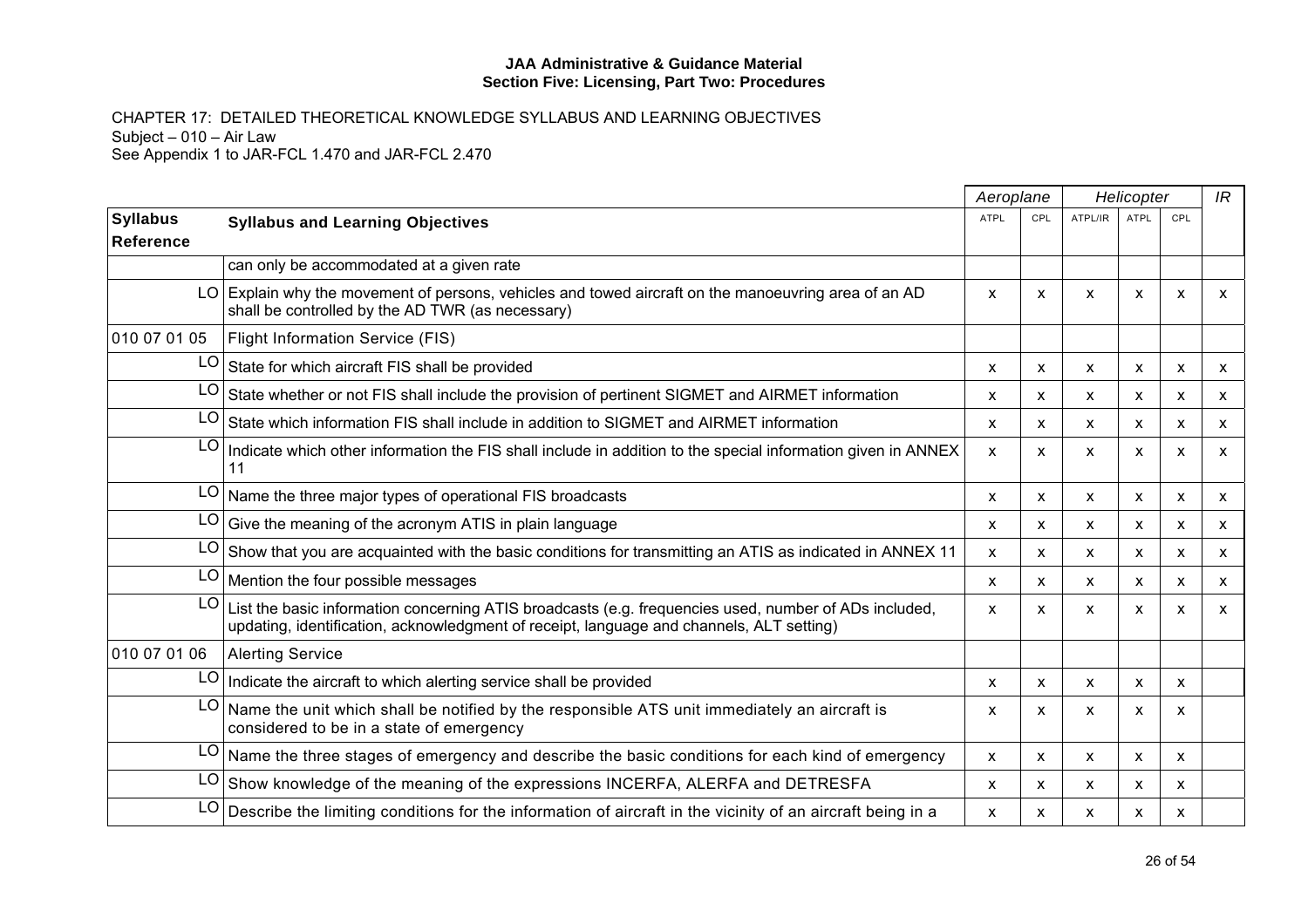|                              |                                                                                                                                                                    |              | Aeroplane    |         | Helicopter  |     |              |
|------------------------------|--------------------------------------------------------------------------------------------------------------------------------------------------------------------|--------------|--------------|---------|-------------|-----|--------------|
| <b>Syllabus</b><br>Reference | <b>Syllabus and Learning Objectives</b>                                                                                                                            | <b>ATPL</b>  | CPL          | ATPL/IR | <b>ATPL</b> | CPL |              |
|                              | state of emergency                                                                                                                                                 |              |              |         |             |     |              |
|                              | LO State on which emergency frequency a pilot can expect the ATS to contact him in case of an<br>interception                                                      |              |              |         |             |     |              |
| 010 07 01 07                 | Principles governing RPN                                                                                                                                           |              |              |         |             |     |              |
| LO                           | State the meaning of the expressions RNP 4, RNP 1 etc.                                                                                                             | X.           | $\mathsf{x}$ | X       | X           | X   |              |
| LO                           | Describe the reason for establishing a system of route designators and required navigation performance<br>(RNP)                                                    | X            | X            | X       | X           | X   |              |
| LO                           | State whether or not a prescribed RNP type is considered an integral part of the ATS route designator                                                              | X.           | $\mathsf{x}$ | X       | х           | х   |              |
| LO                           | Show general knowledge of the composition of an ATS route designator                                                                                               | X.           | $\mathsf{x}$ | X       | X           | X   |              |
| LO                           | Show knowledge of all information concerning ATS airspace classification (as described in Appendix<br>4 to ANNEX 11)                                               | X            | $\mathsf{x}$ | X       | X           | X   |              |
| 010 07 02 00                 | Document 4444 - Air Traffic Management                                                                                                                             |              |              |         |             |     |              |
| 010 07 02 01                 | Foreword (Scope and purpose)                                                                                                                                       |              |              |         |             |     |              |
| LO                           | Explain in plain language the meaning of the abbreviation "PANS-ATM"                                                                                               | X            | $\mathsf{x}$ | X       | X           | X   | $\mathsf{x}$ |
| LO                           | State whether or not the procedures prescribed in Doc 4444 are directed exclusively to ATS services<br>personnel                                                   | X.           | $\mathsf{x}$ | X       | X           | X   | X            |
| LO                           | Describe the relationship between Doc 4444 and other documents                                                                                                     | $\mathsf{x}$ | $\mathsf{x}$ | X       | X           | X   | $\mathsf{x}$ |
| LO                           | State whether or not a clearance issued by ATC units does include prevention of collision with terrain<br>and if there is an exception to this, name the exception | X            | x            | X       | X           | х   | X            |
| 010 07 02 02                 | Definitions                                                                                                                                                        |              |              |         |             |     |              |
| LO                           | Explain in plain language, the meaning of the abbreviation "PANS-RAC".                                                                                             | X            | $\mathsf{x}$ | X       | X           | X   | X            |
| LO                           | Recall all definitions given in Doc 4444 except the following:                                                                                                     | X            | x            | X       | x           | X   | X            |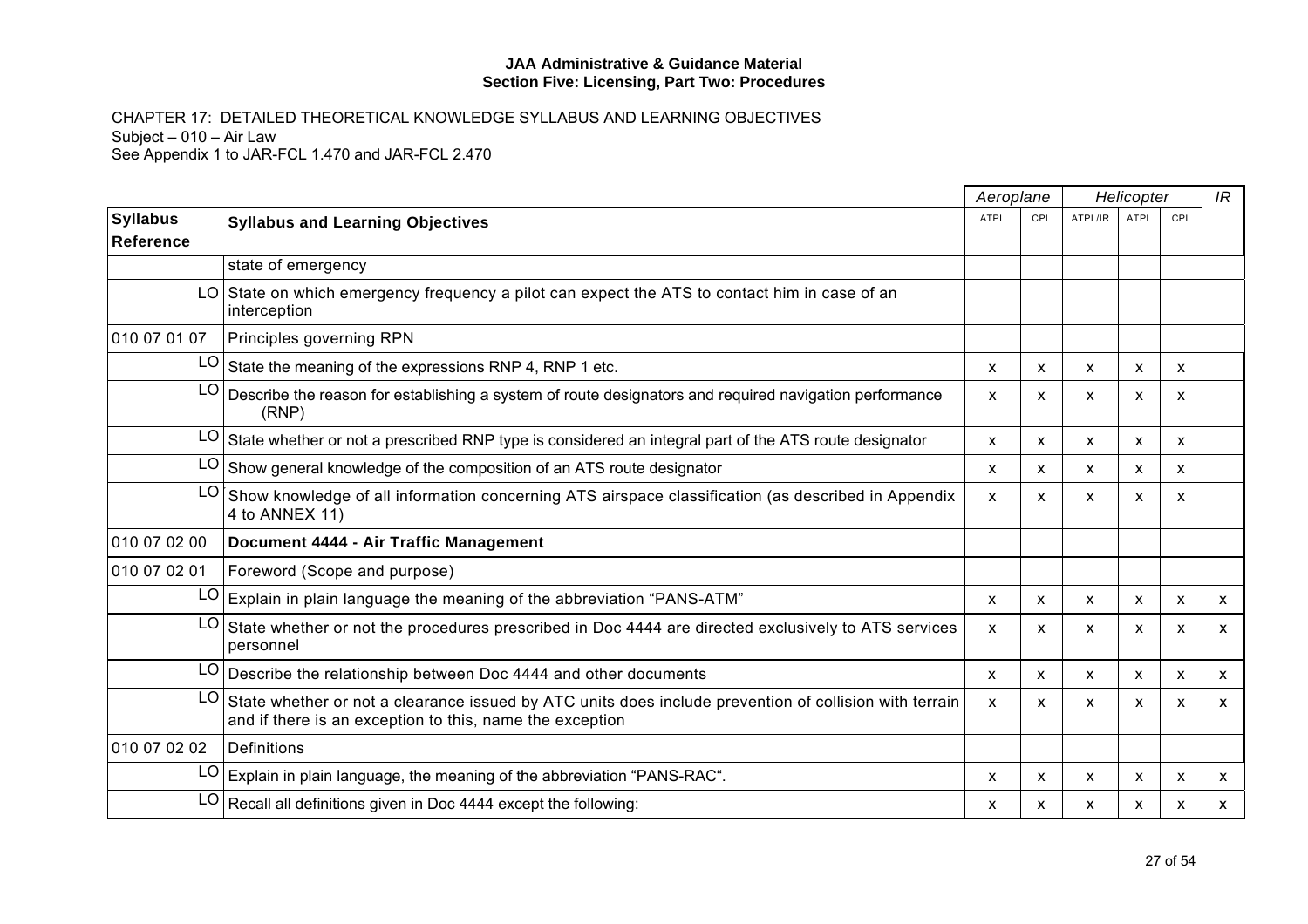|                              |                                                                                                                                                                                                                                                                                                                                                                                                                                                                    | Aeroplane   |                           | Helicopter   |             |     | IR           |
|------------------------------|--------------------------------------------------------------------------------------------------------------------------------------------------------------------------------------------------------------------------------------------------------------------------------------------------------------------------------------------------------------------------------------------------------------------------------------------------------------------|-------------|---------------------------|--------------|-------------|-----|--------------|
| <b>Syllabus</b><br>Reference | <b>Syllabus and Learning Objectives</b>                                                                                                                                                                                                                                                                                                                                                                                                                            | <b>ATPL</b> | CPL                       | ATPL/IR      | <b>ATPL</b> | CPL |              |
|                              | accepting unit / controller, AD taxi circuit, aeronautical fixed service (AFS), aeronautical fixed station,<br>air-taxiing, allocation, approach funnel, assignment, data convention, data processing, discrete code,<br>D-value, flight status, ground effect, normal operating zone (NOZ), no transgression zone, receiving<br>unit / controller, sending unit / controller, transfer of control point, transferring unit / controller,<br>unmanned free balloon |             |                           |              |             |     |              |
| 010 07 02 03                 | ATS System Capacity and Air Traffic Flow Management                                                                                                                                                                                                                                                                                                                                                                                                                |             |                           |              |             |     |              |
|                              | LO Explain when and where an air traffic flow management (ATFM) service shall be implemented                                                                                                                                                                                                                                                                                                                                                                       | X           | X                         | X            | X           | X   | X            |
| 010 07 02 04                 | <b>General Provisions for Air Traffic services</b>                                                                                                                                                                                                                                                                                                                                                                                                                 |             |                           |              |             |     |              |
|                              | LO   Name the three basic types of Air Traffic Control service                                                                                                                                                                                                                                                                                                                                                                                                     | X           | X                         | X            | X           | X   | $\mathsf{x}$ |
|                              | LO Describe who is responsible for the provision of flight information and alerting service within a flight<br>information region (FIR) within controlled airspace and at controlled aerodromes                                                                                                                                                                                                                                                                    | X           | X                         | X            | X           | X   | X            |
| 010 07 02 05                 | <b>ATC Clearances</b>                                                                                                                                                                                                                                                                                                                                                                                                                                              |             |                           |              |             |     |              |
| LO                           | Explain "the sole scope and purpose" of an ATC clearance                                                                                                                                                                                                                                                                                                                                                                                                           | X           | $\mathsf{x}$              | X            | X           | X   | $\mathsf{x}$ |
| LO                           | State on which information the issue of an ATC clearance is based                                                                                                                                                                                                                                                                                                                                                                                                  | X           | $\mathsf{x}$              | $\mathsf{x}$ | X           | X   | $\mathsf{x}$ |
| LO                           | Describe what a PIC should do if an ATC clearance is not suitable                                                                                                                                                                                                                                                                                                                                                                                                  | X.          | $\mathsf{x}$              | X            | X           | X   | <b>X</b>     |
| LO                           | Indicate who bears the responsibility for maintaining applicable rules and regulations whilst flying under<br>the control of an ATC unit                                                                                                                                                                                                                                                                                                                           | X           | $\mathsf{x}$              | $\mathsf{x}$ | X           | X   | $\mathsf{x}$ |
|                              | $LO$ Name the two primary purposes of clearances issued by ATC units                                                                                                                                                                                                                                                                                                                                                                                               | X.          | $\boldsymbol{\mathsf{x}}$ | $\mathsf{x}$ | X           | X   | X            |
| LO                           | State why clearances must be issued "early enough" to en-route aircraft                                                                                                                                                                                                                                                                                                                                                                                            | x           | $\mathsf{x}$              | $\mathsf{x}$ | x           | X   | <b>X</b>     |
| LO                           | Explain what is meant by the expression "clearance limit"                                                                                                                                                                                                                                                                                                                                                                                                          | x           | $\mathsf{x}$              | $\mathsf{x}$ | X           | X   | $\mathsf{x}$ |
| LO                           | Explain the meaning of the phrases "cleared via flight plan route", "cleared via (designation) departure"<br>and "cleared via (designation) arrival " in an ATC clearance.                                                                                                                                                                                                                                                                                         | x           | $\boldsymbol{\mathsf{x}}$ | $\mathsf{x}$ | x           | x   | X            |
| LO                           | List which items of an ATC clearance shall always be read back by the flight crew                                                                                                                                                                                                                                                                                                                                                                                  | x           | x                         | X            | x           | x   | X            |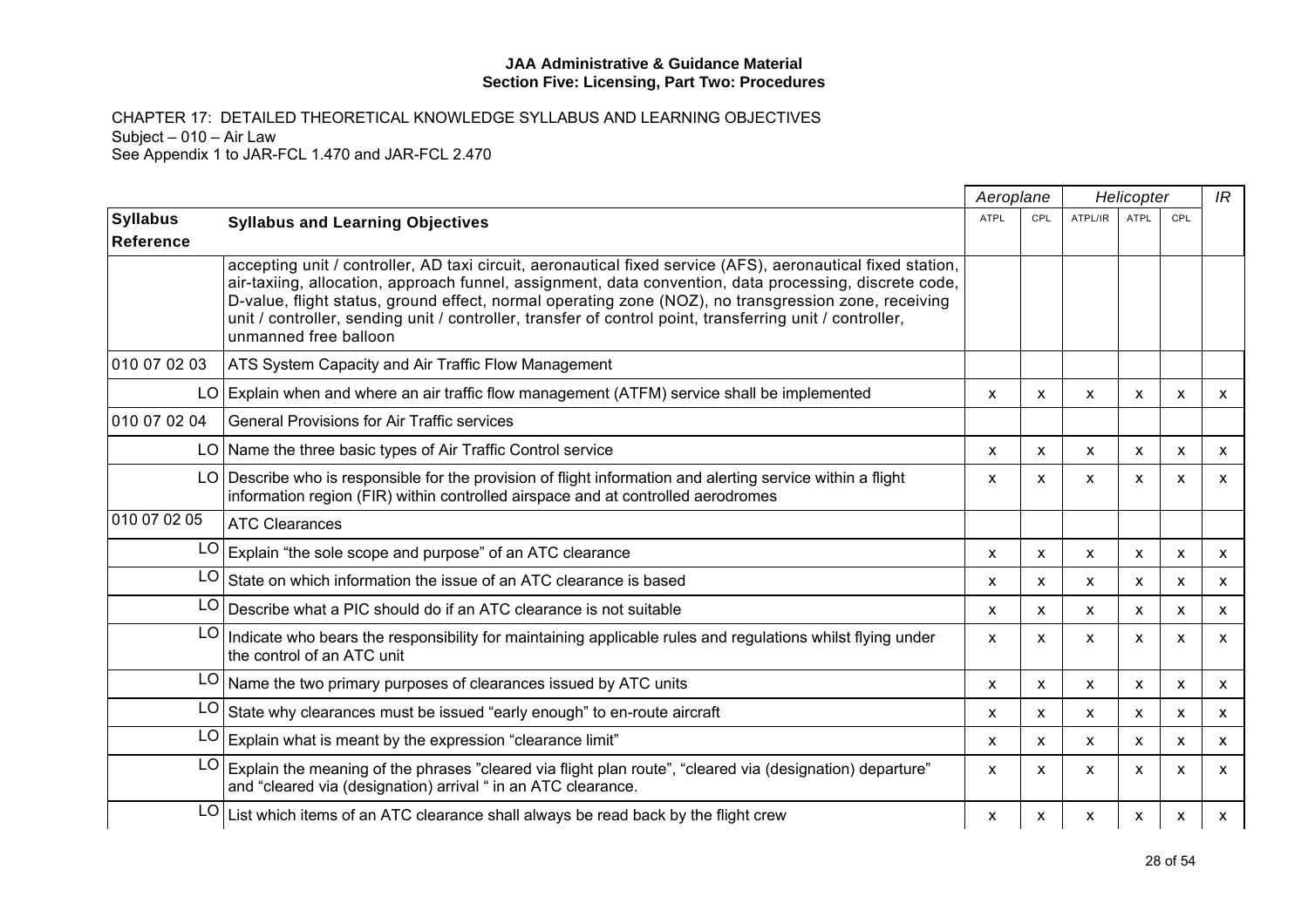|                                     |                                                                                                                                                                                                                                                | Aeroplane   |                           |                           | Helicopter  |     | IR           |
|-------------------------------------|------------------------------------------------------------------------------------------------------------------------------------------------------------------------------------------------------------------------------------------------|-------------|---------------------------|---------------------------|-------------|-----|--------------|
| <b>Syllabus</b><br><b>Reference</b> | <b>Syllabus and Learning Objectives</b>                                                                                                                                                                                                        | <b>ATPL</b> | CPL                       | ATPL/IR                   | <b>ATPL</b> | CPL |              |
| 010 07 02 06                        | <b>Speed Control</b>                                                                                                                                                                                                                           |             |                           |                           |             |     |              |
|                                     | $LO$ Explain the reason for speed control by ATC                                                                                                                                                                                               | X           | $\boldsymbol{\mathsf{x}}$ | $\boldsymbol{\mathsf{x}}$ | X           | X   | X            |
| LO I                                | Define the maximum speed changes that ATC may impose                                                                                                                                                                                           | X           | X                         | X                         | X           | X   | X            |
|                                     | LO State within which distance from the threshold the PIC must not expect any kind of speed control                                                                                                                                            | X           | X                         | X                         | X           | X   | X            |
| 010 07 02 06                        | <b>Change of Flight Rules Status</b>                                                                                                                                                                                                           |             |                           |                           |             |     |              |
|                                     | $LO$ Explain how the change from IFR to VFR can be initiated by the PIC                                                                                                                                                                        | X           |                           | X                         |             |     | X            |
|                                     | LO Indicate the expected reaction of the appropriate ATC unit upon a request to change from IFR to VFR                                                                                                                                         | X           |                           | X                         |             |     | $\mathsf{x}$ |
| 010 07 02 07                        | Wake turbulence                                                                                                                                                                                                                                |             |                           |                           |             |     |              |
|                                     | LO State the categories of aircraft types on which wake turbulence separation minima are based                                                                                                                                                 | X           | $\boldsymbol{\mathsf{x}}$ | $\pmb{\chi}$              | X           | X   | X            |
| LO                                  | State the categories of wake turbulence and their respective limits                                                                                                                                                                            | x           | x                         | X                         | x           | X   | x            |
| LO                                  | Describe the special requirements for an aircraft with the category "Heavy" when the initial radiotelephony<br>contact between such aircraft and ATC is made                                                                                   | X           | X                         | $\boldsymbol{\mathsf{x}}$ | X           | X   | X            |
| LO                                  | Explain the various separation minima required solely on the basis of wake turbulence                                                                                                                                                          | X           | X                         | X                         | X           | X   | X            |
| 010 07 02 08                        | <b>Altimeter Setting Procedures</b>                                                                                                                                                                                                            |             |                           |                           |             |     |              |
| LO                                  | Define the expression transition level, transition layer and transition altitude (see definitions)                                                                                                                                             | X           | $\mathsf{x}$              | $\mathsf{x}$              | X           | X   | $\mathsf{x}$ |
| LO                                  | Indicate how the vertical position of an aircraft in the vicinity of an aerodrome shall be expressed at or<br>below the transition altitude, at or above the transition level and while climbing or descending through the<br>transition layer | X           | X                         | $\mathsf{x}$              | X           | X   | $\mathsf{x}$ |
| LO.                                 | Describe when the height of an aircraft using QFE during an NDB approach is referred to the landing<br>threshold instead of the aerodrome elevation                                                                                            | x           | X                         | $\mathsf{x}$              | X           | X   | X            |
| LO                                  | Indicate how far altimeter settings provided to aircraft shall be rounded up or down                                                                                                                                                           | X           | $\boldsymbol{\mathsf{x}}$ | $\mathsf{x}$              | X           | X   | X            |
| LO                                  | Define the expression "lowest usable flight level"                                                                                                                                                                                             | x           | x                         | X                         | x           | X   | x            |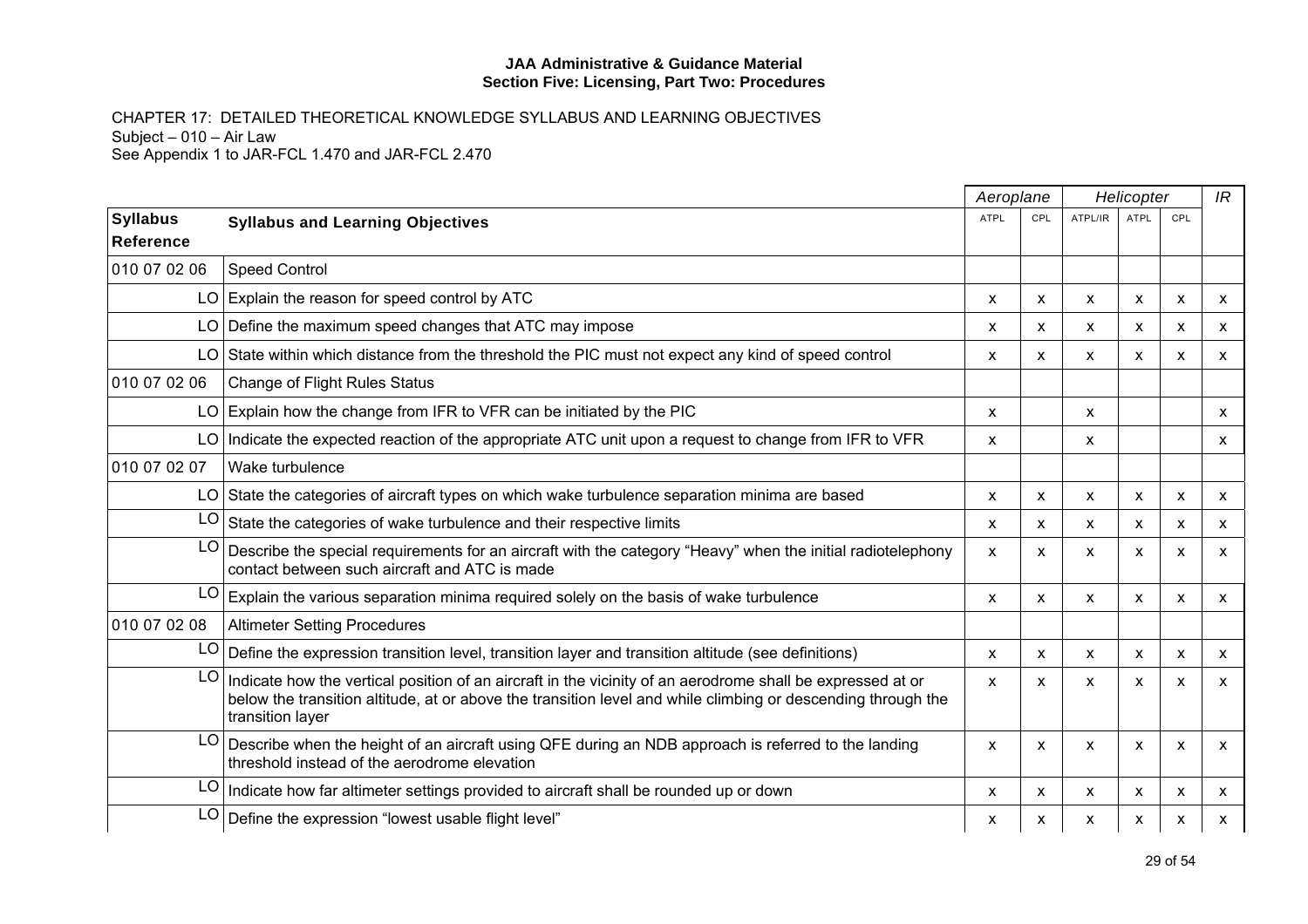|                                     |                                                                                                                                                                            |             | Aeroplane | Helicopter   |                           |                           | IR                        |
|-------------------------------------|----------------------------------------------------------------------------------------------------------------------------------------------------------------------------|-------------|-----------|--------------|---------------------------|---------------------------|---------------------------|
| <b>Syllabus</b><br><b>Reference</b> | <b>Syllabus and Learning Objectives</b>                                                                                                                                    | <b>ATPL</b> | CPL       | ATPL/IR      | <b>ATPL</b>               | CPL                       |                           |
| LO I                                | Determine how the vertical position of an aircraft on a fight en-route is expressed at or above the lowest<br>usable flight level and below the lowest usable flight level | X           | X         | X            | X                         | $\boldsymbol{\mathsf{x}}$ | X                         |
| LO.                                 | State who establishes the transition level to be used in the vicinity of an aerodrome                                                                                      | X           | x         | X            | X                         | X                         | X                         |
| LO.                                 | Decide how and when a flight crew shall be informed about the transition level                                                                                             | X           | x         | x            | X                         | X                         | $\boldsymbol{\mathsf{x}}$ |
| LO                                  | State whether or not the pilot can request the transition level to be included in the approach clearance                                                                   | X           | X         | X            | $\boldsymbol{\mathsf{x}}$ | $\boldsymbol{\mathsf{x}}$ | $\mathsf{x}$              |
| LO                                  | State in what kind of clearance the QNH altimeter setting shall be included                                                                                                | X           | x         | X            | X                         | $\boldsymbol{\mathsf{x}}$ | $\mathsf{x}$              |
| 010 07 02 09                        | <b>Position Reporting</b>                                                                                                                                                  |             |           |              |                           |                           |                           |
|                                     | LO Describe when position reports shall be made by an aircraft flying on routes defined by designated<br>significant points                                                | X           | X         | X            | X                         | $\boldsymbol{\mathsf{x}}$ | $\mathsf{x}$              |
| LO                                  | List the six items that are normally included in a voice report                                                                                                            | X           | X         | $\mathsf{x}$ | $\boldsymbol{\mathsf{x}}$ | X                         | $\boldsymbol{\mathsf{x}}$ |
| LO.                                 | Name the requirements for using a simplified position report with Flight level, next position (and time over)<br>and ensuing significant points omitted                    | X           | X         | X            | x                         | X                         | X                         |
| LO <sub>1</sub>                     | Name the item of a position report which must be forwarded to ATC with the initial call after changing to a<br>new frequency                                               | X           | X         | X            | X                         | $\boldsymbol{\mathsf{x}}$ | $\mathsf{x}$              |
| LO I                                | Indicate the item of a position report which may be omitted if SSR Mode C is used                                                                                          | X           | X         | $\mathsf{x}$ | $\boldsymbol{\mathsf{x}}$ | $\boldsymbol{\mathsf{x}}$ | $\boldsymbol{\mathsf{x}}$ |
| LO                                  | Explain in which circumstances the indicated speed will be included in a position report                                                                                   | x           | X         | X            | X                         | X                         | X                         |
| LO                                  | Explain the meaning of the abbreviation "ADS"                                                                                                                              | X           | X         | x            | X                         | $\boldsymbol{\mathsf{x}}$ | $\boldsymbol{\mathsf{x}}$ |
| LO                                  | State to which unit an ADS report shall be made                                                                                                                            | X           | x         | X            | x                         | X                         | $\mathsf{x}$              |
| LO                                  | Describe how ADS reports shall be made                                                                                                                                     | X           | X         | x            | X                         | X                         | $\boldsymbol{\mathsf{x}}$ |
| LO                                  | Describe which expression shall precede the level figures in a position report if the level is reported in<br>relation to 1013.2 hPa (standard pressure)                   | X           | X         | X            | X                         | X                         | X                         |
| 010 07 02 10                        | Reporting of Operational and Meteorological Information                                                                                                                    |             |           |              |                           |                           |                           |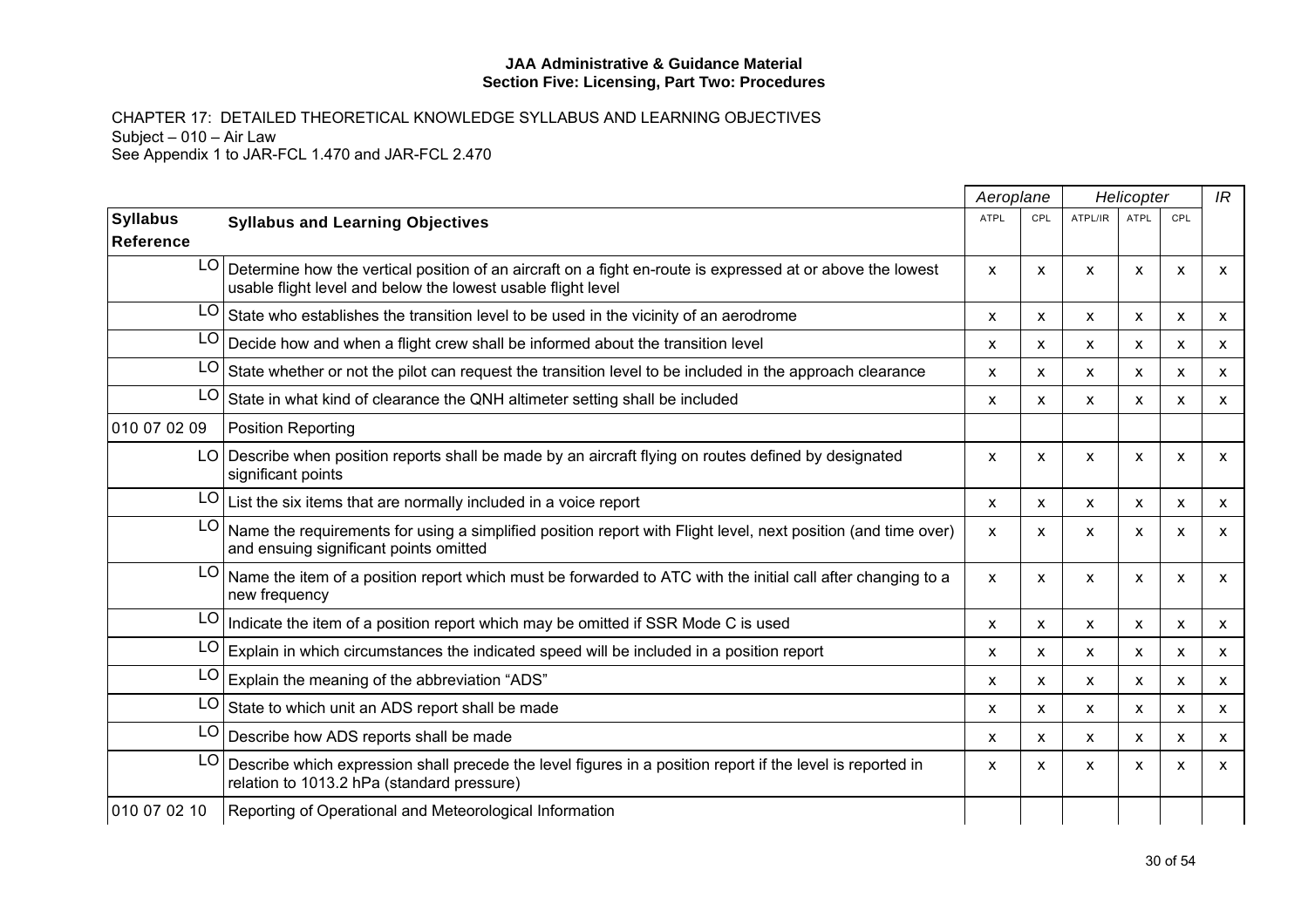|                              |                                                                                                                                                                   | Aeroplane    |     |                           | Helicopter   |                           | IR           |
|------------------------------|-------------------------------------------------------------------------------------------------------------------------------------------------------------------|--------------|-----|---------------------------|--------------|---------------------------|--------------|
| <b>Syllabus</b><br>Reference | <b>Syllabus and Learning Objectives</b>                                                                                                                           | <b>ATPL</b>  | CPL | ATPL/IR                   | <b>ATPL</b>  | CPL                       |              |
|                              | $LO$ List the occasions when special air reports shall be made                                                                                                    | X            | X   | $\mathsf{x}$              | $\mathsf{x}$ | $\boldsymbol{\mathsf{x}}$ | $\mathsf{x}$ |
| 010 07 02 11                 | Separation methods and minima                                                                                                                                     |              |     |                           |              |                           |              |
| LO                           | Explain the general provisions for the separation of controlled traffic                                                                                           | X            |     | X                         |              |                           | $\mathsf{x}$ |
|                              | $LO$ Name the two basic kinds of separation used in aviation                                                                                                      | $\mathsf{x}$ |     | $\mathsf{x}$              |              |                           | $\mathsf{x}$ |
| LO.                          | Understand the difference between the type of separation provided within the various classes of airspace<br>and between the various types of flight               | X            |     | X                         |              |                           | <b>X</b>     |
| LO.                          | State who is responsible for the avoidance of collision with other aircraft when operating in VMC                                                                 | X            |     | X                         |              |                           | $\mathsf{x}$ |
| LO                           | State the ICAO documents in which details of current separation minima are prescribed                                                                             | X            |     | X                         |              |                           | $\mathsf{x}$ |
| LO                           | Describe how vertical separation is obtained                                                                                                                      | x            |     | x                         |              |                           | X.           |
| LO                           | State the required vertical separation minimum                                                                                                                    | $\mathsf{x}$ |     | $\boldsymbol{\mathsf{x}}$ |              |                           | $\mathsf{x}$ |
| LO                           | Describe how the cruising levels of aircraft flying to the same destination at the expected approach<br>sequence are correlated between each other                | X            |     | $\boldsymbol{\mathsf{x}}$ |              |                           | $\mathsf{x}$ |
|                              | LO Name the conditions that must be adhered to, when two aircraft are cleared to maintain a specified vertical<br>separation between them during climb or descent | X            |     | X                         |              |                           | <b>X</b>     |
|                              | LO List the two main methods for horizontal separation                                                                                                            | $\mathsf{x}$ |     | $\mathsf{x}$              |              |                           | $\mathsf{x}$ |
|                              | LO Describe how lateral separation of aircraft at the same level may be obtained                                                                                  | X            |     | X                         |              |                           | X            |
|                              | LO Explain the term "Geographical Separation"                                                                                                                     | X            |     | X                         |              |                           | $\mathsf{x}$ |
|                              | LO Describe track separation between aircraft using the same navigation aid or method                                                                             | $\mathsf{x}$ |     | $\boldsymbol{\mathsf{x}}$ |              |                           | $\mathsf{x}$ |
|                              | LO Describe the three basic means for the establishment of longitudinal separation                                                                                | $\mathsf{x}$ |     | $\boldsymbol{\mathsf{x}}$ |              |                           | $\mathsf{x}$ |
|                              | LO Describe the circumstances under which a reduction in separation minima may be allowed                                                                         | X            |     | X                         |              |                           | X            |
|                              | $LO$ Explain the reduction in separation permitted                                                                                                                | X            |     | $\boldsymbol{\mathsf{x}}$ |              |                           | X            |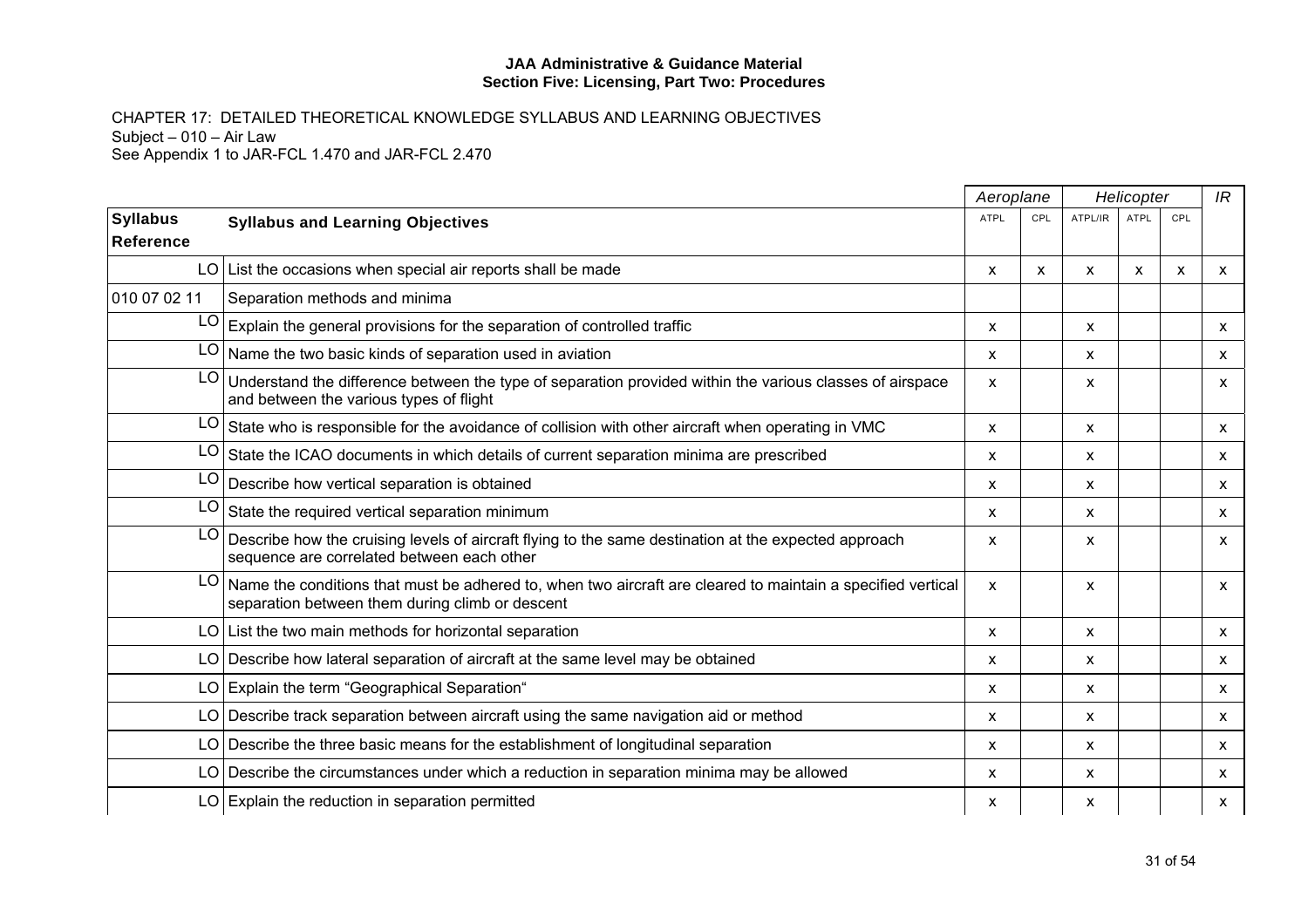|                                     |                                                                                                                                                                                                                       | Aeroplane   |                           |                           | Helicopter  |     | IR           |
|-------------------------------------|-----------------------------------------------------------------------------------------------------------------------------------------------------------------------------------------------------------------------|-------------|---------------------------|---------------------------|-------------|-----|--------------|
| <b>Syllabus</b><br><b>Reference</b> | <b>Syllabus and Learning Objectives</b>                                                                                                                                                                               | <b>ATPL</b> | CPL                       | ATPL/IR                   | <b>ATPL</b> | CPL |              |
|                                     | $LO$ Indicate the standard horizontal radar separation in NM                                                                                                                                                          | X           |                           | X                         |             |     | X            |
| LO.                                 | State the wake turbulence radar separation for aircraft in the APP and DEP phases of a flight when<br>an aircraft is operating directly behind another aircraft at the same ALT or less than 300 m (1000 ft)<br>below | X           |                           | X                         |             |     | X            |
| 010 07 02 10                        | Separation in the vicinity of aerodromes                                                                                                                                                                              |             |                           |                           |             |     |              |
|                                     | LO   Define the expression "Essential Local Traffic"                                                                                                                                                                  | X           | $\boldsymbol{\mathsf{x}}$ | $\boldsymbol{\mathsf{x}}$ | X           | X   | X            |
| LO.                                 | State which possible decision the PIC may choose if departing aircraft are expedited by suggesting a<br>take-off direction which is not "into the wind".                                                              | X           | X                         | X                         | x           | X   | X            |
| LO                                  | State the condition to enable ATC to initiate a visual approach for an IFR flight                                                                                                                                     | X           | X                         | $\boldsymbol{\mathsf{x}}$ | X           | X   | $\mathsf{x}$ |
| LO                                  | Indicate whether or not separation will be provided by ATC between an aircraft executing a visual<br>approach and other arriving or departing aircraft                                                                | x           | X                         | X                         | X           | X   | X            |
| LO                                  | State in which case when an aircraft is performing a standard instrument approach procedure, only the<br>final approach track has to be forwarded to flight crew.                                                     | X           | X                         | $\boldsymbol{\mathsf{x}}$ | X           | X   | X            |
|                                     | LO   Describe which flight level should be assigned to an aircraft first arriving over a holding fix for landing                                                                                                      | X           | $\mathsf{x}$              | X                         | x           | X   | X            |
| LO.                                 | Talk about the priority that will be given to aircraft for a landing                                                                                                                                                  | x           | X                         | $\mathsf{x}$              | x           | x   | X            |
| LO                                  | Understand the situation when a pilot of an aircraft in an approach sequence indicates his intention to hold<br>for weather improvements                                                                              | X           | x                         | $\boldsymbol{\mathsf{x}}$ | X           | X   | $\mathsf{x}$ |
|                                     | $LO$ Explain the term "Expected Approach Time" and the procedures for its use.                                                                                                                                        | X           | X                         | $\boldsymbol{\mathsf{x}}$ | X           | X   | X            |
| LO I                                | State the reasons which could eventually lead to the decision to use another take-off or landing direction<br>than the one into the wind                                                                              | X           | x                         | $\boldsymbol{\mathsf{x}}$ | x           | X   | X            |
| LO                                  | Name the possible consequences for a PIC if the "RWY-in-use" is not considered suitable for the operation<br>involved                                                                                                 | X           | X                         | $\boldsymbol{\mathsf{x}}$ | X           | X   | $\mathsf{x}$ |
| 010 07 02 11                        | Departing aircraft                                                                                                                                                                                                    |             |                           |                           |             |     |              |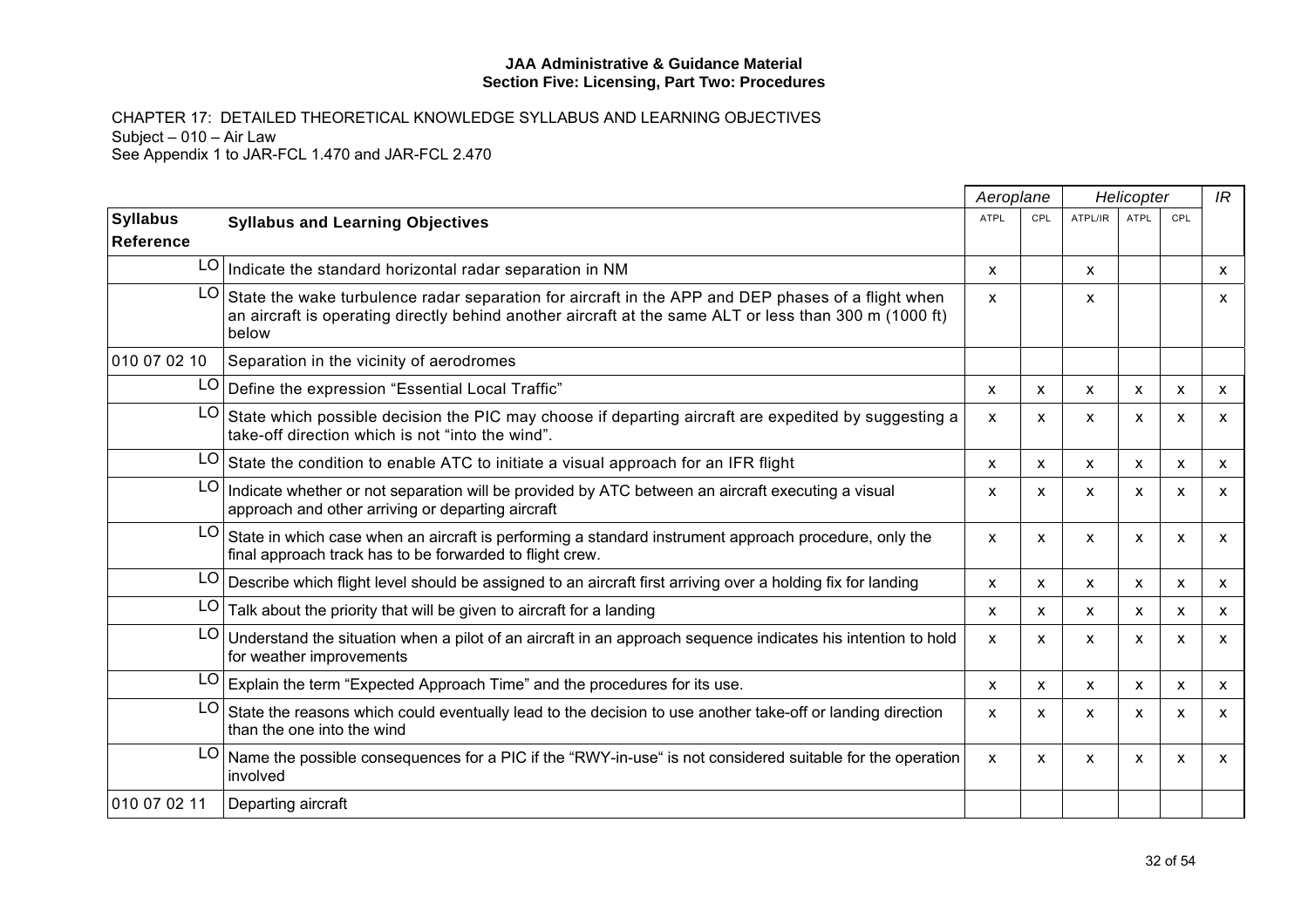|                              |                                                                                                                                                                                                               |              | Aeroplane                 | Helicopter                |                           |     | IR           |
|------------------------------|---------------------------------------------------------------------------------------------------------------------------------------------------------------------------------------------------------------|--------------|---------------------------|---------------------------|---------------------------|-----|--------------|
| <b>Syllabus</b><br>Reference | <b>Syllabus and Learning Objectives</b>                                                                                                                                                                       | <b>ATPL</b>  | CPL                       | ATPL/IR                   | <b>ATPL</b>               | CPL |              |
| LO                           | State the number of minutes of an expected departure delay, about which an aircraft operator should be<br>informed by ATC                                                                                     | X            | $\boldsymbol{\mathsf{x}}$ | X                         | X                         | X   | X            |
| LO                           | Explain which very important factor influences the approach sequence, especially the longitudinal<br>separation of the approaching aircraft                                                                   | X            | X                         | $\boldsymbol{\mathsf{x}}$ | X                         | X   | $\mathsf{x}$ |
|                              | LO Make yourself acquainted with all information regarding departing aircraft on near or near-parallel<br>runways, including knowledge about NTZ and OTZ and the various combinations of parallel departures. | X            | X                         | X                         | X                         | X   | X            |
| 010 07 02 12                 | Arriving aircraft                                                                                                                                                                                             |              |                           |                           |                           |     |              |
| LO                           | State the sequence of priority between aircraft landing (or in the final stage of an approach to land) and<br>aircraft intending to depart                                                                    | X            | X                         | X                         | X                         | X   | X            |
| LO                           | State in which case during an instrument approach procedure only the final approach track need to be<br>forwarded to the flight crew.                                                                         | $\mathsf{x}$ | $\boldsymbol{\mathsf{x}}$ | $\boldsymbol{\mathsf{x}}$ | X                         | X   | $\mathsf{x}$ |
| LC                           | Explain which very important factor influences the approach sequence, especially the longitudinal<br>separation of the approaching aircraft                                                                   | X            | X                         | $\boldsymbol{\mathsf{x}}$ | $\boldsymbol{\mathsf{x}}$ | X   | X            |
| LO.                          | Make yourself acquainted with all information regarding arriving aircraft on near or near-parallel runways,<br>including knowledge about NTZ and OTZ and the various combinations of parallel arrivals.       | X            | X                         | $\mathsf{x}$              | X                         | X   | $\mathsf{x}$ |
| 010 07 02 13                 | Procedures for Aerodrome Control Service                                                                                                                                                                      |              |                           |                           |                           |     |              |
| LO.                          | Describe the general task of a TWR with regard to issuing information and CLR to aircraft under its control                                                                                                   | X            | X                         | X                         | X                         | X   | X            |
| LO                           | List for which aircraft and their given positions or flight situations TWRs shall prevent collisions                                                                                                          | X            | $\mathsf{x}$              | X                         | X                         | X   | $\mathsf{x}$ |
| LO                           | Name the AD equipment the operational failure or irregularity of which shall be immediately reported by<br>the TWR                                                                                            | X            | X                         | $\boldsymbol{\mathsf{x}}$ | X                         | X   | X            |
| LO                           | State that, in case that an aircraft does not land within a certain period of time, the TWR shall report to the<br>ACC or FIC.                                                                                | X            | X                         | X                         | X                         | x   | X            |
| LO                           | State the duration of that period of time                                                                                                                                                                     | X            | x                         | X                         | x                         | х   | x            |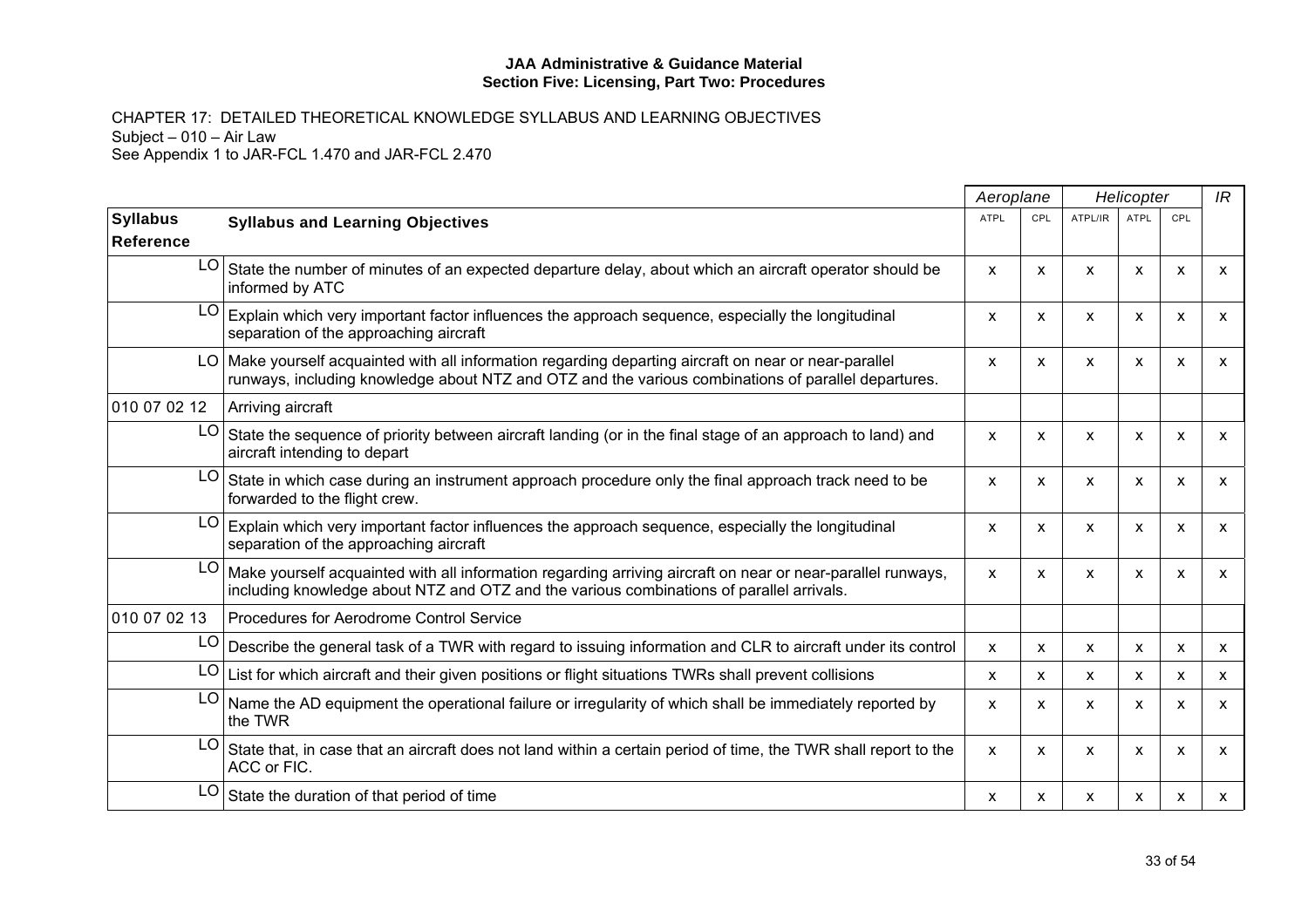|                 |                                                                                                                                                    | Aeroplane   | Helicopter   |              | IR                        |                           |                           |
|-----------------|----------------------------------------------------------------------------------------------------------------------------------------------------|-------------|--------------|--------------|---------------------------|---------------------------|---------------------------|
| <b>Syllabus</b> | <b>Syllabus and Learning Objectives</b>                                                                                                            | <b>ATPL</b> | CPL          | ATPL/IR      | ATPL                      | CPL                       |                           |
| Reference       |                                                                                                                                                    |             |              |              |                           |                           |                           |
| LO              | Describe the procedures to be observed by the TWR whenever VFR operations are suspended                                                            | X           | $\mathsf{x}$ | X            | $\boldsymbol{\mathsf{x}}$ | X                         | X                         |
| LO              | Explain the term "RWY-in-use"                                                                                                                      | X           | x            | X            | x                         | $\boldsymbol{\mathsf{x}}$ | $\mathsf{x}$              |
| LO              | Explain the selection of RWY in use                                                                                                                | X           | X            | X            | X                         | $\boldsymbol{\mathsf{x}}$ | $\boldsymbol{\mathsf{x}}$ |
| LO              | List the information a TWR should give to an aircraft:<br>Prior to taxi for take-off<br>Prior to take-off<br>Prior to entering the traffic circuit | X           | X            | X            | $\boldsymbol{\mathsf{x}}$ | $\boldsymbol{\mathsf{x}}$ | $\boldsymbol{\mathsf{x}}$ |
|                 | $LO$ Explain when and why a report of surface wind direction given to a pilot is true or magnetic                                                  | X           | X            | X            | X                         | $\boldsymbol{\mathsf{x}}$ | $\mathsf{x}$              |
|                 | $LO$ Explain the exact meaning of the expression "Runway vacated"                                                                                  | X           | X            | X            | X                         | $\boldsymbol{\mathsf{x}}$ | $\mathsf{x}$              |
| 010 07 02 14    | Radar services                                                                                                                                     |             |              |              |                           |                           |                           |
| LO              | State to what extent the use of radar in air traffic services may be limited                                                                       | X           | X            | X            | X                         | $\boldsymbol{\mathsf{x}}$ | X                         |
| LO              | State what radar derived information shall be available for display to the controller as a minimum                                                 | X           | $\mathsf{x}$ | X            | X                         | $\boldsymbol{\mathsf{x}}$ | $\mathsf{x}$              |
| LO.             | Define the term "SSR"                                                                                                                              | X           | X            | X            | $\boldsymbol{\mathsf{x}}$ | X                         | $\mathsf{x}$              |
| LO              | State the SSR Codes reserved for emergency, COM failure or unlawful interference                                                                   | X           | X            | x            | X                         | $\boldsymbol{\mathsf{x}}$ | X                         |
| LO              | Describe the operation of a transponder (Mode and Code) in case of distress, emergency or unlawful<br>interference                                 | X           | X            | X            | X                         | X                         | X                         |
| LO              | Name the two basic identification procedures used with radar                                                                                       | X           | $\mathsf{x}$ | X            | $\boldsymbol{\mathsf{x}}$ | X                         | $\mathsf{x}$              |
| LO              | Define the term "PSR"                                                                                                                              | X           | X            | $\mathsf{x}$ | X                         | $\boldsymbol{\mathsf{x}}$ | $\mathsf{x}$              |
| LO              | Describe the circumstances under which an aircraft provided with radar service should be informed of its<br>position                               | X           | X            | X            | X                         | $\boldsymbol{\mathsf{x}}$ | $\mathsf{x}$              |
| LO              | List the possible forms of position information passed to the aircraft by radar services                                                           | X           | X            | X            | X                         | X                         | $\mathsf{x}$              |
| LO              | Define the term "radar vectoring"                                                                                                                  | X           | X            | x            | x                         | X                         | X                         |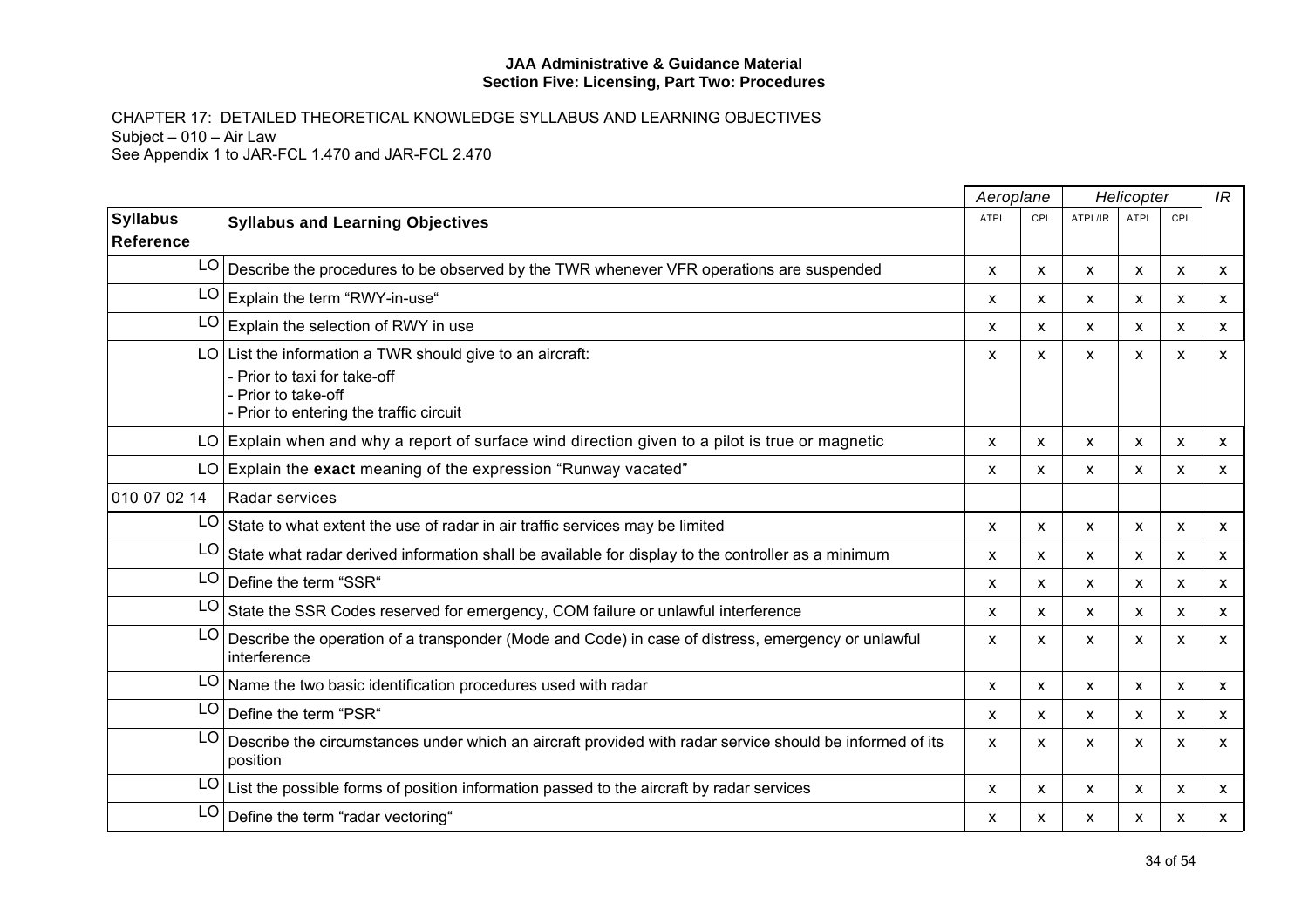|                              |                                                                                                                                                                                                               | Aeroplane   |              |              | Helicopter                |                           | IR                        |
|------------------------------|---------------------------------------------------------------------------------------------------------------------------------------------------------------------------------------------------------------|-------------|--------------|--------------|---------------------------|---------------------------|---------------------------|
| <b>Syllabus</b><br>Reference | <b>Syllabus and Learning Objectives</b>                                                                                                                                                                       | <b>ATPL</b> | CPL          | ATPL/IR      | <b>ATPL</b>               | CPL                       |                           |
| LO                           | State the aims of radar vectoring as shown in ICAO Doc 4444                                                                                                                                                   | X           | X            | X            | $\boldsymbol{\mathsf{x}}$ | $\boldsymbol{\mathsf{x}}$ | X                         |
| LO                           | State how radar vectoring shall be achieved                                                                                                                                                                   | x           | x            | x            | x                         | x                         | X                         |
| LO                           | Describe the information which shall be given to an aircraft when radar vectoring is terminated and the<br>pilot is instructed to resume own navigation                                                       | X           | X            | X            | X                         | $\boldsymbol{\mathsf{x}}$ | X                         |
|                              | LO Describe what kind of action (concerning the transponder) the pilot is expected to perform in case of<br>emergency if he has previously been directed by ATC to operate the transponder on a specific code | X           | X            | X            | X                         | X                         | X                         |
| 010 07 02 15                 | Air Traffic Advisory Service                                                                                                                                                                                  |             |              |              |                           |                           |                           |
| LO                           | Define the term "Air Traffic Advisory Service"                                                                                                                                                                | X           | X            | X            | X                         | $\boldsymbol{\mathsf{x}}$ | X                         |
| LO                           | Describe the objective of the air traffic advisory service                                                                                                                                                    | X           | $\mathsf{x}$ | X            | X                         | $\boldsymbol{\mathsf{x}}$ | $\mathsf{x}$              |
| LO                           | State to which aircraft air traffic advisory service will be provided                                                                                                                                         | X           | X            | X            | $\boldsymbol{\mathsf{x}}$ | $\boldsymbol{\mathsf{x}}$ | $\mathsf{x}$              |
| LO                           | Explain why air traffic advisory service does not deliver "Clearances" but only "Advisory Information"                                                                                                        | x           | X            | X            | $\boldsymbol{\mathsf{x}}$ | X                         | X                         |
| LO                           | Describe the various aspects of the "Alerting Service"                                                                                                                                                        | X           | X            | $\mathsf{x}$ | X                         | $\boldsymbol{\mathsf{x}}$ | $\mathsf{x}$              |
| 010 07 02 16                 | Procedures related to emergencies, communication failure and contingencies                                                                                                                                    |             |              |              |                           |                           |                           |
| LO                           | State the Mode and Code of SSR equipment a pilot might operate in a (general) state of emergency or<br>(specifically) in case the aircraft is subject to unlawful interference                                | X           | $\mathsf{x}$ | X            | $\boldsymbol{\mathsf{x}}$ | $\boldsymbol{\mathsf{x}}$ | $\mathsf{x}$              |
| LO                           | State the special rights an aircraft in a state of emergency can expect from ATC                                                                                                                              | X           | X            | $\mathsf{x}$ | $\boldsymbol{\mathsf{x}}$ | X                         | X                         |
| LO                           | Describe the expected action of aircraft after receiving a broadcast from ATS concerning the emergency<br>descent of an aircraft                                                                              | X           | X            | X            | $\boldsymbol{\mathsf{x}}$ | X                         | $\boldsymbol{\mathsf{x}}$ |
| LO                           | State how it can be ascertained, in case of a failure of two-way communication, whether the aircraft is able<br>to receive transmissions from the ATS unit                                                    | X           | X            | X            | X                         | X                         | $\boldsymbol{\mathsf{x}}$ |
| LO                           | Explain the assumption based on which separation shall be maintained if an aircraft is known to<br>experience a COM failure in VMC or in IMC                                                                  | X           | X            | X            | $\boldsymbol{\mathsf{x}}$ | X                         | X                         |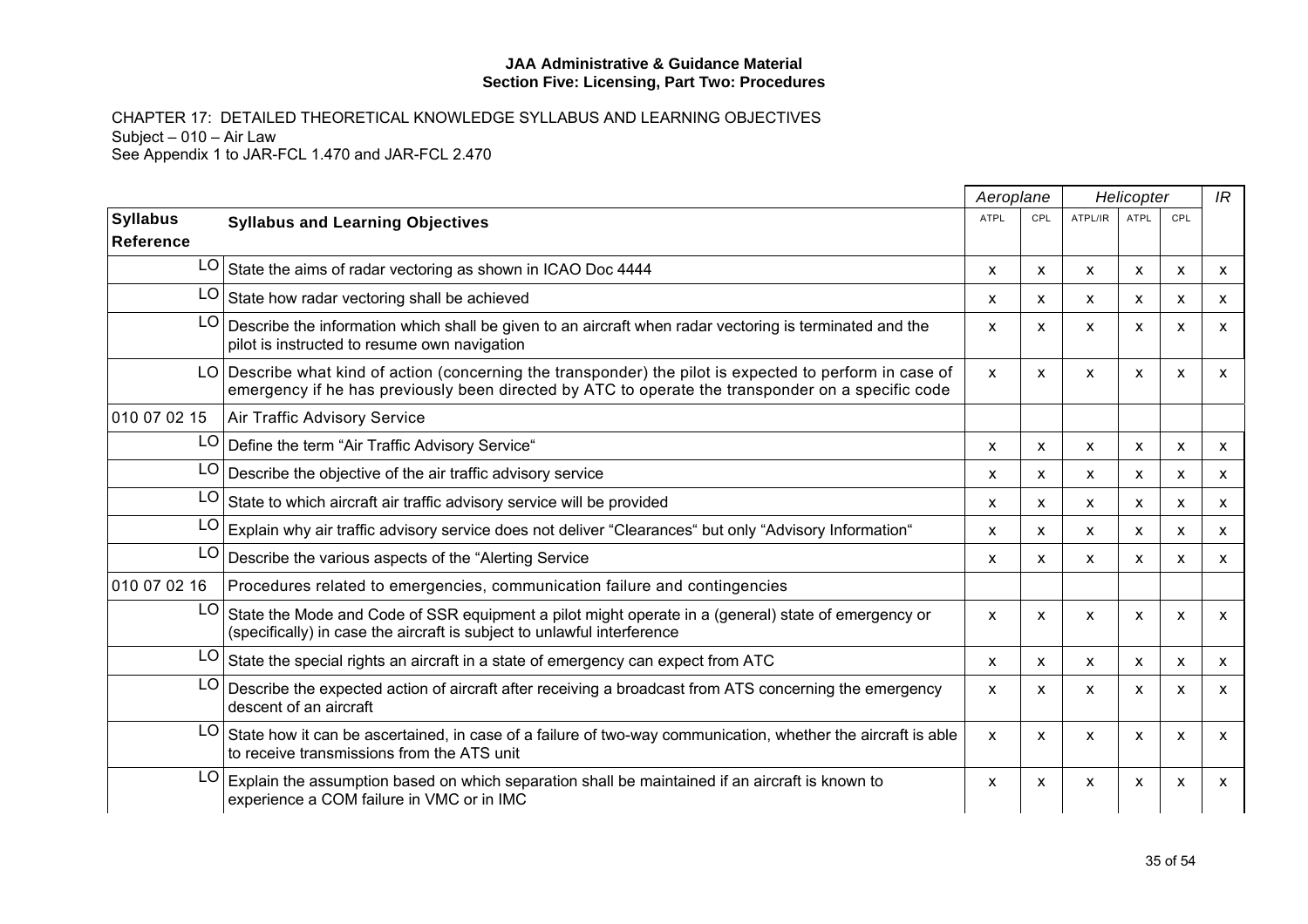|                                     |                                                                                                                                                                                                                                                                                                                                                                                         |             | Aeroplane | Helicopter                |             |     | IR           |
|-------------------------------------|-----------------------------------------------------------------------------------------------------------------------------------------------------------------------------------------------------------------------------------------------------------------------------------------------------------------------------------------------------------------------------------------|-------------|-----------|---------------------------|-------------|-----|--------------|
| <b>Syllabus</b><br><b>Reference</b> | <b>Syllabus and Learning Objectives</b>                                                                                                                                                                                                                                                                                                                                                 | <b>ATPL</b> | CPL       | ATPL/IR                   | <b>ATPL</b> | CPL |              |
| LO.                                 | State on which frequencies appropriate information, for an aircraft encountering two way COM failure, will<br>be sent by ATS                                                                                                                                                                                                                                                            | X           | X         | X                         | X           | X   | x            |
| LO                                  | Describe the expected activities of an ATS-unit after having learned that an aircraft is being intercepted in<br>or outside its area of responsibility                                                                                                                                                                                                                                  | X           | X         | X                         | X           | X   | x            |
| LO                                  | State what is meant by the expression "Strayed aircraft" and "Unidentified aircraft"                                                                                                                                                                                                                                                                                                    | X           | X         | $\boldsymbol{\mathsf{x}}$ | X           | X   | X            |
| LO                                  | Explain the minimum level for fuel dumping and the reasons for this                                                                                                                                                                                                                                                                                                                     | X           | X         | $\boldsymbol{\mathsf{x}}$ | X           | X   | $\mathsf{x}$ |
| LO                                  | Explain the possible request of ATC to an aircraft to change its RTF callsign                                                                                                                                                                                                                                                                                                           | x           | X         | $\boldsymbol{\mathsf{x}}$ | x           | X   | $\mathsf{x}$ |
| 010 07 02 17                        | Miscellaneous procedures                                                                                                                                                                                                                                                                                                                                                                |             |           |                           |             |     |              |
|                                     | LO Explain the meaning of "AIRPROX"                                                                                                                                                                                                                                                                                                                                                     | X           | X         | X                         | X           | X   | X            |
|                                     | LO Determine the task of an Air Traffic Incident report                                                                                                                                                                                                                                                                                                                                 | x           | X         | X                         | X           | X   | X            |
| 010 08 00 00                        | <b>AERONAUTICAL INFORMATION SERVICE</b>                                                                                                                                                                                                                                                                                                                                                 |             |           |                           |             |     |              |
| 010 08 01 00                        | Introduction and                                                                                                                                                                                                                                                                                                                                                                        |             |           |                           |             |     |              |
| LO                                  | State, in general terms, the object of the aeronautical information service                                                                                                                                                                                                                                                                                                             | X           | x         | X                         | X           | X   | X            |
| LO                                  | Name the three most important implementations in air navigation which have significantly changed the role<br>and importance of aeronautical information/data within recent years                                                                                                                                                                                                        | X           | X         | X                         | X           | X   | X            |
| 010 08 02 00                        | <b>Essential definitions in Annex 15</b>                                                                                                                                                                                                                                                                                                                                                |             |           |                           |             |     |              |
| LO                                  | Recall the following definitions:                                                                                                                                                                                                                                                                                                                                                       | X           | x         | $\boldsymbol{\mathsf{x}}$ | X           | X   | X            |
|                                     | Aeronautical information circular (AIC), aeronautical information publication (AIP), AIP amendment, AIP<br>supplement, AIRAC, danger area, integrated aeronautical information package, international airport,<br>international NOTAM office (NOF), manoeuvring area, movement area, NOTAM, pre-flight information<br>bulletin (PIB), prohibited area, restricted area, SNOWTAM, ASHTAM |             |           |                           |             |     |              |
| 010 08 03 00                        | General                                                                                                                                                                                                                                                                                                                                                                                 |             |           |                           |             |     |              |
| LO                                  | State during which period of time an aeronautical information service shall be available with reference to                                                                                                                                                                                                                                                                              | X           | x         | х                         | x           | x   | x            |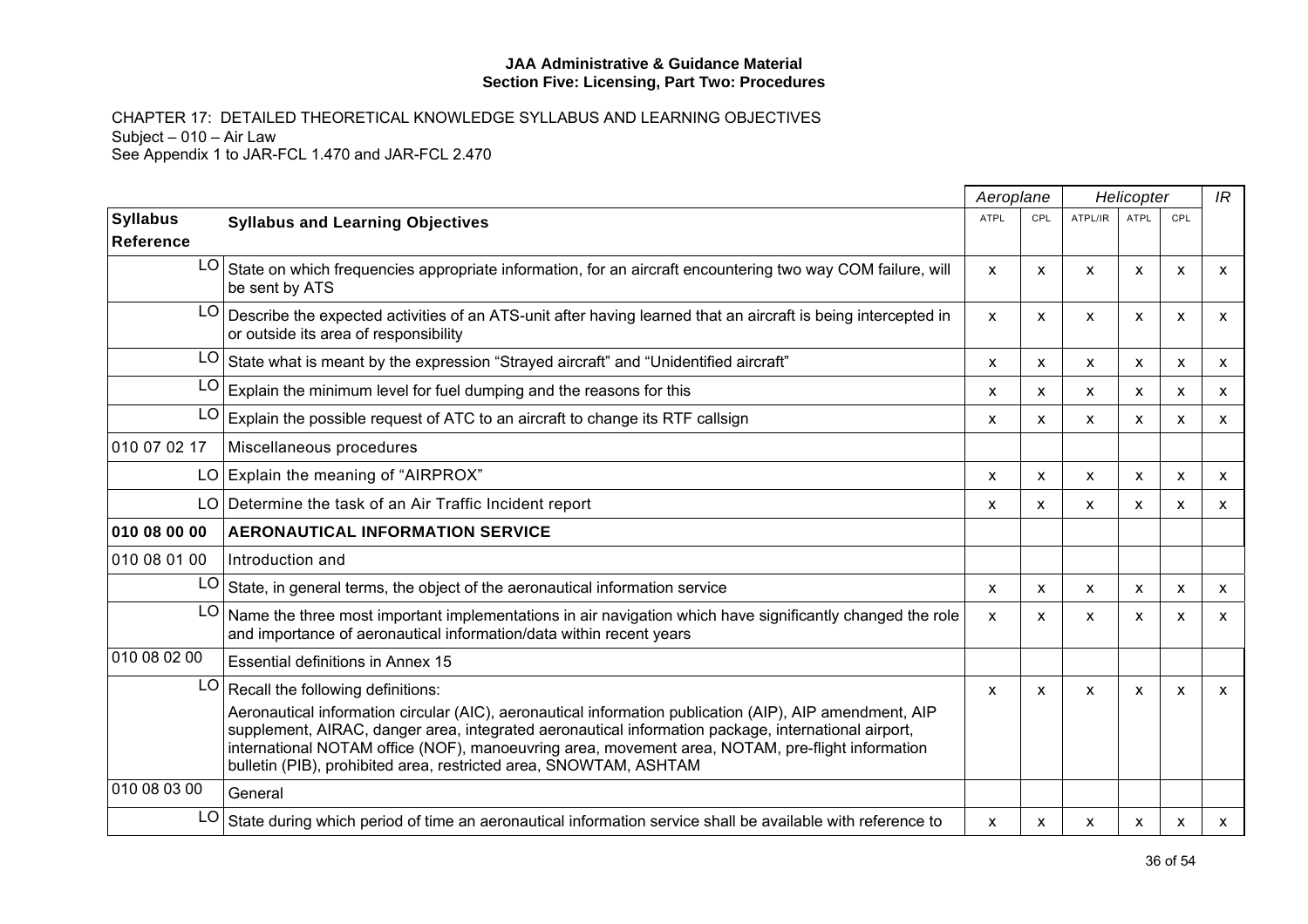|                              |                                                                                                                                                                                                                                                                                                                                                                                                                                                                                                                                                                                                                                                                          | Aeroplane    |                           | Helicopter                |                           | IR  |              |
|------------------------------|--------------------------------------------------------------------------------------------------------------------------------------------------------------------------------------------------------------------------------------------------------------------------------------------------------------------------------------------------------------------------------------------------------------------------------------------------------------------------------------------------------------------------------------------------------------------------------------------------------------------------------------------------------------------------|--------------|---------------------------|---------------------------|---------------------------|-----|--------------|
| <b>Syllabus</b><br>Reference | <b>Syllabus and Learning Objectives</b>                                                                                                                                                                                                                                                                                                                                                                                                                                                                                                                                                                                                                                  | <b>ATPL</b>  | CPL                       | ATPL/IR                   | <b>ATPL</b>               | CPL |              |
|                              | an aircraft flying in the area of responsibility of an AIS, provided a 24-hours service is not available                                                                                                                                                                                                                                                                                                                                                                                                                                                                                                                                                                 |              |                           |                           |                           |     |              |
| LO                           | Name (in general) the kind of aeronautical information / data which an AIS service shall make available in<br>a suitable form for flight crews                                                                                                                                                                                                                                                                                                                                                                                                                                                                                                                           | X            | X                         | X                         | X                         | X   | X            |
| LO                           | Summarize the duties of an aeronautical information service concerning aeronautical information data for<br>the territory of the State                                                                                                                                                                                                                                                                                                                                                                                                                                                                                                                                   | X            | X                         | X                         | x                         | X   | $\mathsf{x}$ |
| LO                           | Understand the principles of WGS 84                                                                                                                                                                                                                                                                                                                                                                                                                                                                                                                                                                                                                                      | X            | X                         | X                         | X                         | X   | $\mathsf{x}$ |
| 010 08 04 00                 | Aeronautical Information Package                                                                                                                                                                                                                                                                                                                                                                                                                                                                                                                                                                                                                                         |              |                           |                           |                           |     |              |
| LO                           | Name the three most important implementations in air navigation which have significantly changed the role<br>and importance of aeronautical information/data within recent years                                                                                                                                                                                                                                                                                                                                                                                                                                                                                         | X            | X                         | X                         | X                         | X   | $\mathsf{x}$ |
| LO                           | Name the different elements that make up an Aeronautical Information Package                                                                                                                                                                                                                                                                                                                                                                                                                                                                                                                                                                                             | X            | $\mathsf{x}$              | $\boldsymbol{\mathsf{x}}$ | $\boldsymbol{\mathsf{x}}$ | X   | $\mathsf{x}$ |
| 010 08 04 01                 | Aeronautical Information Publications (AIP)                                                                                                                                                                                                                                                                                                                                                                                                                                                                                                                                                                                                                              |              |                           |                           |                           |     |              |
| LO                           | State the primary purpose of the AIP                                                                                                                                                                                                                                                                                                                                                                                                                                                                                                                                                                                                                                     | x            | $\boldsymbol{\mathsf{x}}$ | X                         | X                         | X   | X            |
| LO                           | Name the different parts of the AIP                                                                                                                                                                                                                                                                                                                                                                                                                                                                                                                                                                                                                                      | x            | X                         | X                         | X                         | X   | X            |
| LO                           | Name where in the AIP the pilot can find a List of significant differences between the national regulations<br>and practices of the State and the related ICAO Standards, Recommended                                                                                                                                                                                                                                                                                                                                                                                                                                                                                    | $\mathsf{x}$ | X                         | X                         | X                         | X   | X            |
| LO                           | State in which main part of the AIP the following information can be found:<br>Differences from ICAO Standards, Recommended Practices and Procedures<br>Location indicators, aeronautical information services, minimum flight altitude, VOLMET service, SIGMET<br>service<br>General rules and procedures (especially general rules, VFR, IFR, ALT setting procedure, interception of<br>civil aircraft, unlawful interference, air traffic incidents),<br>ATS airspace (especially FIR, UIR, TMA),<br>ATS routes (especially lower ATS routes, upper ATS routes, area navigation routes,<br>- Aerodrome data including Aprons, TWYs and check locations/positions data | X            | $\boldsymbol{\mathsf{x}}$ | $\mathsf{x}$              | X                         | X   | X            |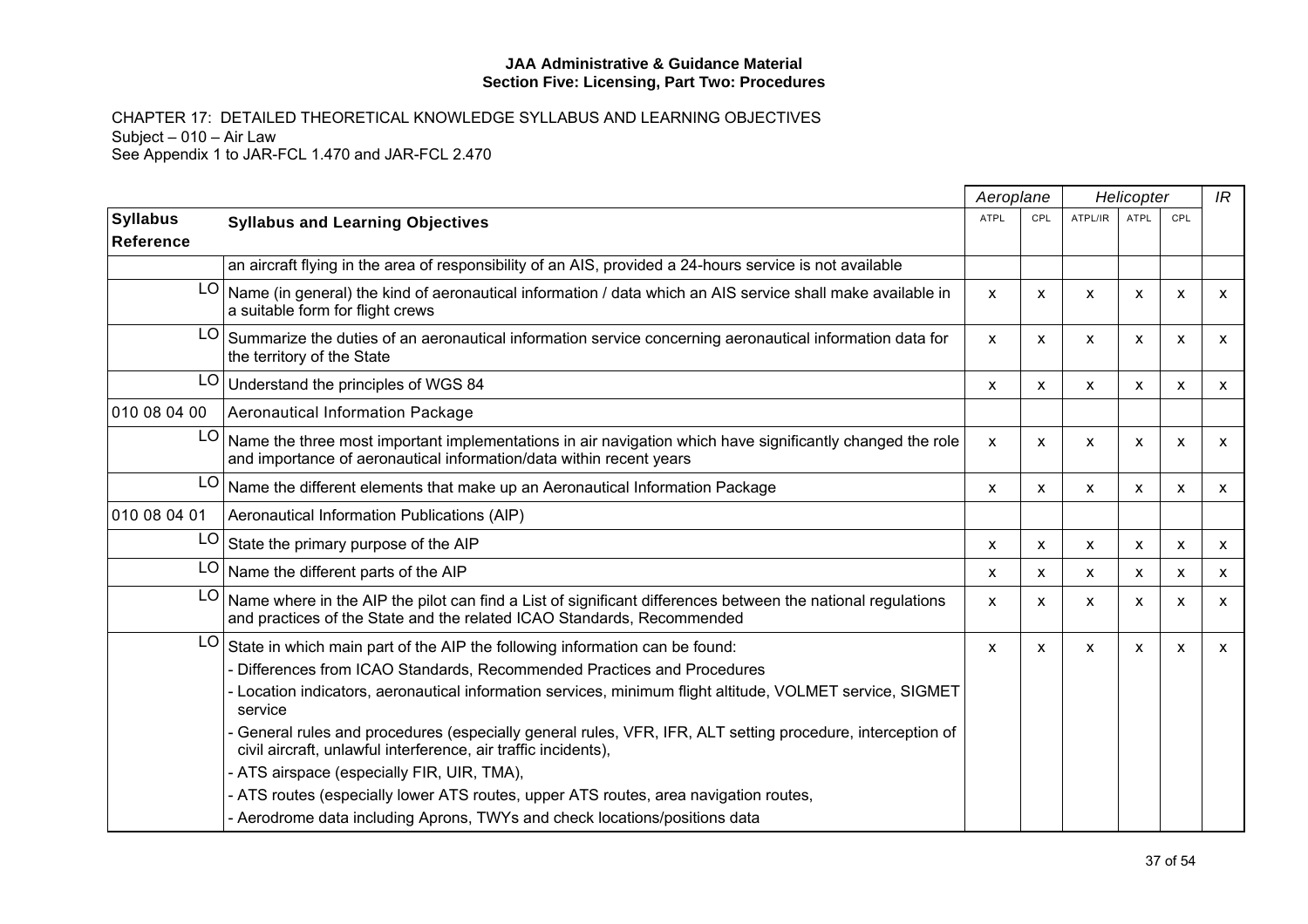|                                     |                                                                                                                                      |             | Aeroplane    |                           | Helicopter  |     |              |
|-------------------------------------|--------------------------------------------------------------------------------------------------------------------------------------|-------------|--------------|---------------------------|-------------|-----|--------------|
| <b>Syllabus</b><br><b>Reference</b> | <b>Syllabus and Learning Objectives</b>                                                                                              | <b>ATPL</b> | CPL          | ATPL/IR                   | <b>ATPL</b> | CPL |              |
|                                     | Navigation warnings (especially prohibited, restricted and danger areas)                                                             |             |              |                           |             |     |              |
|                                     | aircraft instruments, equipment and flight documents                                                                                 |             |              |                           |             |     |              |
|                                     | - AD surface movement guidance and control system and markings,                                                                      |             |              |                           |             |     |              |
|                                     | RWY physical characteristics, declared distances, APP and RWY lighting,                                                              |             |              |                           |             |     |              |
|                                     | - AD radio navigation and landing aids,                                                                                              |             |              |                           |             |     |              |
|                                     | charts related to an AD                                                                                                              |             |              |                           |             |     |              |
|                                     | entry, transit and departure of aircraft, passengers, crew and cargo                                                                 |             |              |                           |             |     |              |
| LO.                                 | State how permanent changes to the AIP shall be published                                                                            | X           | x            | X                         | X           | X   | X            |
| LO                                  | Explain what kind of information shall be published in form of AIP Supplements                                                       | X           | X            | $\boldsymbol{\mathsf{x}}$ | X           | X   | X            |
| LO                                  | Describe how conspicuousness of AIP Supplement pages is achieved                                                                     | X           | x            | $\boldsymbol{\mathsf{x}}$ | x           | X   | $\mathsf{x}$ |
| 010 08 04 02                        | <b>NOTAMS</b>                                                                                                                        |             |              |                           |             |     |              |
| LO                                  | Describe how information shall be published which in principal would belong to NOTAMs but includes<br>extensive text and/or graphics | X           | X            | X                         | X           | X   | X            |
| LO                                  | Summarize essential information which lead to the issuance of a NOTAM                                                                | X           | X            | X                         | X           | X   | X            |
| LO                                  | Summarize information which should not be notified by NOTAMs                                                                         | X           | x            | X                         | X           | X   | X            |
| LO <sub>1</sub>                     | State to whom NOTAMs shall be distributed                                                                                            | X           | $\mathsf{x}$ | X                         | X           | X   | X            |
| LO.                                 | Explain how information regarding snow, ice and standing water on AD pavements shall be reported                                     | X           | x            | X                         | X           | X   | X            |
|                                     | $LO$ Describe the means by which NOTAMs shall be distributed                                                                         | X           | X            | $\boldsymbol{\mathsf{x}}$ | X           | X   | X            |
| LO                                  | State which information an ASHTAM may contain                                                                                        | x           | X            | X                         | x           | х   | X            |
| 010 08 04 03                        | Aeronautical Information Regulation and Control (AIRAC)                                                                              |             |              |                           |             |     |              |
| LO.                                 | List circumstances to which information are concerned which shall or should be distributed as AIRAC                                  | X           | X            | X                         | X           | X   | X            |
| LO                                  | State the sequence in which AIRACs shall be issued and state how many days in advance of the effective                               | X           | x            | X                         | х           | x   | X            |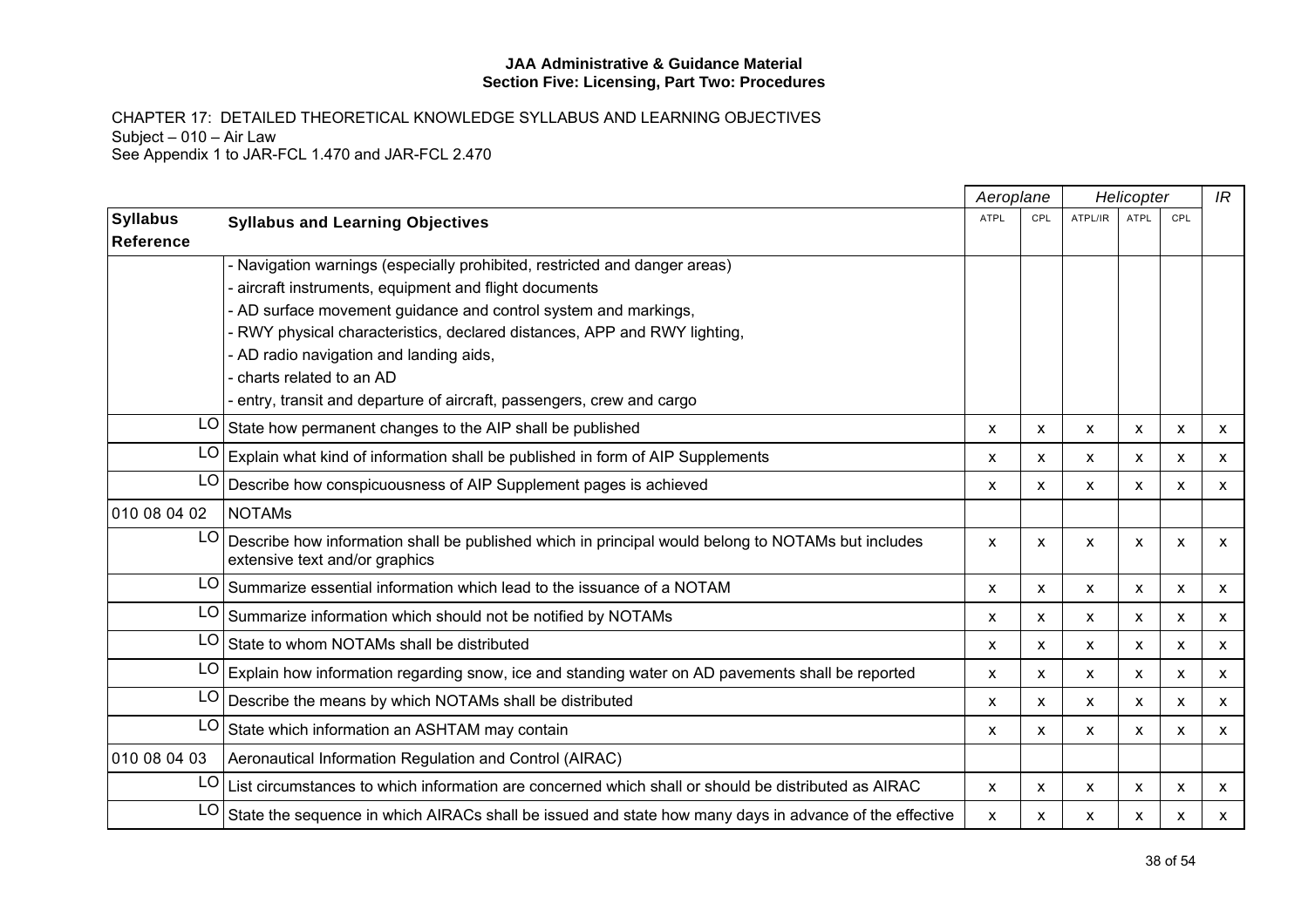|                                     |                                                                                                                                                                                                                                                                                                                                                                                                                 |             | Aeroplane |                           | Helicopter   |     | IR           |
|-------------------------------------|-----------------------------------------------------------------------------------------------------------------------------------------------------------------------------------------------------------------------------------------------------------------------------------------------------------------------------------------------------------------------------------------------------------------|-------------|-----------|---------------------------|--------------|-----|--------------|
| <b>Syllabus</b><br><b>Reference</b> | <b>Syllabus and Learning Objectives</b>                                                                                                                                                                                                                                                                                                                                                                         | <b>ATPL</b> | CPL       | ATPL/IR                   | ATPL         | CPL |              |
|                                     | date the information shall be distributed by AIS                                                                                                                                                                                                                                                                                                                                                                |             |           |                           |              |     |              |
| 010 08 04 04                        | Aeronautical Information Circulars (AIC)                                                                                                                                                                                                                                                                                                                                                                        |             |           |                           |              |     |              |
|                                     | $LO$ Describe the reasons for the publication of AICs                                                                                                                                                                                                                                                                                                                                                           | X           | X         | X                         | X            | х   | X            |
| LO                                  | Explain the organisation and standard colour codes for AICs                                                                                                                                                                                                                                                                                                                                                     | X           | x         | $\mathsf{x}$              | X            | X   | X            |
| LO                                  | Explain the normal publication cycle for AICs                                                                                                                                                                                                                                                                                                                                                                   | X           | X         | $\boldsymbol{\mathsf{x}}$ | X            | X   | $\mathsf{x}$ |
| 010 08 04 05                        | Pre-flight and Post-flight Information/Data                                                                                                                                                                                                                                                                                                                                                                     |             |           |                           |              |     |              |
| LO.                                 | List (in general) which details shall be included in aeronautical information provided for pre-flight planning<br>purposes at the appropriate ADs                                                                                                                                                                                                                                                               | X           | X         | X                         | X            | X   | X            |
| LO                                  | Summarize the additional current information relating to the AD of departure that shall be provided as pre-<br>flight information                                                                                                                                                                                                                                                                               | X           | X         | X                         | X            | X   | X            |
|                                     | LO   Describe how a recapitulation of current NOTAM and other information of urgent character shall be made<br>available to flight crews                                                                                                                                                                                                                                                                        | X           | X         | $\boldsymbol{\mathsf{x}}$ | X            | X   | X            |
| LO I                                | State which post-flight information from aircrews shall be submitted to AIS for distribution as required by<br>the circumstances                                                                                                                                                                                                                                                                                | X           | X         | $\boldsymbol{\mathsf{x}}$ | X            | X   | X            |
| 010 09 00 00                        | <b>AERODROMES/HELIPORTS</b>                                                                                                                                                                                                                                                                                                                                                                                     |             |           |                           |              |     |              |
| 010 09 01 00                        | General                                                                                                                                                                                                                                                                                                                                                                                                         |             |           |                           |              |     |              |
| LO <sub>1</sub>                     | Recognise all definitions in ANNEX 14 except the following:<br>Accuracy, aircraft classification number, cyclic redundancy check, data quality, effective intensity,<br>ellipsoid height (geodetic height), geodetic datum, geoid, geoid ondulation, integrity (aeronautical data),<br>light failure, lighting system reliability, orthometric height, station declination, usability factor, Reference<br>Code | X           | X         | X                         | $\mathsf{x}$ | X   | X            |
| LO.                                 | Describe, in general terms, the intent of the AD reference code as well as its composition of two elements                                                                                                                                                                                                                                                                                                      | X           | X         | $\boldsymbol{\mathsf{x}}$ | X            | X   | $\mathsf{x}$ |
| 010 09 02 00                        | Aerodrome data                                                                                                                                                                                                                                                                                                                                                                                                  |             |           |                           |              |     |              |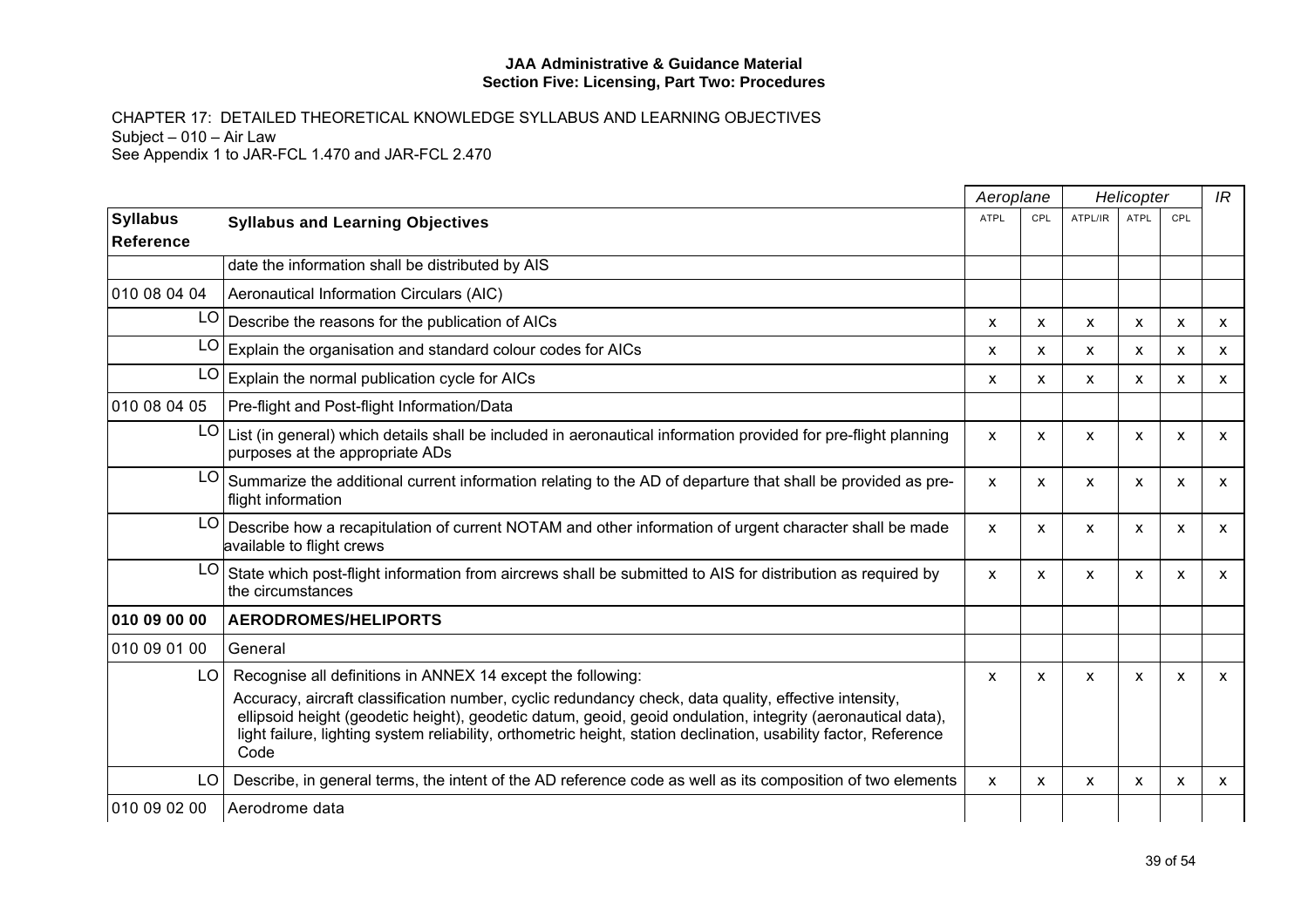|                            |                                                                                                                                                                           | Aeroplane   |              | Helicopter |                           | IR                        |                           |
|----------------------------|---------------------------------------------------------------------------------------------------------------------------------------------------------------------------|-------------|--------------|------------|---------------------------|---------------------------|---------------------------|
| <b>Syllabus</b>            | <b>Syllabus and Learning Objectives</b>                                                                                                                                   | <b>ATPL</b> | CPL          | ATPL/IR    | ATPL                      | CPL                       |                           |
| Reference                  |                                                                                                                                                                           |             |              |            |                           |                           |                           |
| 010 09 02 01               | Aerodrome Reference Point                                                                                                                                                 |             |              |            |                           |                           |                           |
| LO                         | Describe where the aerodrome reference point shall be located and where it shall normally remain                                                                          | X           | x            | X          | X                         | X                         | X                         |
|                            | 010 09 02 02 Pavement Strengths                                                                                                                                           |             |              |            |                           |                           |                           |
| LO                         | Explain the terms PCN and ACN and describe their mutual dependence                                                                                                        | X           | X            | X          | X                         | $\boldsymbol{\mathsf{x}}$ | X                         |
| LO                         | Describe how the bearing strength for an aircraft with an apron mass equal to or less than 5700 kg<br>shall be reported.                                                  | X           | X            | X          | X                         | X                         | $\boldsymbol{\mathsf{x}}$ |
| 010 09 02 03               | <b>Declared Distances</b>                                                                                                                                                 |             |              |            |                           |                           |                           |
| LO                         | List the four most important declared RWY distances and indicate where you can find guidance on their<br>calculation in Annex 14                                          | X           | X            | X          | $\boldsymbol{\mathsf{x}}$ | $\boldsymbol{\mathsf{x}}$ | $\boldsymbol{\mathsf{x}}$ |
| LO                         | Recall the definitions for the four main Declared Distances                                                                                                               | X           | X            | X          | X                         | X                         | $\boldsymbol{\mathsf{x}}$ |
| $\overline{0}$ 10 09 02 04 | Condition of the Movement Area and related facilities                                                                                                                     |             |              |            |                           |                           |                           |
| LO                         | Understand the purpose of informing AIS and ATS units about the condition of the movement area<br>and relating facilities                                                 | X           | x            | X          | X                         | $\boldsymbol{\mathsf{x}}$ | $\boldsymbol{\mathsf{x}}$ |
| LO                         | List the matters of operational significance or affecting aircraft performance which should be reported to<br>AIS and ATS units for the transmission to aircraft involved | X           | X            | X          | X                         | $\boldsymbol{\mathsf{x}}$ | $\mathsf{x}$              |
| LO                         | Describe the four different types of water deposit on runways                                                                                                             | X           | X            | X          | $\boldsymbol{\mathsf{x}}$ | $\boldsymbol{\mathsf{x}}$ | X                         |
| LO.                        | Name the three defined states of frozen water on the RWY                                                                                                                  | X           | $\mathsf{x}$ | X          | $\boldsymbol{\mathsf{x}}$ | X                         | $\mathsf{x}$              |
|                            | 010 09 03 00 Physical Characteristics                                                                                                                                     |             |              |            |                           |                           |                           |
| 010 09 03 01 Runways       |                                                                                                                                                                           |             |              |            |                           |                           |                           |
| LO                         | Describe where a threshold should normally be located                                                                                                                     | X           | X            | X          | X                         | X                         | X                         |
| LO                         | Acquaint yourself with the general considerations concerning runways associated with a Stopway or<br>Clearway                                                             | X           | X            | X          | X                         | X                         | X                         |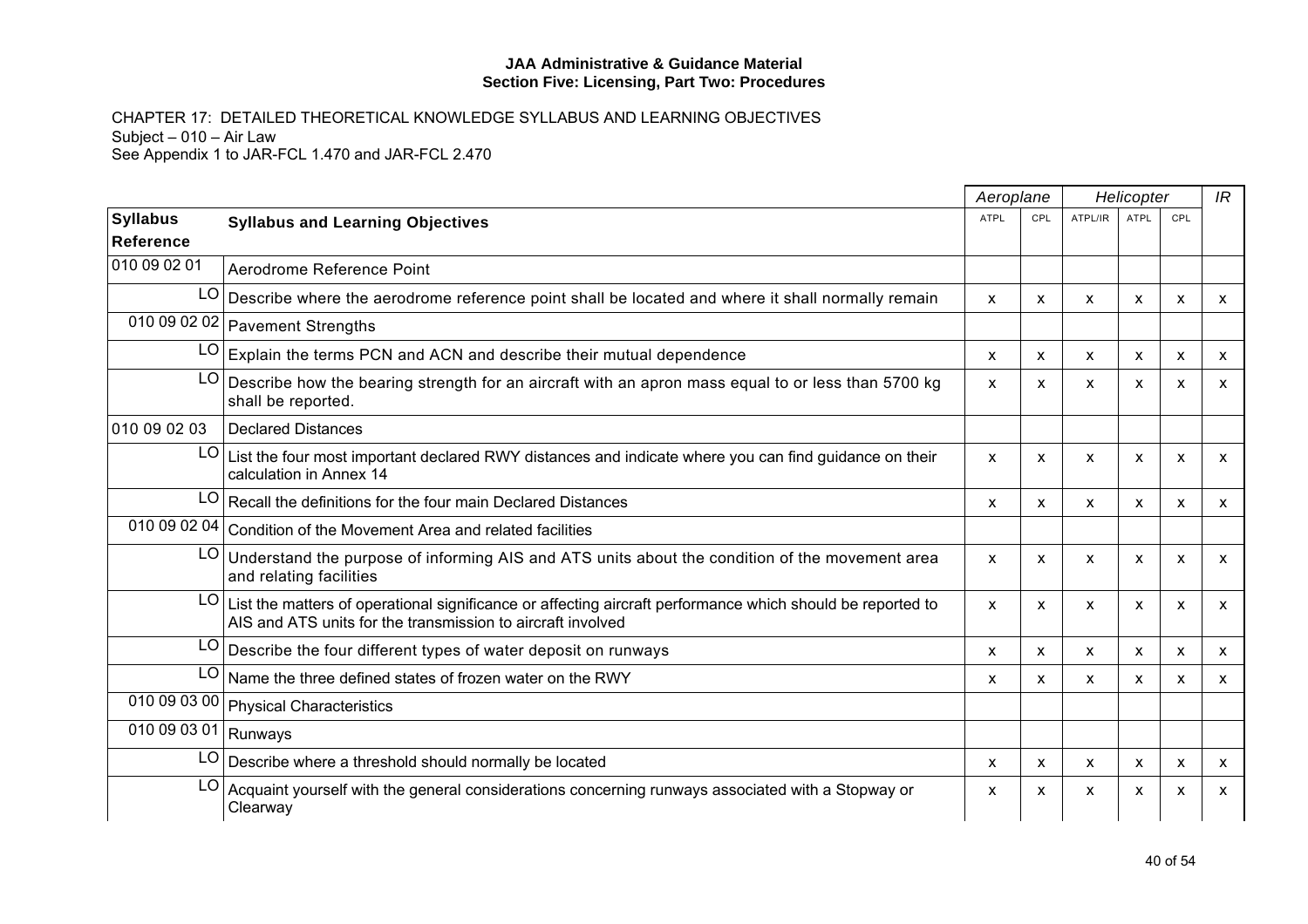|                           |                                                                                                                                                                |             | Aeroplane | Helicopter                |             |     | IR           |
|---------------------------|----------------------------------------------------------------------------------------------------------------------------------------------------------------|-------------|-----------|---------------------------|-------------|-----|--------------|
| <b>Syllabus</b>           | <b>Syllabus and Learning Objectives</b>                                                                                                                        | <b>ATPL</b> | CPL       | ATPL/IR                   | <b>ATPL</b> | CPL |              |
| <b>Reference</b>          |                                                                                                                                                                |             |           |                           |             |     |              |
| LO <sub>1</sub>           | State where in Annex 14 you can find detailed information about the required runway width dependent<br>upon Code number and Code letter                        | X           | X         | X                         | X           | X   | x            |
|                           | 010 09 03 02 Runway Strips                                                                                                                                     |             |           |                           |             |     |              |
|                           | LO Define the term "Runway strip"                                                                                                                              | X           | X         | $\boldsymbol{\mathsf{x}}$ | X           | X   | $\mathsf{x}$ |
| LO                        | State the length, width and grading of RWY strips                                                                                                              | X           | X         | X                         | X           | X   | x            |
|                           | $\overline{010090303}$ 03   Runway end safety area                                                                                                             |             |           |                           |             |     |              |
|                           | LO Define the term "RWY end safety area"                                                                                                                       | X           | X         | $\boldsymbol{\mathsf{x}}$ | X           | X   | $\mathsf{x}$ |
| LO                        | State the length and width of a RWY end safety area                                                                                                            | X           | X         | X                         | X           | X   | X            |
| 010 09 03 04 Clearways    |                                                                                                                                                                |             |           |                           |             |     |              |
|                           | LO   Define the term "Clearway"                                                                                                                                | X           | X         | X                         | X           | X   | X            |
| LO.                       | State the origin, length and width of a clearway                                                                                                               | X           | X         | $\boldsymbol{\mathsf{x}}$ | X           | X   | X            |
| 010 09 03 05 Stopways     |                                                                                                                                                                |             |           |                           |             |     |              |
|                           | LO Define the term "Stopway"                                                                                                                                   | X           | X         | $\boldsymbol{\mathsf{x}}$ | X           | X   | $\mathsf{x}$ |
| LO                        | State the width of a "Stopway"                                                                                                                                 | X           | X         | X                         | x           | х   | X            |
|                           | 010 09 03 06 Radio-altimeter operating area                                                                                                                    |             |           |                           |             |     |              |
| LO                        | Describe where a radio-altimeter operating area should be established and how far it should extend<br>laterally and longitudinally                             | X           | X         | $\boldsymbol{\mathsf{x}}$ | X           | X   | X            |
| $\overline{010}$ 09 03 07 | Taxiways                                                                                                                                                       |             |           |                           |             |     |              |
| LO I                      | Describe the condition which must be fulfilled to maintain the required clearance between the outer main<br>wheels of an aircraft and the edge of the taxiway. | X           | X         | X                         | X           | X   | X            |
| LO                        | Explain the term "wheel base" and "Wheel-to-edge" clearance                                                                                                    | X           | x         | X                         | X           | X   | x            |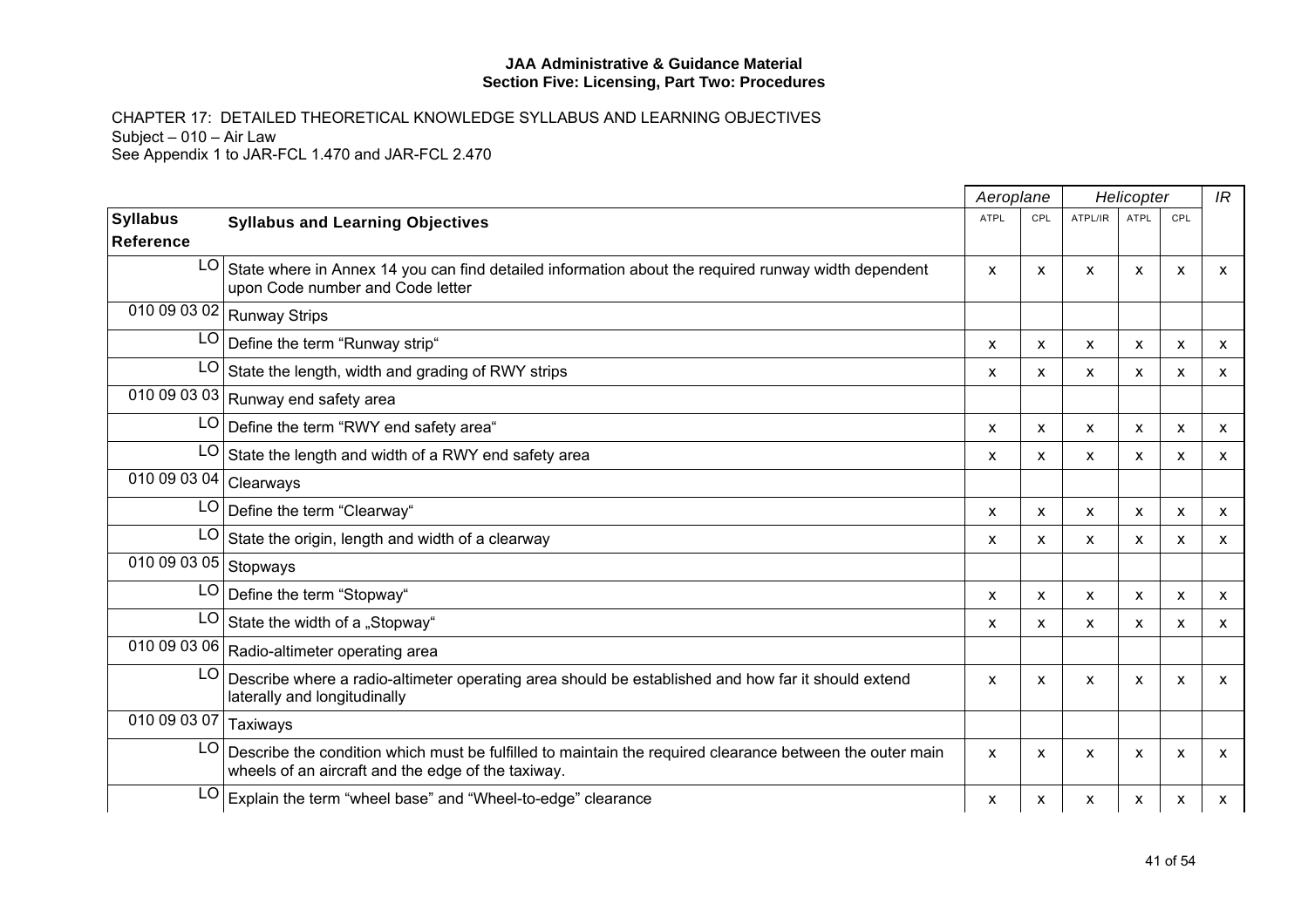|                 |                                                                                                      | Aeroplane    |     |                           | Helicopter                |                           | IR           |
|-----------------|------------------------------------------------------------------------------------------------------|--------------|-----|---------------------------|---------------------------|---------------------------|--------------|
| <b>Syllabus</b> | <b>Syllabus and Learning Objectives</b>                                                              | <b>ATPL</b>  | CPL | ATPL/IR                   | <b>ATPL</b>               | CPL                       |              |
| Reference       |                                                                                                      |              |     |                           |                           |                           |              |
| LO              | Explain the importance of keeping the cockpit over the taxiway centreline markings in taxiway curves | $\mathsf{x}$ | X   | $\boldsymbol{\mathsf{x}}$ | $\mathsf{x}$              | $\boldsymbol{\mathsf{x}}$ | $\mathsf{x}$ |
| LO              | Describe the reasons and the requirements for rapid exit taxiways                                    | x            | X   | X                         | X                         | X                         | $\mathsf{x}$ |
| LO              | State the reason for a taxiway widening in curves                                                    | x            | X   | X                         | X                         | X                         | X            |
| LO              | Explain when and where holding bays should be provided                                               | X            | X   | $\boldsymbol{\mathsf{x}}$ | X                         | $\mathsf{x}$              | $\mathsf{x}$ |
| LO              | Describe where runway-holding positions shall be established                                         | x            | X   | X                         | X                         | X                         | $\mathsf{x}$ |
|                 | LO Define the term "road-holding position"                                                           | X            | X   | X                         | X                         | X                         | $\mathsf{x}$ |
|                 | LO Describe where Intermediate taxi-way holding positions should be established.                     | x            | X   | x                         | $\boldsymbol{\mathsf{x}}$ | $\boldsymbol{\mathsf{x}}$ | $\mathsf{x}$ |
| 010 09 04 00    | Visual aids for navigation                                                                           |              |     |                           |                           |                           |              |
| 010 09 04 01    | Indicators and signalling devices                                                                    |              |     |                           |                           |                           |              |
| LO              | Describe the wind direction indicators with which ADs shall be equipped                              | x            | X   | X                         | X                         | X                         | X            |
| LO              | Describe a landing direction indicator                                                               | x            | X   | X                         | X                         | X                         | $\mathsf{x}$ |
| LO              | Explain the capabilities of a signalling lamp                                                        | X            | X   | $\boldsymbol{\mathsf{x}}$ | X                         | X                         | X            |
| LO              | State which characteristics a signal area should have                                                | x            | X   | X                         | X                         | X                         | $\mathsf{x}$ |
| 010 09 04 02    | Markings                                                                                             |              |     |                           |                           |                           |              |
| LO              | Name the colours used for the various markings (RWY, TWY, aircraft stands, apron safety lines)       | X            | X   | X                         | X                         | X                         | X            |
| LO              | State where a RWY designation marking shall be provided and how it is designed                       | X            | x   | X                         | X                         | X                         | $\mathsf{x}$ |
| LO              | Describe the application, location and characteristics of:                                           | X            | X   | $\boldsymbol{\mathsf{x}}$ | $\mathsf{x}$              | $\boldsymbol{\mathsf{x}}$ | $\mathsf{x}$ |
|                 | - RWY centre line markings                                                                           |              |     |                           |                           |                           |              |
|                 | - THR marking                                                                                        |              |     |                           |                           |                           |              |
|                 | - Aiming point marking                                                                               |              |     |                           |                           |                           |              |
|                 | - Touchdown Zone marking                                                                             |              |     |                           |                           |                           |              |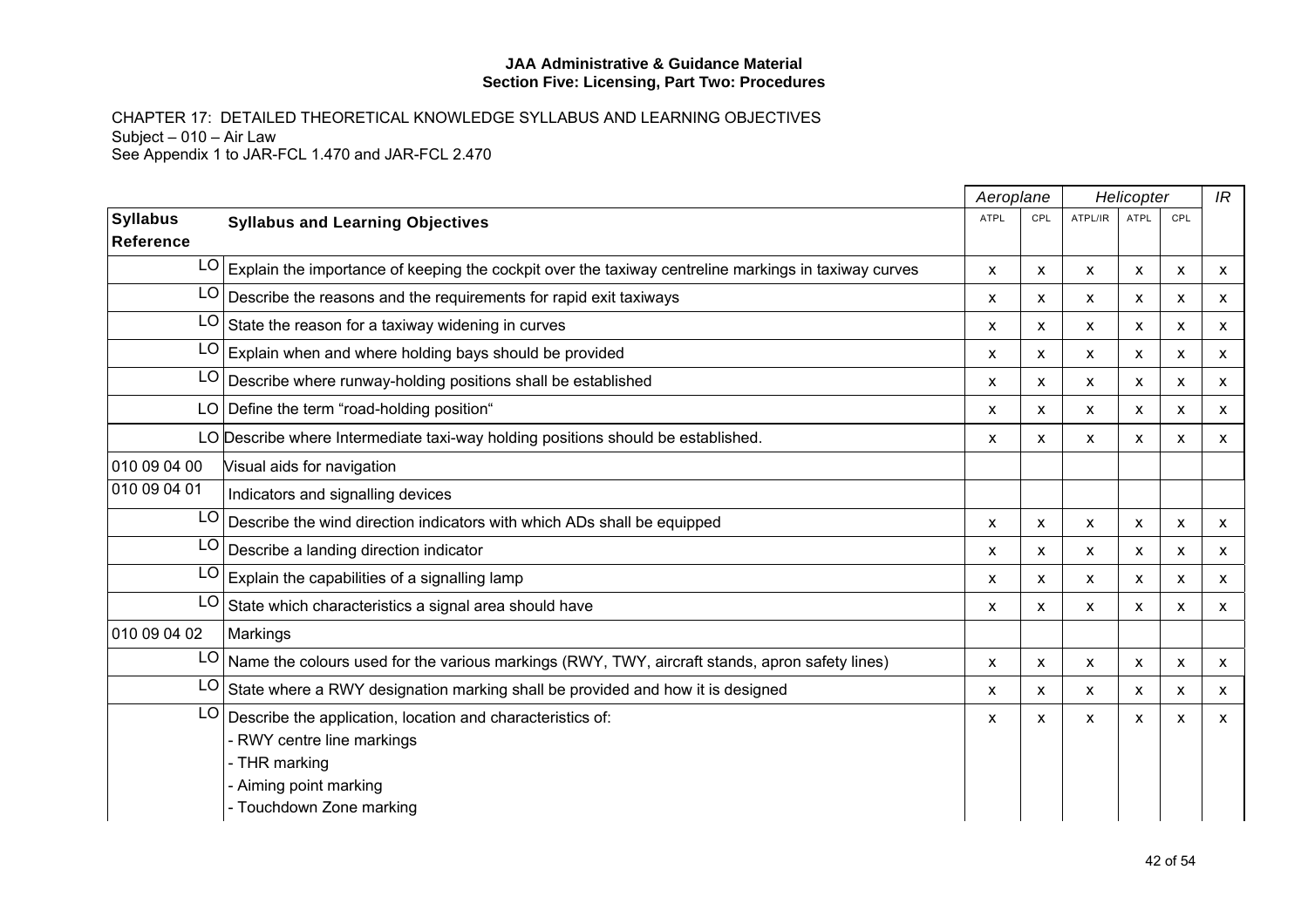|                  |                                                                                                                                                                                                                            |             | Aeroplane | Helicopter                |      |     | IR           |
|------------------|----------------------------------------------------------------------------------------------------------------------------------------------------------------------------------------------------------------------------|-------------|-----------|---------------------------|------|-----|--------------|
| <b>Syllabus</b>  | <b>Syllabus and Learning Objectives</b>                                                                                                                                                                                    | <b>ATPL</b> | CPL       | ATPL/IR                   | ATPL | CPL |              |
| <b>Reference</b> |                                                                                                                                                                                                                            |             |           |                           |      |     |              |
|                  | - RWY side stripe marking                                                                                                                                                                                                  |             |           |                           |      |     |              |
|                  | - TWY centre line marking                                                                                                                                                                                                  |             |           |                           |      |     |              |
|                  | Runway-holding position marking                                                                                                                                                                                            |             |           |                           |      |     |              |
|                  | Intermediate holding position marking                                                                                                                                                                                      |             |           |                           |      |     |              |
|                  | - Aircraft stand markings                                                                                                                                                                                                  |             |           |                           |      |     |              |
|                  | - Apron safety lines                                                                                                                                                                                                       |             |           |                           |      |     |              |
|                  | Road holding position marking                                                                                                                                                                                              |             |           |                           |      |     |              |
|                  | Mandatory instruction marking                                                                                                                                                                                              |             |           |                           |      |     |              |
|                  | Information marking                                                                                                                                                                                                        |             |           |                           |      |     |              |
| 010 09 04 03     | Lights                                                                                                                                                                                                                     |             |           |                           |      |     |              |
|                  | LO   Describe mechanical safety considerations regarding elevated approach lights and elevated RWY,<br>stopway and taxiway-lights                                                                                          | X           | X         | $\boldsymbol{\mathsf{x}}$ | X    | X   | X            |
| LO I             | Discuss the relationship of the intensity of RWY lighting, the approach lighting system and the use of a<br>separate intensity control for different lighting systems                                                      | X           | X         | X                         | x    | х   | X            |
|                  | $LO$ List the conditions for the installation of an AD beacon and describe its general characteristics                                                                                                                     | X           | X         | $\boldsymbol{\mathsf{x}}$ | X    | X   | $\mathsf{x}$ |
|                  | LO Name the different kinds of operations for which a simple APP lighting system shall be used                                                                                                                             | X           | x         | X                         | x    | X   | X            |
| LO.              | Describe the basic installations of a simple APP lighting system including the dimensions and distances<br>normally used                                                                                                   | X           | x         | X                         | x    | X   | X            |
| LO               | Describe the principle of a precision APP category I lighting system including such information as location<br>and characteristics                                                                                         | X           | X         | $\boldsymbol{\mathsf{x}}$ | X    | X   | X            |
| LO.              | Describe the principle of a precision APP category II and III lighting system including such information as<br>location and characteristics, especially mentioning the inner 300 m of the system<br>Remark - ATPL (A) only | X           |           |                           |      |     |              |
| LO               | Describe the wing bars of PAPI and APAPI                                                                                                                                                                                   | X           | x         | X                         | x    | х   | x            |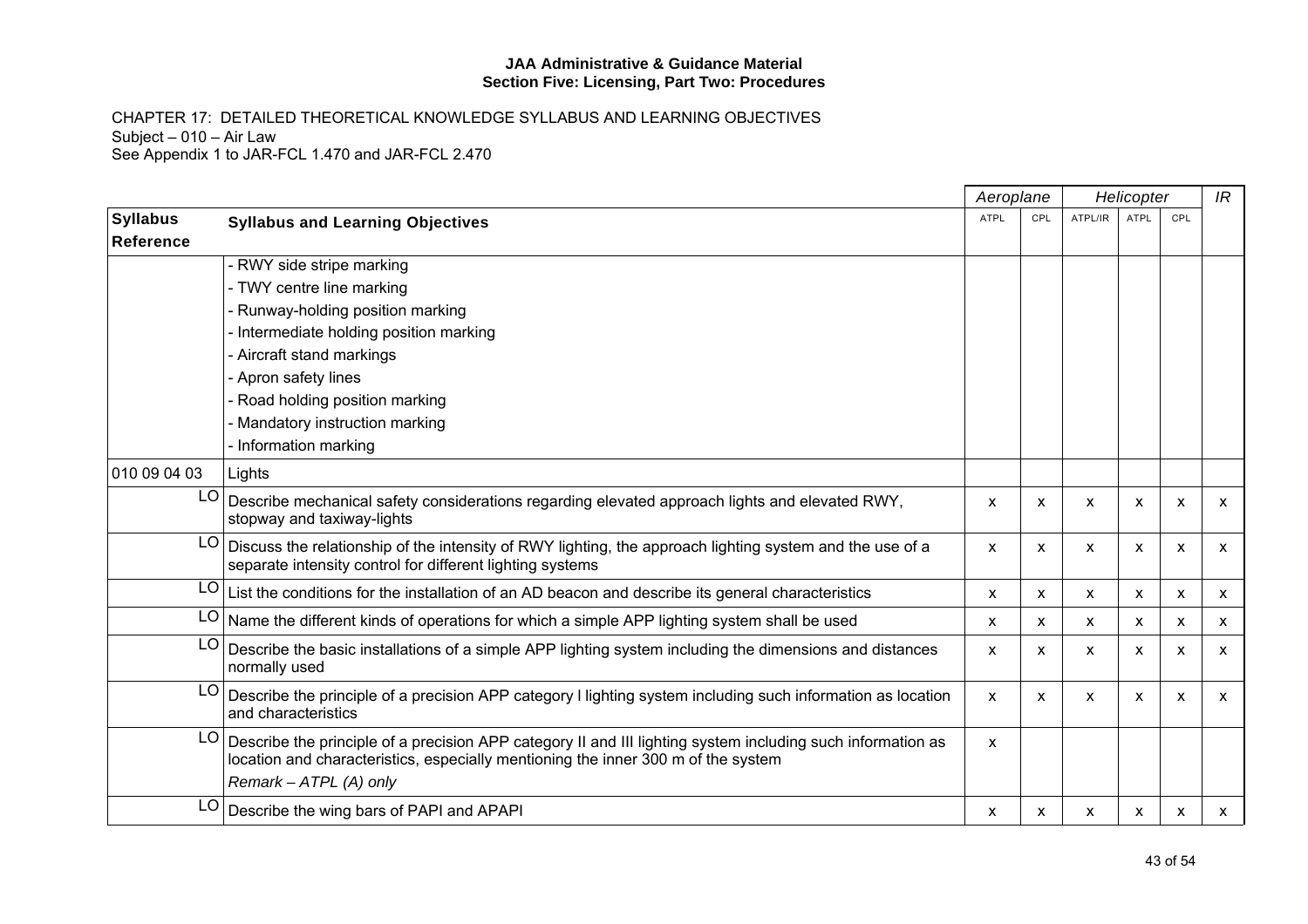|                              |                                                                                                                                                                                                                             |              | Aeroplane | Helicopter |             |                           | IR           |
|------------------------------|-----------------------------------------------------------------------------------------------------------------------------------------------------------------------------------------------------------------------------|--------------|-----------|------------|-------------|---------------------------|--------------|
| <b>Syllabus</b><br>Reference | <b>Syllabus and Learning Objectives</b>                                                                                                                                                                                     | <b>ATPL</b>  | CPL       | ATPL/IR    | <b>ATPL</b> | CPL                       |              |
|                              | LO   Describe what the pilot will see during approach, using PAPI or APAPI                                                                                                                                                  | X            | X         | X          | X           | $\boldsymbol{\mathsf{x}}$ | X            |
|                              | LO Explain the application, location and characteristics of:<br>- RWY edge lights<br>- RWY threshold and wing bar lights<br>- RWY end lights<br>- RWY centre line lights<br>- RWY touchdown zone lights<br>- Stopway lights | X            | x         | X          | X           | $\boldsymbol{\mathsf{x}}$ | $\mathsf{x}$ |
|                              | - Taxiway centre line lights<br>- Taxiway edge lights<br>- Stop bars<br>Intermediate holding position lights<br>RWY guard lights<br>- Road holding position lights                                                          |              |           |            |             |                           |              |
| 010 09 04 04                 | Signs                                                                                                                                                                                                                       |              |           |            |             |                           |              |
| LO                           | State the general purpose for installing signs                                                                                                                                                                              | X            | X         | X          | X           | X                         | X            |
| LO                           | Explain what signs are the only ones on the movement area utilizing red                                                                                                                                                     | $\mathsf{x}$ | X         | X          | X           | X                         | $\mathsf{x}$ |
| LO                           | List the provisions for illuminating signs                                                                                                                                                                                  | X            | X         | X          | X           | X                         | X            |
| LO                           | State the purpose for installing mandatory instruction signs                                                                                                                                                                | x            | X         | X          | x           | X                         | $\mathsf{x}$ |
| LO                           | Name the kind of signs which "mandatory instruction signs" shall include                                                                                                                                                    | x            | X         | X          | X           | X                         | X            |
|                              | $LO$ Name the colours used with a mandatory instruction signs                                                                                                                                                               | X            | X         | X          | X           | X                         | X            |
| LO                           | Describe by which sign a pattern "A" runway-holding position (i.e. at an intersection of a taxiway and a<br>non-instrument, non-precision approach or take-off RWY) marking shall be supplemented                           | X            | x         | X          | х           | X                         | X            |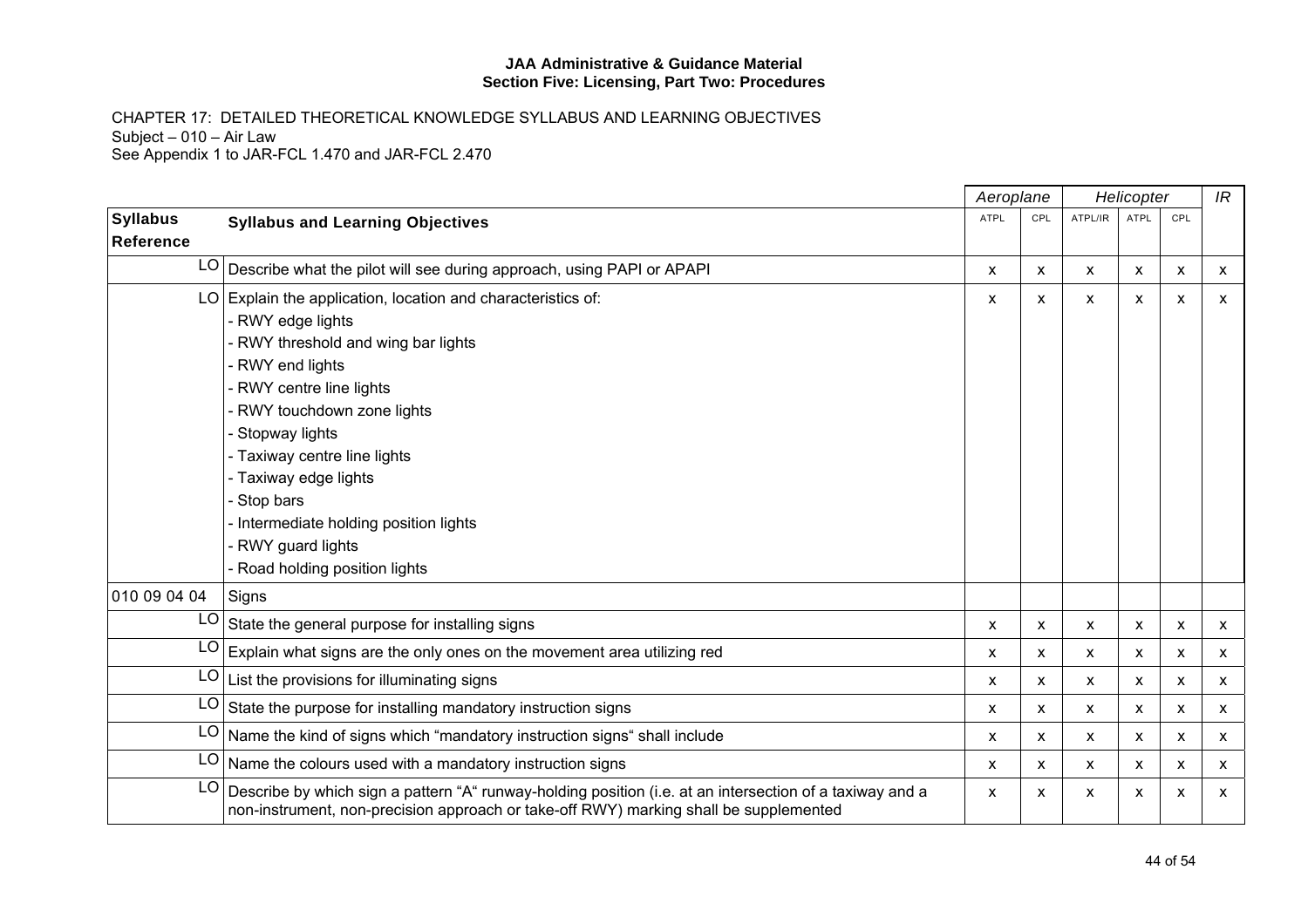|                              |                                                                                                                                                                                                                                       |             | Aeroplane | Helicopter                |             |     | IR           |
|------------------------------|---------------------------------------------------------------------------------------------------------------------------------------------------------------------------------------------------------------------------------------|-------------|-----------|---------------------------|-------------|-----|--------------|
| <b>Syllabus</b><br>Reference | <b>Syllabus and Learning Objectives</b>                                                                                                                                                                                               | <b>ATPL</b> | CPL       | ATPL/IR                   | <b>ATPL</b> | CPL |              |
| LO                           | Describe by which sign a pattern "B" runway-holding position (ie at an intersection of a taxiway and a<br>Precision approach RWY) marking shall be supplemented                                                                       | X           | X         | $\boldsymbol{\mathsf{x}}$ | X           | X   | X            |
| LO.                          | Describe the location of:<br>- a RWY designation sign at a taxiway / RWY intersection<br>- a NO ENTRY sign<br>- a RWY holding position sign                                                                                           | X           | X         | $\boldsymbol{\mathsf{x}}$ | X           | X   | X            |
| LO.                          | Name the sign with which it shall be indicated that a taxiing aircraft is about to infringe an obstacle<br>limitation surface or to interfere with the operation of radio navigation aids (e.g. ILS/MLS critical / sensitive<br>area) | X           | X         | $\boldsymbol{\mathsf{x}}$ | X           | X   | X            |
|                              | LO Describe the various possible inscriptions on RWY designation signs and on holding position signs                                                                                                                                  | X           | X         | $\boldsymbol{\mathsf{X}}$ | X           | X   | $\mathsf{x}$ |
| LO                           | Describe the inscription on an Intermediate-holding position sign "en-route" on a taxiway (i.e. other than a<br>taxiway / RWY-, RWY / RWY- or taxiway / taxiway-intersection)                                                         | X           | X         | X                         | X           | X   | X            |
| LO                           | State when information signs shall be provided                                                                                                                                                                                        | X           | x         | X                         | x           | x   | X            |
| LO                           | Describe the colours used in connection with information signs                                                                                                                                                                        | X           | X         | $\boldsymbol{\mathsf{x}}$ | X           | X   | $\mathsf{x}$ |
| LO                           | Describe the possible inscriptions on information signs                                                                                                                                                                               | X           | X         | X                         | X           | X   | X            |
| LO                           | Explain the application, location and characteristics of aircraft stand identification signs                                                                                                                                          | X           | x         | $\boldsymbol{\mathsf{x}}$ | х           | X   | X            |
| LO                           | Explain the application, location and characteristics of road holding position signs                                                                                                                                                  | X           | X         | X                         | x           | X   | X            |
| 010 09 04 05                 | <b>Markers</b>                                                                                                                                                                                                                        |             |           |                           |             |     |              |
|                              | LO Explain why Markers located near a runway or Taxiway shall be limited in their height.                                                                                                                                             |             |           |                           |             |     |              |
|                              | $LO$ Explain the application, location and characteristics of:<br>- Unpaved RWY edge markers<br>- TWY edge markers<br>- TWY centre line markers                                                                                       | X           | x         | X                         | X           | х   | X            |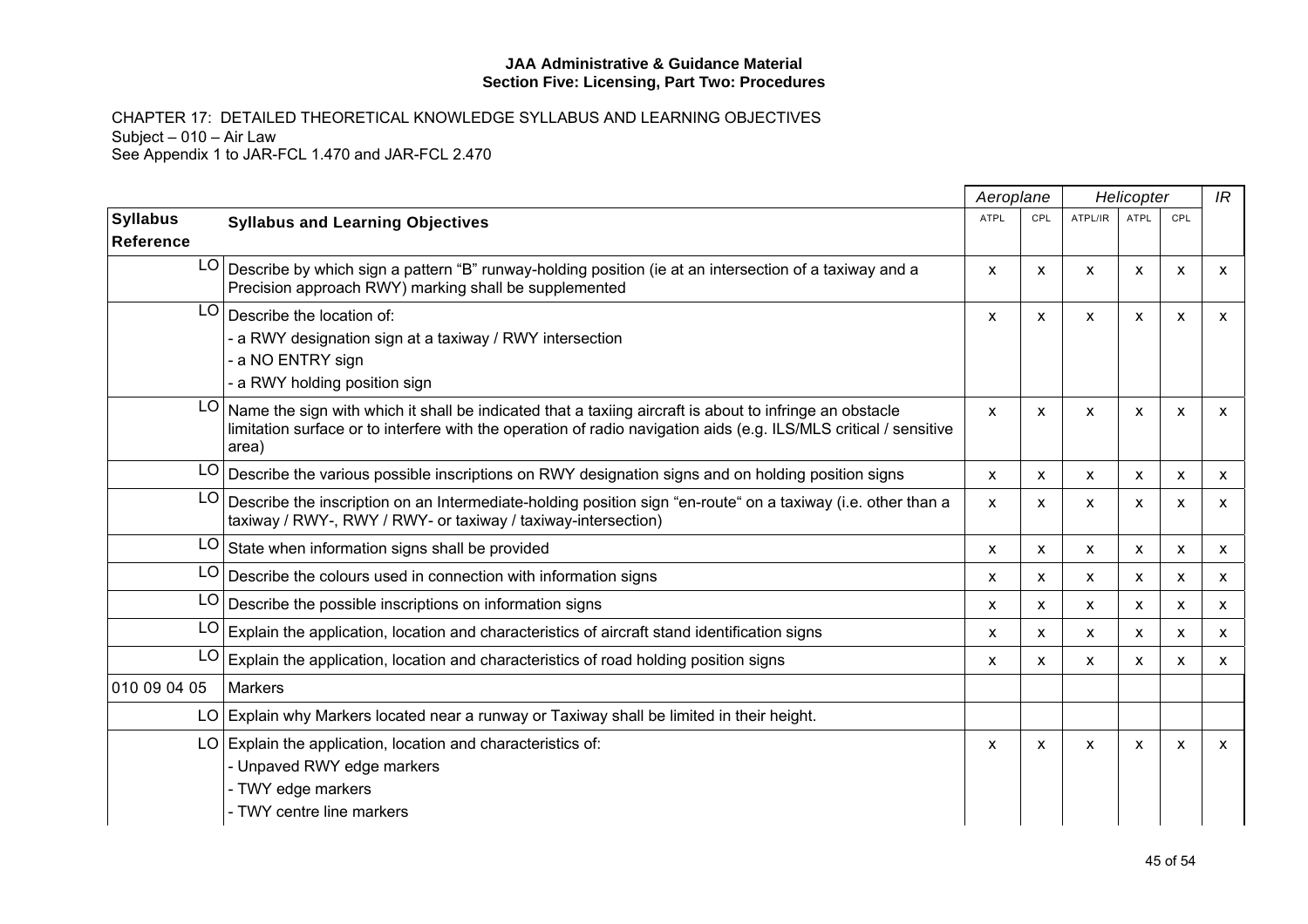|                                     |                                                                                                                                                                                 |             | Aeroplane | Helicopter                |             |     | IR           |
|-------------------------------------|---------------------------------------------------------------------------------------------------------------------------------------------------------------------------------|-------------|-----------|---------------------------|-------------|-----|--------------|
| <b>Syllabus</b><br><b>Reference</b> | <b>Syllabus and Learning Objectives</b>                                                                                                                                         | <b>ATPL</b> | CPL       | ATPL/IR                   | <b>ATPL</b> | CPL |              |
|                                     | - unpaved TWY edge markers                                                                                                                                                      |             |           |                           |             |     |              |
|                                     | boundary markers                                                                                                                                                                |             |           |                           |             |     |              |
| 010 09 05 00                        | Visual aids for denoting obstacles                                                                                                                                              |             |           |                           |             |     |              |
| 010 09 05 01                        | Marking of objects                                                                                                                                                              |             |           |                           |             |     |              |
| LO.                                 | State how fixed or mobile objects shall be marked if colouring is not practicable                                                                                               | X           | x         | X                         | X           | X   | X            |
|                                     | $LO$ Describe marking by colours (fixed or mobile objects)                                                                                                                      | X           | X         | X                         | X           | X   | X            |
| LO                                  | Explain the use of markers for the marking of objects, overhead wires, cables etc.                                                                                              | X           | X         | X                         | x           | x   | X            |
| LO I                                | Explain the use of flags for the marking of objects                                                                                                                             | X           | X         | $\boldsymbol{\mathsf{x}}$ | X           | X   | $\mathsf{x}$ |
| 010 09 05 02                        | Lighting of objects                                                                                                                                                             |             |           |                           |             |     |              |
|                                     | LO Name the different types of lights to indicate the presence of objects which must be lighted                                                                                 | X           | X         | X                         | X           | X   | X            |
| LO                                  | State the time period/s of the 24 hours of a day during which high-intensity lights are intended for use                                                                        | X           | x         | X                         | x           | х   | x            |
| LO.                                 | Describe (in general terms) the location of obstacle lights                                                                                                                     | X           | x         | X                         | x           | х   | X            |
| LO                                  | Describe (in general and for normal circumstances) colour and sequence of low-intensity obstacle lights,<br>medium-intensity obstacle lights and high-intensity obstacle lights | X           | X         | X                         | X           | X   | x            |
| LO                                  | State where you can find information about lights to be displayed by aircraft                                                                                                   | X           | x         | X                         | x           | X   | X            |
| 010 09 06 00                        | Visual aids for denoting restricted use of areas                                                                                                                                |             |           |                           |             |     |              |
| LO.                                 | Describe (in general) closed markings on RWYs and taxiways or parts thereof (including colours)                                                                                 | X           | X         | X                         | х           | X   | x            |
| LO                                  | State how the pilot of an aircraft moving on the surface of a taxiway, holding bay or apron shall be warned<br>that the shoulders of these surfaces are "non-load-bearing"      | X           | x         | X                         | X           | х   | x            |
| LO.                                 | Describe the pre-threshold marking (including colours) when the surface before the threshold is not<br>suitable for normal use by aircraft                                      |             |           |                           |             |     |              |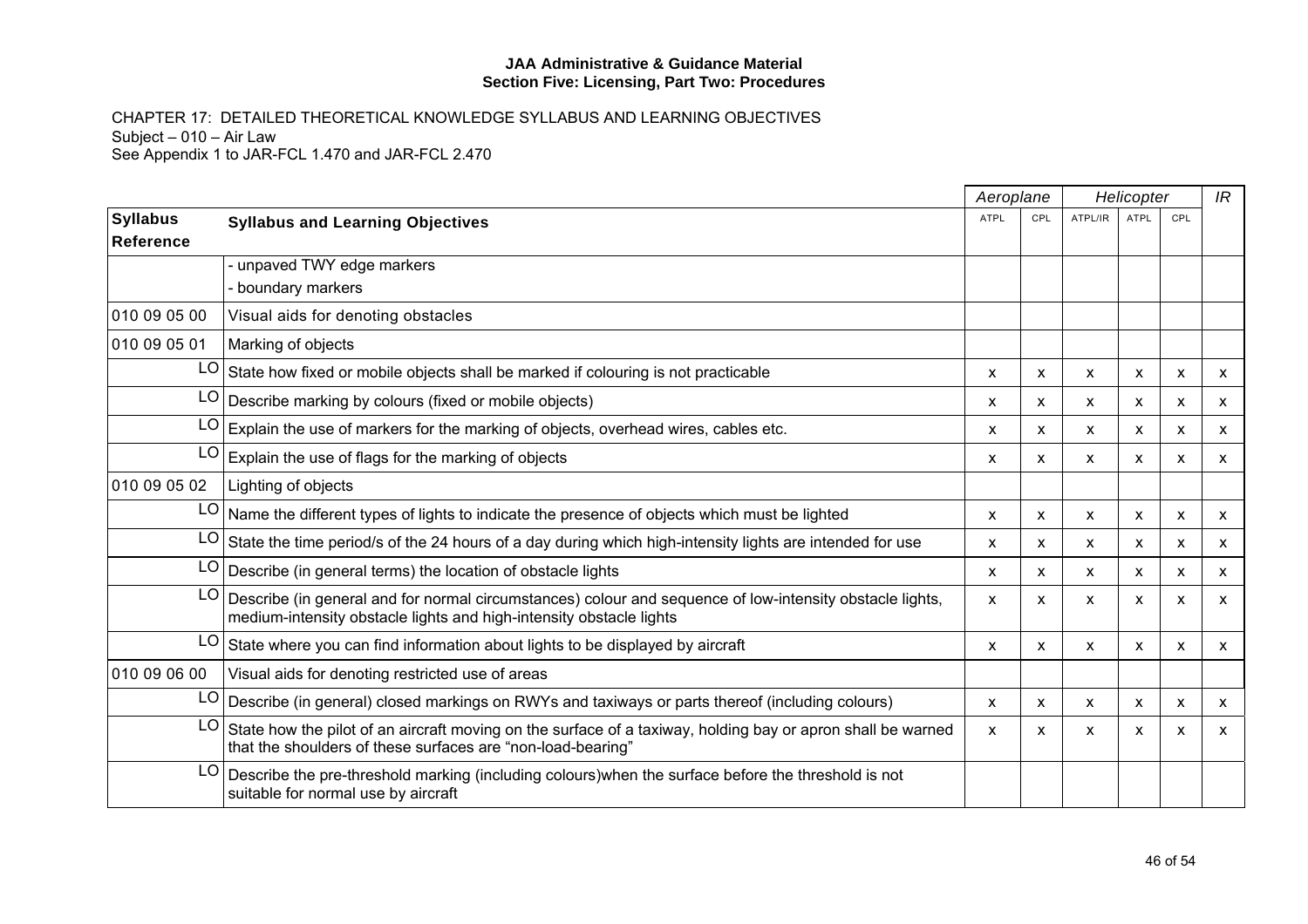|                 |                                         | Aeroplane   |     | Helicopter |      |     | ID<br>IГ |
|-----------------|-----------------------------------------|-------------|-----|------------|------|-----|----------|
| <b>Syllabus</b> | <b>Syllabus and Learning Objectives</b> | <b>ATPI</b> | CPI | ATPL/IR    | ATPL | CPL |          |
| Reference       |                                         |             |     |            |      |     |          |

| 010 09 07 00 | Aerodromes Operational Services, Equipment and Installations                                                                                                                           |              |   |                           |   |   |              |
|--------------|----------------------------------------------------------------------------------------------------------------------------------------------------------------------------------------|--------------|---|---------------------------|---|---|--------------|
|              | 010 09 07 01 Rescue and Fire Fighting (RFF)                                                                                                                                            |              |   |                           |   |   |              |
|              | $LO$ Name the principal objective of a rescue and fire fighting service                                                                                                                | x            | X | X                         | X | X | $\mathsf{x}$ |
| LO           | List the most important factors bearing on effective rescue in a survivable aircraft accident                                                                                          | X            | X | X                         | X | X | X            |
| LO           | Explain the basic information the AD category (for rescue and fire fighting) depends upon                                                                                              | X            | X | X                         | X | X | $\mathsf{x}$ |
| LO           | Describe what is meant by the term "response time" and state its normal and maximum limits                                                                                             | X            | X | $\boldsymbol{\mathsf{x}}$ | X | X | X            |
| LO           | State the reasons for emergency access roads and for satellite fire fighting stations                                                                                                  | x            | x | x                         | x | X | x            |
|              | 010 09 07 02 Apron Management Service                                                                                                                                                  |              |   |                           |   |   |              |
| LO           | Describe the reason for providing a special apron management service and state what has to be observed<br>if the AD control tower is not participating in the apron management service | X            | X | X                         | X | X | X            |
| LO           | State who has a right of way against vehicles operating on an apron                                                                                                                    | x            | X | X                         | X | X | $\mathsf{x}$ |
|              | 010 09 07 03 Ground Servicing of Aircraft                                                                                                                                              |              |   |                           |   |   |              |
| LO           | Describe the necessary actions during the ground servicing of an aircraft with regard to the possible event<br>of a fuel fire                                                          | $\mathsf{x}$ | X | X                         | X | X | X            |
| 010 09 08 00 | Attachment A to Annex 14, Volume 1 - Supplementary Guidance Material                                                                                                                   |              |   |                           |   |   |              |
| 010 09 08 01 | Calculation of declared distances                                                                                                                                                      |              |   |                           |   |   |              |
| LO           | List the four types of "declared distances" on a runway and also the appropriate abbreviations                                                                                         | X            | X | X                         | X | X | $\mathsf{x}$ |
| LO           | Explain the circumstances which lead to the situation that the four declared distances on a runway are<br>equal to the length of the runway                                            | X            | x | X                         | X | X | X            |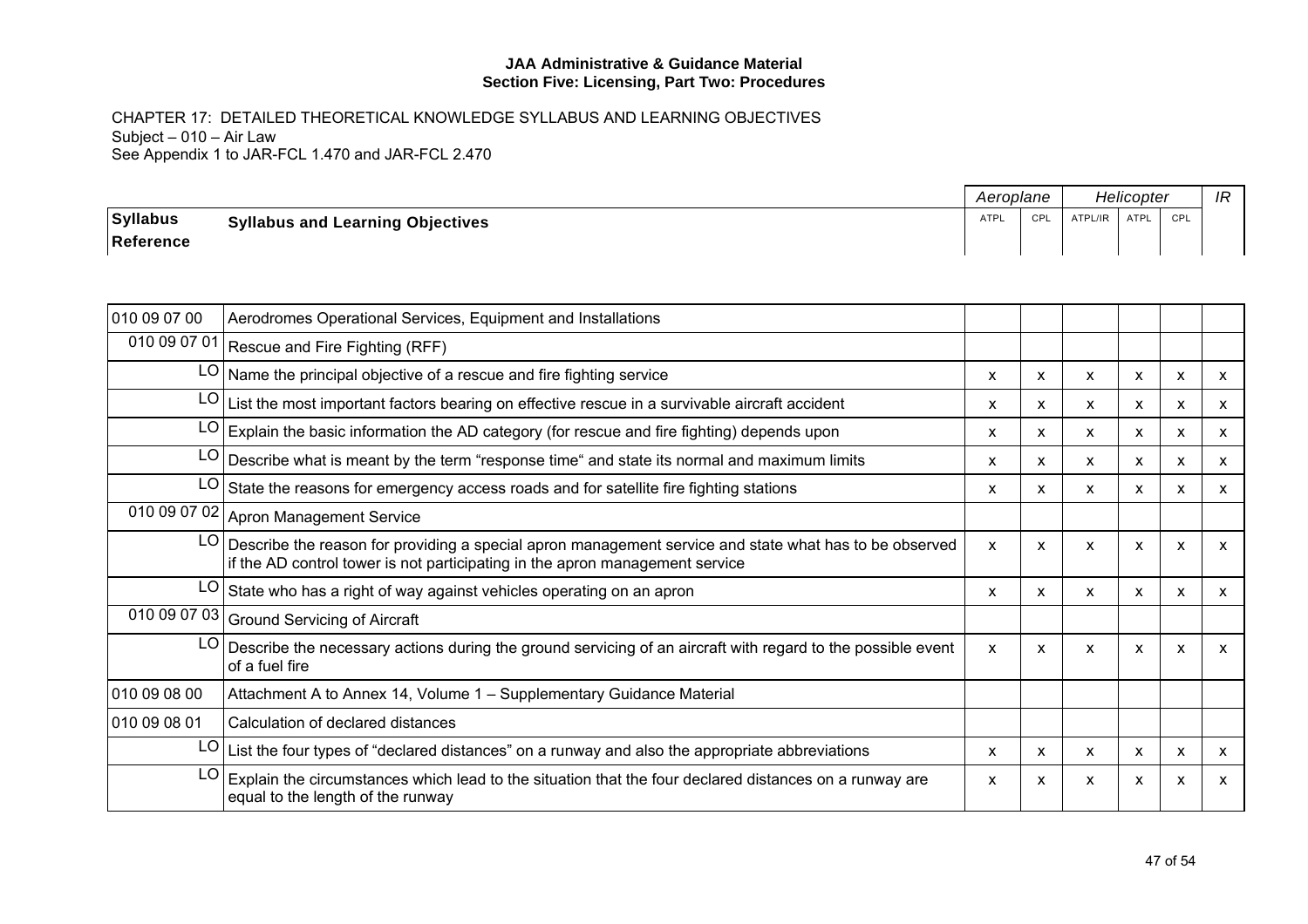|                              |                                                                                                                                                       | Aeroplane |                           |              | Helicopter  |     | IR           |
|------------------------------|-------------------------------------------------------------------------------------------------------------------------------------------------------|-----------|---------------------------|--------------|-------------|-----|--------------|
| <b>Syllabus</b><br>Reference | <b>Syllabus and Learning Objectives</b>                                                                                                               | ATPL      | CPL                       | ATPL/IR      | <b>ATPL</b> | CPL |              |
| LO I                         | Describe the influence of a clearway, stopway and/or displaced threshold upon the four "declared<br>distances"                                        | X         | $\boldsymbol{\mathsf{x}}$ | $\mathsf{x}$ | X           | X   | X            |
| 010 09 08 02                 | Radio altimeter operating areas                                                                                                                       |           |                           |              |             |     |              |
| LO                           | Describe the purpose of a radio altimeter operating area                                                                                              | x         | $\mathsf{x}$              | X            | x           | X   | X            |
| LO                           | Describe the physical characteristics of a radio altimeter operating area                                                                             | x         | $\mathsf{x}$              | x            | х           | x   | x            |
| LO                           | Describe dimensions of a radio altimeter operating area                                                                                               | X         | $\mathsf{x}$              | X            | x           | X   | X            |
|                              | $LO$ Describe the position of a radio altimeter operating area                                                                                        | X         | $\boldsymbol{\mathsf{x}}$ | X            | X           | X   | X.           |
| 010 09 08 03                 | Approach lighting systems                                                                                                                             |           |                           |              |             |     |              |
| LO.                          | Name the two main groups of approach lighting systems                                                                                                 | X         | X                         | X            | X           | X   | x            |
| LO                           | Describe the two different versions of a simple approach lighting system                                                                              | X         | X                         | $\mathsf{x}$ | X           | X   | $\mathsf{x}$ |
| LO.                          | Describe the two different basic versions of precision approach lighting systems for CAT I                                                            | X         | $\mathsf{x}$              | $\mathsf{x}$ | X           | X   | $\mathsf{x}$ |
| LO                           | Describe the diagram of the inner 300 m of the precision approach lighting system in the case of CAT II<br>and III                                    | X         |                           |              |             |     |              |
|                              | Remark - ATPL (A) only                                                                                                                                |           |                           |              |             |     |              |
|                              | $LO$ Describe how the arrangement of an approach lighting system and the location of the appropriate<br>threshold are interrelated between each other | x         | $\boldsymbol{\mathsf{x}}$ | X            | X           | X   | X            |
| 010 10 00 00                 | <b>FACILITATION</b>                                                                                                                                   |           |                           |              |             |     |              |
| 010 10 01 00                 | Annex 9 - Foreword and essential definitions                                                                                                          |           |                           |              |             |     |              |
|                              | LO Explain the aim of ANNEX 9 as indicated in the Foreword                                                                                            | X         | X                         | X            | X           | X   |              |
|                              | 010 10 02 00 Essential Definitions                                                                                                                    |           |                           |              |             |     |              |
|                              | LO Define the following terms:<br>- Aircraft equipment                                                                                                | X         | X                         | X            | X           | X   |              |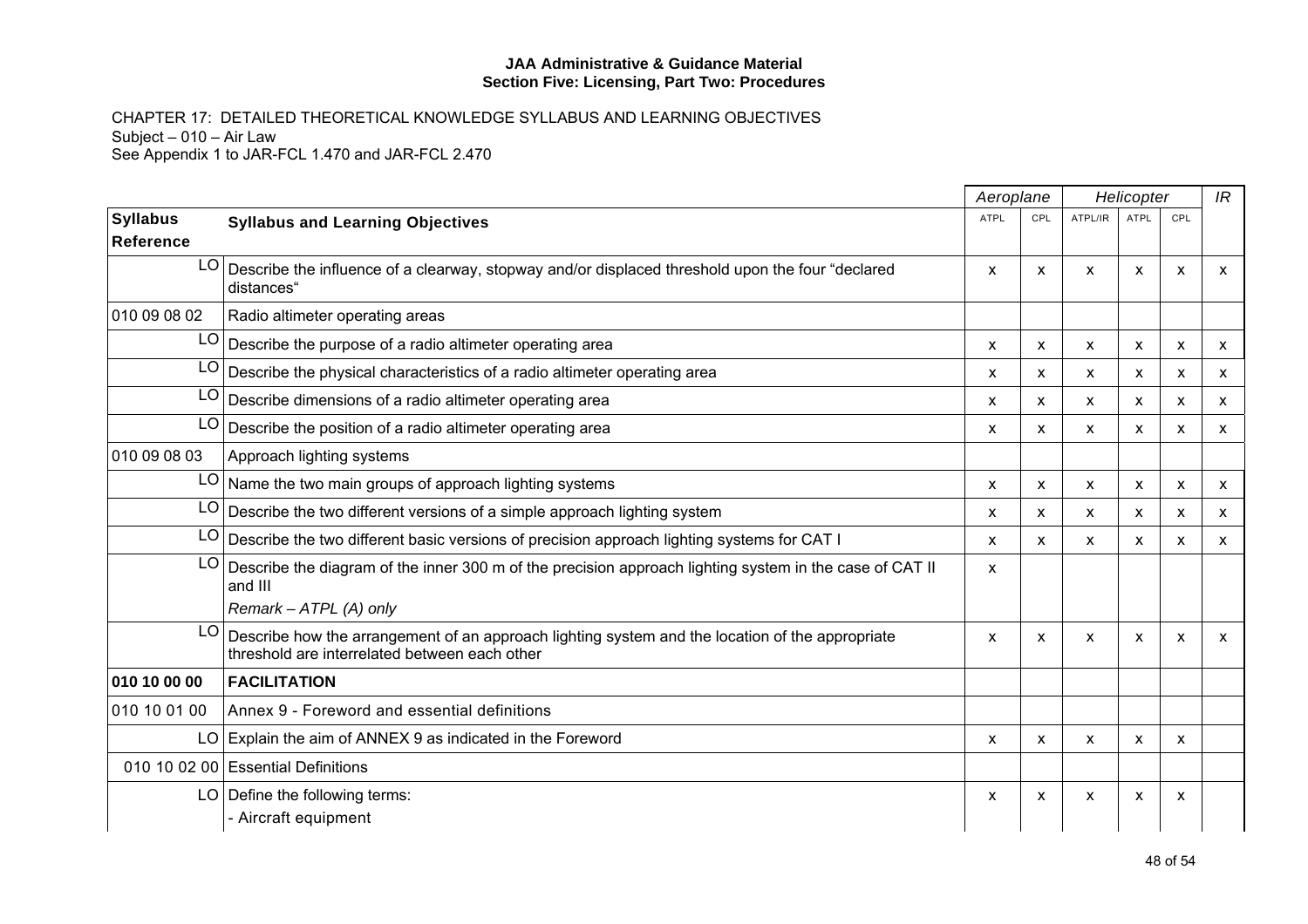|                 |                                                                                                                                                                                                                                               | Aeroplane<br>Helicopter |              |         | IR          |     |  |
|-----------------|-----------------------------------------------------------------------------------------------------------------------------------------------------------------------------------------------------------------------------------------------|-------------------------|--------------|---------|-------------|-----|--|
| <b>Syllabus</b> | <b>Syllabus and Learning Objectives</b>                                                                                                                                                                                                       | ATPL                    | CPL          | ATPL/IR | <b>ATPL</b> | CPL |  |
| Reference       |                                                                                                                                                                                                                                               |                         |              |         |             |     |  |
|                 | airline                                                                                                                                                                                                                                       |                         |              |         |             |     |  |
|                 | airline and operator's documents                                                                                                                                                                                                              |                         |              |         |             |     |  |
|                 | baggage                                                                                                                                                                                                                                       |                         |              |         |             |     |  |
|                 | cargo                                                                                                                                                                                                                                         |                         |              |         |             |     |  |
|                 | crew member                                                                                                                                                                                                                                   |                         |              |         |             |     |  |
|                 | - flight crew member                                                                                                                                                                                                                          |                         |              |         |             |     |  |
|                 | ground equipment                                                                                                                                                                                                                              |                         |              |         |             |     |  |
|                 | international airport                                                                                                                                                                                                                         |                         |              |         |             |     |  |
|                 | pilot-in-command                                                                                                                                                                                                                              |                         |              |         |             |     |  |
|                 | - State of registry                                                                                                                                                                                                                           |                         |              |         |             |     |  |
| 010 10 04 00    | Entry and departure of aircraft                                                                                                                                                                                                               |                         |              |         |             |     |  |
|                 | $LO$ Describe the purpose and use of aircraft documents - as far as the "General declaration" is concerned                                                                                                                                    | X                       | X            | X       | X           | x   |  |
| LO              | State whether or not a "General Declaration" will be required by an ICAO Contracting State under normal<br>circumstances                                                                                                                      | X                       | $\mathsf{x}$ | X       | X           | x   |  |
| LO              | State the kind of information to be given by crew members whenever a "General Declaration" is required<br>by a Contracting State                                                                                                              | X                       | X            | X       | X           | x   |  |
| 010 10 05 00    | Entry and departure of persons and their baggage (crew only)                                                                                                                                                                                  |                         |              |         |             |     |  |
| LO              | Explain the reasons for the use of Crew Member Certificates (CMC) for flight crews and cabin attendants<br>engaged in International Air Transport                                                                                             | X                       | $\mathsf{x}$ | X       | X           | X   |  |
| LO              | Explain in which cases ICAO Contracting States shall accept the CMC as an identity document instead of<br>a passport or visa                                                                                                                  | X                       | X            | X       | X           | X   |  |
| LO              | State whether the entry privileges for crews of scheduled international air services can be extended to<br>other flight crews of aircraft operated for remuneration or hire but not engaged in scheduled International<br><b>Air Services</b> | X                       | X            | X       | X           | x   |  |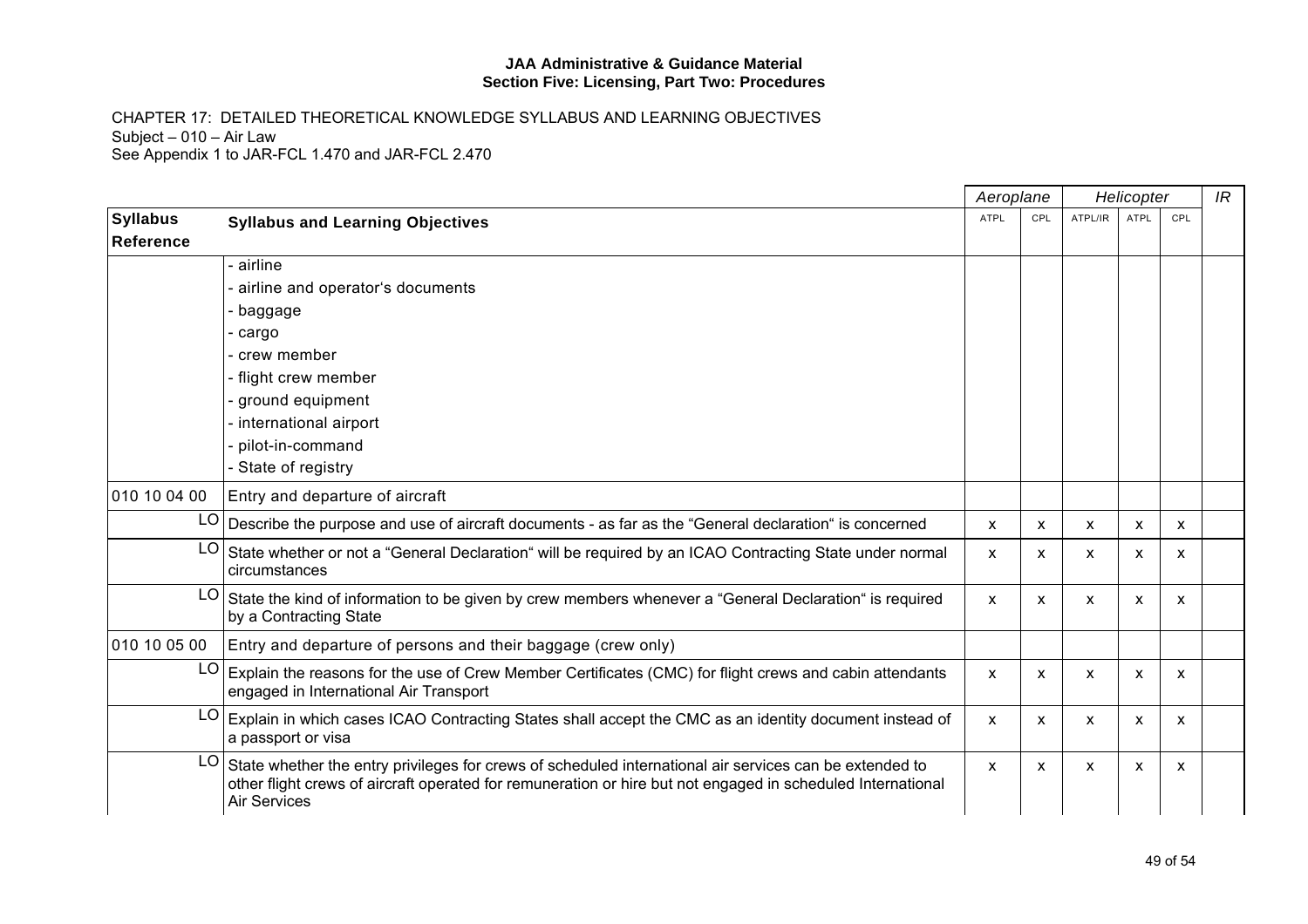|                              |                                                                                                                                                                                                       | Aeroplane    |              |                           | Helicopter  |              | IR |
|------------------------------|-------------------------------------------------------------------------------------------------------------------------------------------------------------------------------------------------------|--------------|--------------|---------------------------|-------------|--------------|----|
| <b>Syllabus</b><br>Reference | <b>Syllabus and Learning Objectives</b>                                                                                                                                                               | <b>ATPL</b>  | CPL          | ATPL/IR                   | <b>ATPL</b> | CPL          |    |
| 010 11 00 00                 | <b>SEARCH AND RESCUE</b>                                                                                                                                                                              |              |              |                           |             |              |    |
| 010 11 01 00                 | Essential Search and Rescue (SAR) definitions in Annex 12                                                                                                                                             |              |              |                           |             |              |    |
|                              | $LO$ Define the following:                                                                                                                                                                            | X            | $\mathsf{x}$ | X                         | X           | X            |    |
|                              | alert phase, distress phase, emergency phase, operator, pilot-in-command, rescue co-ordination<br>centre, State of registry, uncertainty phase                                                        |              |              |                           |             |              |    |
| 010 11 02 00                 | Organisation                                                                                                                                                                                          |              |              |                           |             |              |    |
| LO.                          | Describe how Contracting States shall arrange for the establishment and prompt provisions of SAR<br>services.                                                                                         |              |              |                           |             |              |    |
| LO                           | Explain the establishment of SAR Regions by Contracting States.                                                                                                                                       |              |              |                           |             |              |    |
| LO                           | Explain the establishment of Rescue Co-Ordination Centres (RCC) and sub-centres.                                                                                                                      |              |              |                           |             |              |    |
| LO.                          | Describe the areas within which SAR services shall be established by ICAO contracting States                                                                                                          | X            | $\mathsf{x}$ | $\boldsymbol{\mathsf{x}}$ | X           | $\mathsf{x}$ |    |
| LO                           | State the period of time per day within which SAR services shall be available                                                                                                                         | X            | $\mathsf{x}$ | x                         | X           | X            |    |
| LO                           | State who delineates SAR regions                                                                                                                                                                      | X            | $\mathsf{x}$ | X                         | X           | x            |    |
| LO                           | Describe for which areas rescue coordination centres shall be established                                                                                                                             | X            | $\mathsf{x}$ | X                         | X           | X            |    |
| 010 11 03 00                 | SAR Co-operation between States and with other services                                                                                                                                               |              |              |                           |             |              |    |
| LO.                          | Describe why contracting States should develop common SAR procedures                                                                                                                                  | $\mathsf{x}$ | $\mathsf{x}$ | X                         | X           | X            |    |
| LO                           | Explain why contracting States shall arrange for all SAR aircraft, vessels and local services and<br>facilities which do not form part of the SAR organisation to co-operate fully in SAR operations. | x            | X            | X                         | X           | X            |    |
| 010 11 04 00                 | <b>Operating procedures</b>                                                                                                                                                                           |              |              |                           |             |              |    |
|                              | $LO$ Explain the SAR operating procedures for pilots-in-command at the scene of an accident                                                                                                           | X            | X            | X                         | X           | X            |    |
| LO                           | Explain the SAR operating procedures for pilots-in-command intercepting a distress transmission                                                                                                       | x            | x            | X                         | X           | X            |    |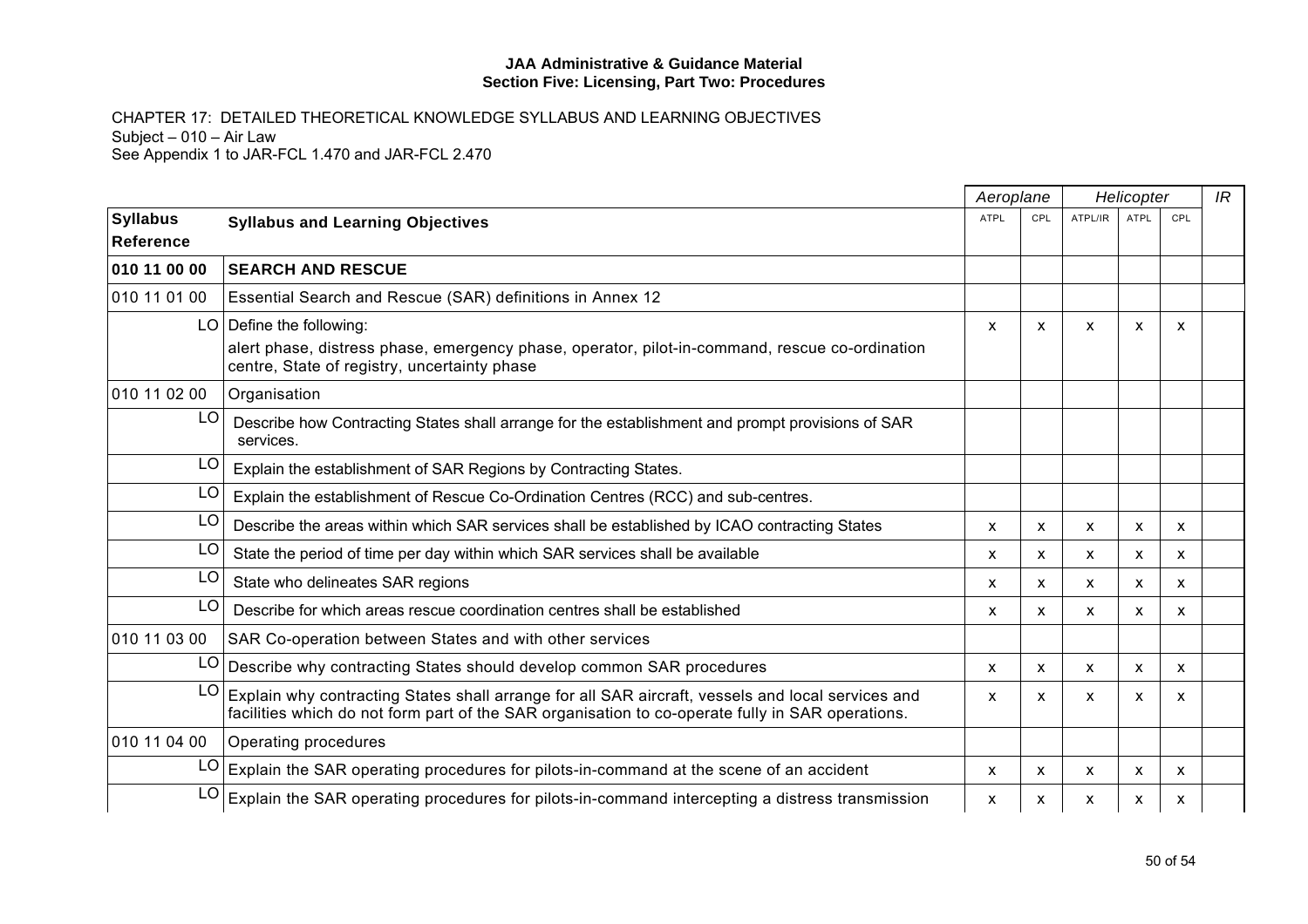|                                     |                                                                                                                                                                       | Aeroplane |                           |              | Helicopter |     | IR |
|-------------------------------------|-----------------------------------------------------------------------------------------------------------------------------------------------------------------------|-----------|---------------------------|--------------|------------|-----|----|
| <b>Syllabus</b><br><b>Reference</b> | <b>Syllabus and Learning Objectives</b>                                                                                                                               | ATPL      | CPL                       | ATPL/IR      | ATPL       | CPL |    |
| 010 11 05 00                        | Search and rescue signals                                                                                                                                             |           |                           |              |            |     |    |
| LO.                                 | Explain the SAR operating procedures for search and rescue signals                                                                                                    |           |                           |              |            |     |    |
|                                     | $LO$ Explain the signals to be used with surface craft                                                                                                                | X         | X                         | X            | X          | X   |    |
|                                     | $LO$ Explain the "Ground-air visual signal code" for use by survivors.                                                                                                | X         | X                         | X            | X          | X   |    |
| LO                                  | Explain the signals to be used for "Air-ground signals"                                                                                                               | X         | $\mathsf{x}$              | X            | X          | X   |    |
| 010 12 00 00                        | <b>SECURITY</b>                                                                                                                                                       |           |                           |              |            |     |    |
| 010 12 01 00                        | <b>Essential Definitions in Annex 17</b>                                                                                                                              |           |                           |              |            |     |    |
|                                     | LO   Define the following terms:                                                                                                                                      | X         | $\boldsymbol{\mathsf{x}}$ | $\mathsf{x}$ | X          | X   |    |
|                                     | Airside, screening, security, security restricted area, unidentified baggage                                                                                          |           |                           |              |            |     |    |
| 010 12 02 00                        | <b>General Principles</b>                                                                                                                                             |           |                           |              |            |     |    |
| LO.                                 | State the objectives of security                                                                                                                                      | X         | $\mathsf{x}$              | $\mathsf{x}$ | X          | X   |    |
| LO.                                 | Discuss the details of cooperation with other Contracting States                                                                                                      | X         | $\mathsf{x}$              | X            | X          | X   |    |
|                                     | LO Explain where further information in addition to ICAO ANNEX 17 concerning aviation security is<br>available (as listed in the Attachment to ANNEX 17)              | X         | X                         | x            | X          | X   |    |
| 010 12 03 00                        | Organisation                                                                                                                                                          |           |                           |              |            |     |    |
| LO                                  | Be familiar with all actions expected from any ICAO Contracting State concerning security                                                                             | X         | X                         | X            | X          | x   |    |
| LO                                  | Understand the required activities expected from each ICAO Contracting State concerning security<br>organisation at each airport serving international civil aviation | x         | X                         | X            | x          | X   |    |
| 010 12 04 00                        | <b>Preventive security Measures</b>                                                                                                                                   |           |                           |              |            |     |    |
| LO.                                 | Describe the objects not allowed (for reasons of aviation security) on board an aircraft engaged in<br>international civil aviation                                   | X         | X                         | X            | X          | X   |    |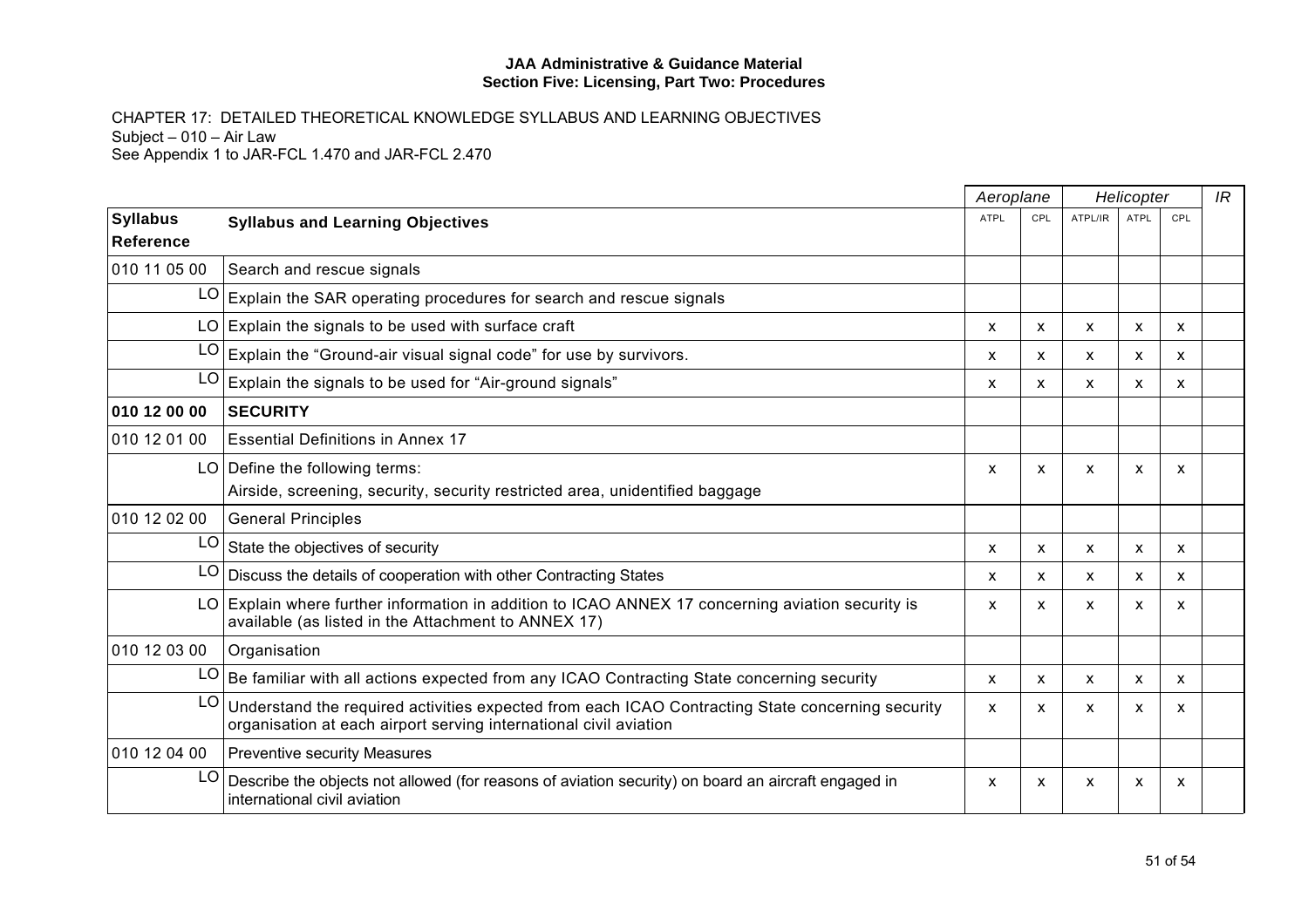|                                     |                                                                                                                                                                                                             | Aeroplane   |                           | Helicopter   |             |     | IR |
|-------------------------------------|-------------------------------------------------------------------------------------------------------------------------------------------------------------------------------------------------------------|-------------|---------------------------|--------------|-------------|-----|----|
| <b>Syllabus</b><br><b>Reference</b> | <b>Syllabus and Learning Objectives</b>                                                                                                                                                                     | <b>ATPL</b> | CPL                       | ATPL/IR      | <b>ATPL</b> | CPL |    |
|                                     | LO Explain what each ICAO Contracting State is supposed to do concerning originating passengers and their<br>cabin baggage prior to boarding an aircraft engaged in international civil aviation operations | X           | X                         | X            | X           | X   |    |
| LO.                                 | State what each ICAO Contracting State is supposed to do if passengers subjected to security control<br>have mixed after a security screening point                                                         | X           | X                         | X            | x           | X   |    |
| LO I                                | Explain what has to be done at airports serving international civil aviation to protect cargo, baggage, mail<br>stores and operators supplies against an act of unlawful interference                       | X           | X                         | $\mathsf{x}$ | X           | X   |    |
| LO                                  | Explain what has to be done when passengers are supposed to board an aircraft who are obliged to travel<br>because of judicial or administrative proceedings                                                | X           | X                         | X            | X           | X   |    |
| LO.                                 | Understand what has to be considered if law enforcement officers are carrying weapons on board                                                                                                              | X.          | $\mathsf{x}$              | X            | X           | X   |    |
| LO.                                 | Describe what is meant by "Access Control" at an aerodrome                                                                                                                                                  | X           | $\boldsymbol{\mathsf{x}}$ | $\mathsf{x}$ | X           | X   |    |
| 010 12 05 00                        | Management of Response to Acts of Unlawful Interference                                                                                                                                                     |             |                           |              |             |     |    |
| LO.                                 | Describe the assistance each (ICAO) Contracting State shall provide to an aircraft subjected to an act of<br>unlawful seizure                                                                               | X           | X                         | X            | X           | X   |    |
| LO.                                 | State the circumstances which could prevent a State to detain an aircraft on the ground after being<br>subjected to an act of unlawful seizure                                                              | X           | X                         | X            | X           | X   |    |
| 010 12 06 00                        | Operators security programme                                                                                                                                                                                |             |                           |              |             |     |    |
| LO.                                 | Understand the principles of the written operator security programme each Contracting State shall<br>require from Operators providing service from that State                                               | X           | X                         | X            | x           | X   |    |
| 010 12 07 00                        | Security Procedures in other documents ie Annex 2, 6, 14, Doc 4444                                                                                                                                          |             |                           |              |             |     |    |
| 010 12 07 01                        | ICAO ANNEX 2 Rules of the Air, Attachment B, Unlawful Interference                                                                                                                                          |             |                           |              |             |     |    |
| LO.                                 | Describe what the PIC should do unless considerations aboard the aircraft dictate otherwise                                                                                                                 | x           | $\mathsf{x}$              | X            | x           | X   |    |
| LO                                  | Describe what the PIC should do                                                                                                                                                                             | X           | x                         | X            | X           | X   |    |
|                                     | - if the aircraft must depart from its assigned track                                                                                                                                                       |             |                           |              |             |     |    |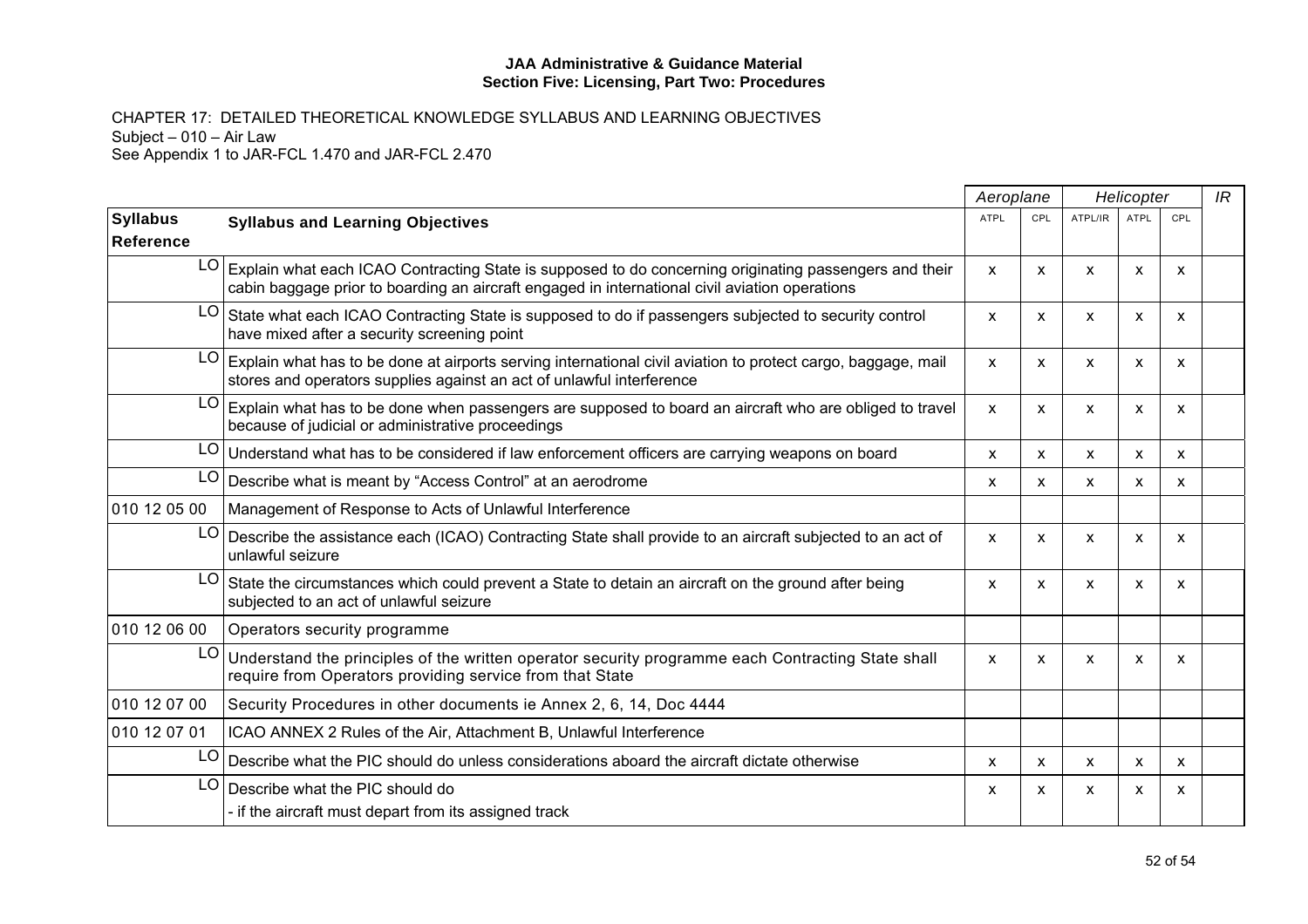|                              |                                                                                                                                                                                                                                                                  | Aeroplane    |                           | Helicopter   |      | IR  |  |
|------------------------------|------------------------------------------------------------------------------------------------------------------------------------------------------------------------------------------------------------------------------------------------------------------|--------------|---------------------------|--------------|------|-----|--|
| <b>Syllabus</b><br>Reference | <b>Syllabus and Learning Objectives</b>                                                                                                                                                                                                                          | <b>ATPL</b>  | CPL                       | ATPL/IR      | ATPL | CPL |  |
|                              | - if the aircraft is unable to notify an ATS unit of the unlawful interference                                                                                                                                                                                   |              |                           |              |      |     |  |
| LO <sub>1</sub>              | Describe what the PIC should attempt in regard to broadcast warnings at which level he should proceed if<br>no applicable regional procedures for in-flight contingencies have been established                                                                  | $\mathsf{x}$ | X                         | $\mathsf{x}$ | X    | X   |  |
| 010 12 07 02                 | ANNEX 6, Chapter 13, Security                                                                                                                                                                                                                                    |              |                           |              |      |     |  |
| LO.                          | Describe the special considerations referring to flight crew compartment doors with regard to aviation<br>security                                                                                                                                               | X            | X                         | $\mathsf{x}$ | X    | X   |  |
|                              | $LO$ Explain what an operator shall do to minimize the consequences of acts of unlawful interference                                                                                                                                                             | X            | $\mathsf{x}$              | $\mathsf{x}$ | X    | X   |  |
| LO                           | Explain what an operator shall do to have appropriate employees available who can contribute to the<br>prevention of acts of sabotage or other forms of unlawful interference                                                                                    | $\mathsf{x}$ | $\boldsymbol{\mathsf{x}}$ | $\mathsf{x}$ | X    | X   |  |
| 010 12 07 03                 | ANNEX 14, Chapter 3, Physical Characteristics                                                                                                                                                                                                                    |              |                           |              |      |     |  |
|                              | LO Describe what minimum distance an isolated aircraft parking position (after the aircraft is subject of<br>unlawful interference) should have from other parking positions, buildings or public areas                                                          | <b>X</b>     | $\boldsymbol{\mathsf{x}}$ | $\mathsf{x}$ | X    | X   |  |
| 010 12 07 04                 | Document 4444                                                                                                                                                                                                                                                    |              |                           |              |      |     |  |
|                              | LO Describe the considerations that must take place with regards to a taxi clearance in case an aircraft is<br>known or believed to be subject of unlawful interference                                                                                          | X            | X                         | X            | x    | X   |  |
| 010 13 00 00                 | AIRCRAFT ACCIDENT AND INCIDENT INVESTIGATION                                                                                                                                                                                                                     |              |                           |              |      |     |  |
| 010 13 01 00                 | Essential definitions in Annex 13                                                                                                                                                                                                                                |              |                           |              |      |     |  |
|                              | $LO$ Define the following:<br>Accident, aircraft, flight recorder, incident, investigation, maximum mass, operator, serious incident,<br>serious injury, State of design, State of manufacture, State of occurrence, State of the operator, State of<br>registry | X            | X                         | X            | x    | X   |  |
|                              | LO Recall the definition of the term "Accident" in general terms                                                                                                                                                                                                 | X            | X                         | X            | X    | x   |  |
| LO                           | Define the difference between "Serious Incident" and "Accident"                                                                                                                                                                                                  | x            | X                         | X            | X    | X   |  |